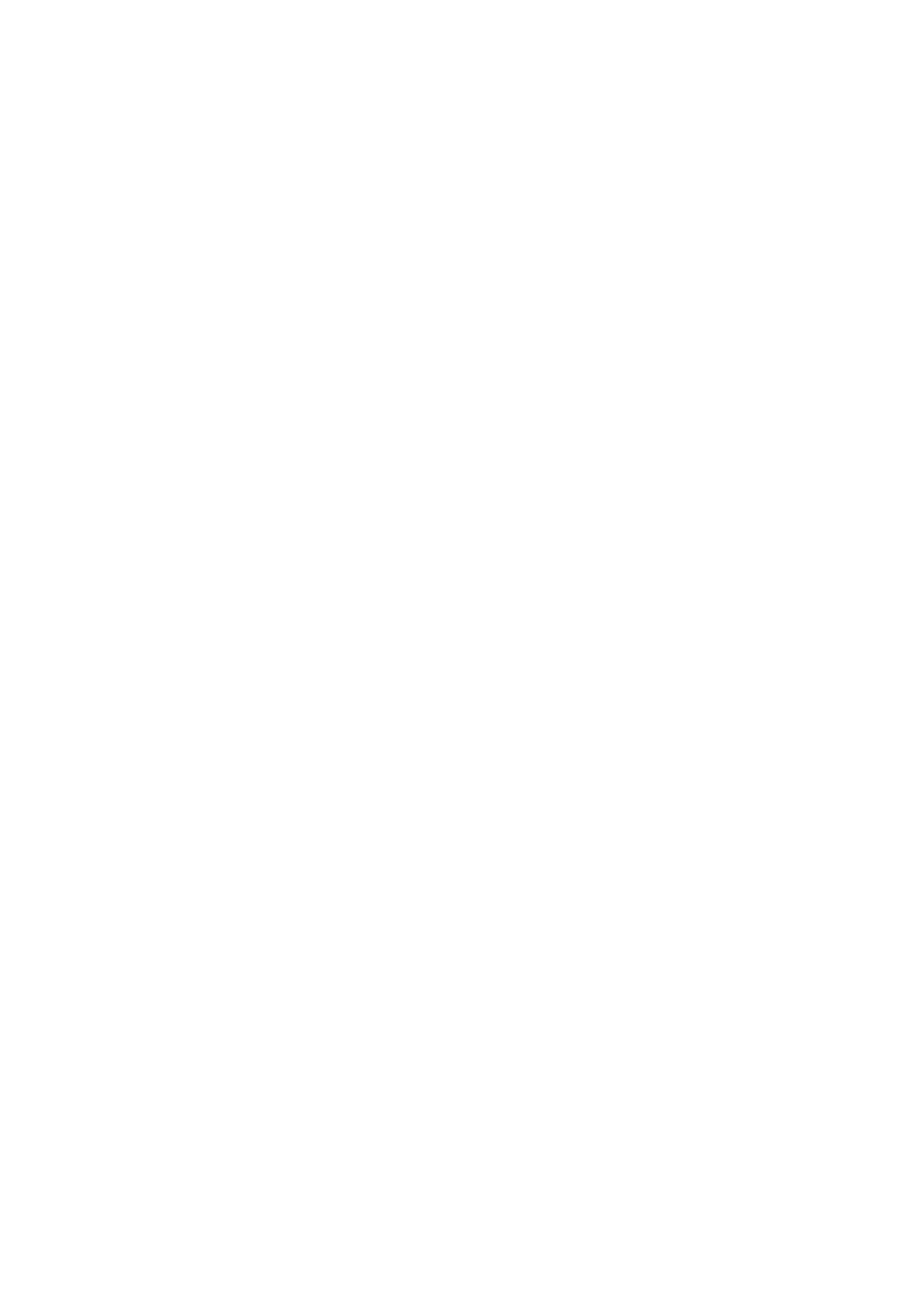# **CITY OF COCKBURN**

# **SUMMARY OF AGENDA TO BE PRESENTED TO THE ORDINARY COUNCIL MEETING TO BE HELD ON TUESDAY, 28 SEPTEMBER 1999 AT 7:30 P.M.**

# **Page**

 $\equiv$ 

| 1 <sub>1</sub> |                                                      |                                                                                                                                                                                                                                                     |  |  |
|----------------|------------------------------------------------------|-----------------------------------------------------------------------------------------------------------------------------------------------------------------------------------------------------------------------------------------------------|--|--|
| 2.             | APPOINTMENT OF PRESIDING MEMBER (IF REQUIRED) 1      |                                                                                                                                                                                                                                                     |  |  |
| 3.             | DISCLAIMER (To be read aloud by Presiding Member)  1 |                                                                                                                                                                                                                                                     |  |  |
| 4.             |                                                      | ACKNOWLEDGEMENT OF RECEIPT OF WRITTEN DECLARATIONS                                                                                                                                                                                                  |  |  |
| 5.             |                                                      |                                                                                                                                                                                                                                                     |  |  |
| 6.             |                                                      | ACTION TAKEN ON PREVIOUS PUBLIC QUESTIONS TAKEN ON                                                                                                                                                                                                  |  |  |
| 7 <sub>1</sub> |                                                      |                                                                                                                                                                                                                                                     |  |  |
| 8.             |                                                      |                                                                                                                                                                                                                                                     |  |  |
|                | 8.1                                                  |                                                                                                                                                                                                                                                     |  |  |
| 9.             |                                                      |                                                                                                                                                                                                                                                     |  |  |
| 10.            |                                                      |                                                                                                                                                                                                                                                     |  |  |
| 11.            | BUSINESS LEFT OVER FROM THE PREVIOUS MEETING (If     |                                                                                                                                                                                                                                                     |  |  |
| 12.            |                                                      |                                                                                                                                                                                                                                                     |  |  |
|                | 12.1                                                 | (OCM2 9 1999) - LEGAL REPRESENTATION - HAMMOND<br>WORTHINGTON FOR MR J. GRLJUSICH - INQUIRY INTO THE CITY OF                                                                                                                                        |  |  |
|                | 12.2                                                 | (OCM2_9_1999) - COCKBURN SOUND CATCHMENT MANAGEMENT<br>AUTHORITY STRATEGY - SOUTH WEST GROUPS (1320)(RWB)(ATTACH)7                                                                                                                                  |  |  |
| 13.            |                                                      |                                                                                                                                                                                                                                                     |  |  |
|                | 13.1                                                 | (OCM2 9 1999) - AMENDMENT NO 209 TO DISTRICT ZONING SCHEME<br>NO. 2 - CSL 4252 MURDOCH DRIVE AND PORTION LOCATION 4253<br>(RESERVE 4253) FARRINGTON ROAD, NORTH LAKE - OWNER: HEALTH<br>DEPARTMENT - APPLICANT: RICHARD PAWLUK & ASSOCIATES (92209) |  |  |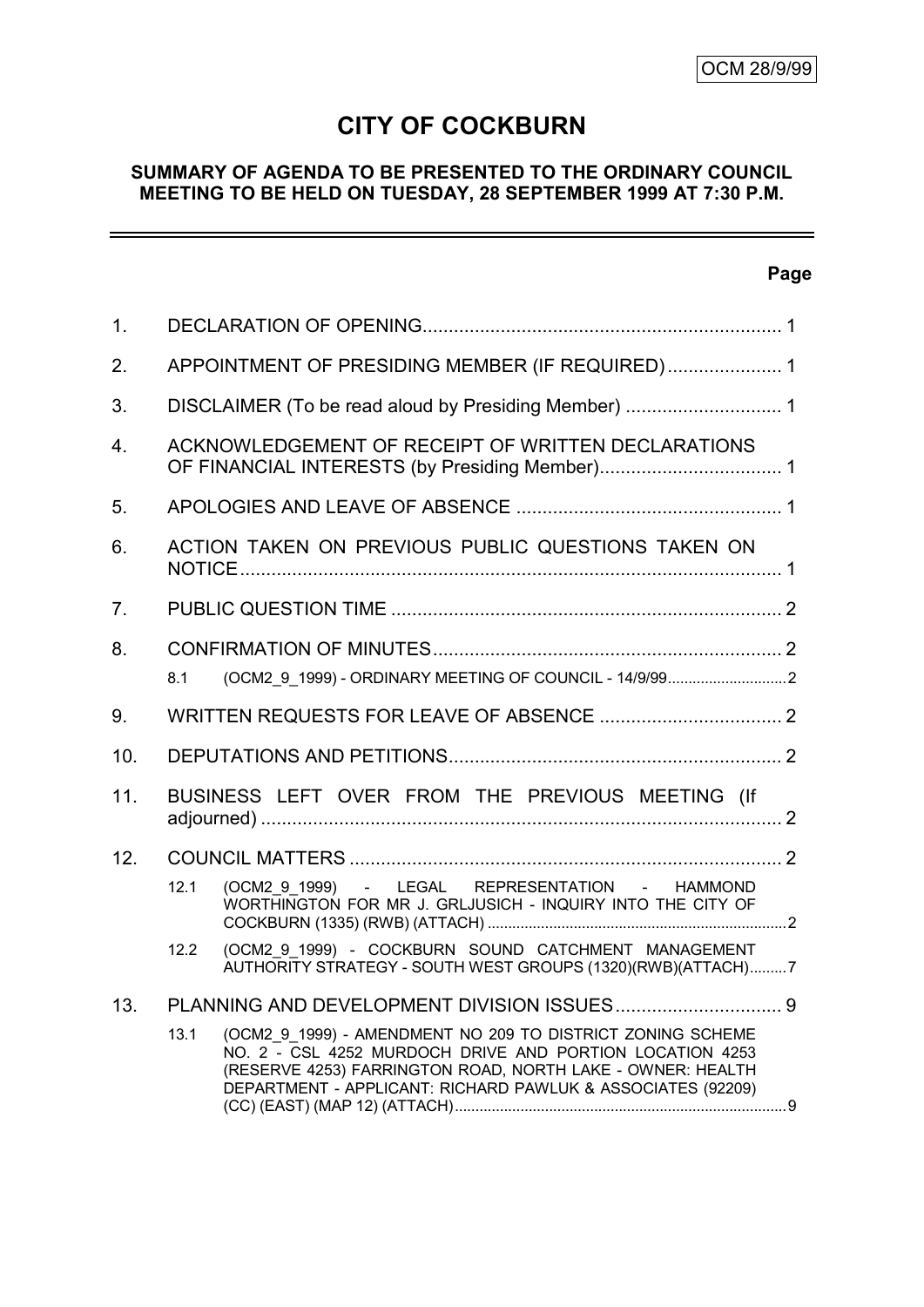|     | 13.2 | (OCM2 9 1999) - AMENDMENT NO. 215 - REZONING A 'LOCAL RESERVE<br>- LAKES AND DRAINAGE' TO 'GENERAL INDUSTRY' - LOT 200; 5<br>EGMONT ROAD, HENDERSON - OWNER/APPLICANT: CITY OF   |  |
|-----|------|----------------------------------------------------------------------------------------------------------------------------------------------------------------------------------|--|
|     | 13.3 | (OCM2_9_1999) - PROPOSED HYDROPONICS SHED - LOT 77 WATTLEUP<br>ROAD, WATTLEUP - OWNER: V T NGUYEN - APPLICANT: GABLE<br>CONSTRUCTION (4411233) (MT) (SOUTH) (MAP 17) (ATTACH) 14 |  |
|     | 13.4 | (OCM2 9 1999) - NORTH COOGEE MASTER PLAN REVIEW STUDY -<br>COUNCIL'S CLAUSE 32 RECOMMENDATION TO WESTERN AUSTRALIAN                                                              |  |
|     | 13.5 | (OCM2 9 1999) - PROPOSED SWIMMING POOL COMPLEX - LOT 5<br>HAMMOND ROAD, SUCCESS - OWNER: N L HAMMOND - APPLICANT: R                                                              |  |
|     | 13.6 | (OCM2_9_1999) - PROPOSED AMENDMENT NO. 214 - LOT 12<br>ROCKINGHAM ROAD, SPEARWOOD - OWNER: SEPAROVICH -<br>APPLICANT: GREG ROWE & ASSOCIATES (92214) (SR) (COASTAL)              |  |
|     | 13.7 | (OCM2 9 1999) - BEELIAR DRIVE ROAD RESERVE - LAND PURCHASE                                                                                                                       |  |
|     | 13.8 | (OCM2_9_1999) - AMENDMENT NO. 202 - JANDAKOT GROUNDWATER -                                                                                                                       |  |
| 14. |      | FINANCE AND CORPORATE SERVICES DIVISION ISSUES 36                                                                                                                                |  |
|     | 14.1 | (OCM2 9 1999) - LIST OF CREDITORS PAID (5605) (KL) (ATTACH)36                                                                                                                    |  |
|     | 14.2 | (OCM2 9 1999) - INCREASED MAINTENANCE LEVY - RESERVE 32870<br>(CNR PACKHAM ROAD AND BLACKWOOD AVENUE, HAMILTON HILL) -                                                           |  |
|     | 14.3 | (OCM2 9 1999) - BUDGET AMENDMENT - PROVISION FOR                                                                                                                                 |  |
| 15. |      |                                                                                                                                                                                  |  |
| 16. |      |                                                                                                                                                                                  |  |
|     |      |                                                                                                                                                                                  |  |
| 18. |      | MOTIONS OF WHICH PREVIOUS NOTICE HAS BEEN GIVEN 40                                                                                                                               |  |
| 19. |      | NOTICES OF MOTION GIVEN AT THE MEETING FOR                                                                                                                                       |  |
| 20. |      | NEW BUSINESS OF AN URGENT NATURE INTRODUCED BY                                                                                                                                   |  |
| 21. |      | MATTERS TO BE NOTED FOR INVESTIGATION, WITHOUT                                                                                                                                   |  |
| 22. |      |                                                                                                                                                                                  |  |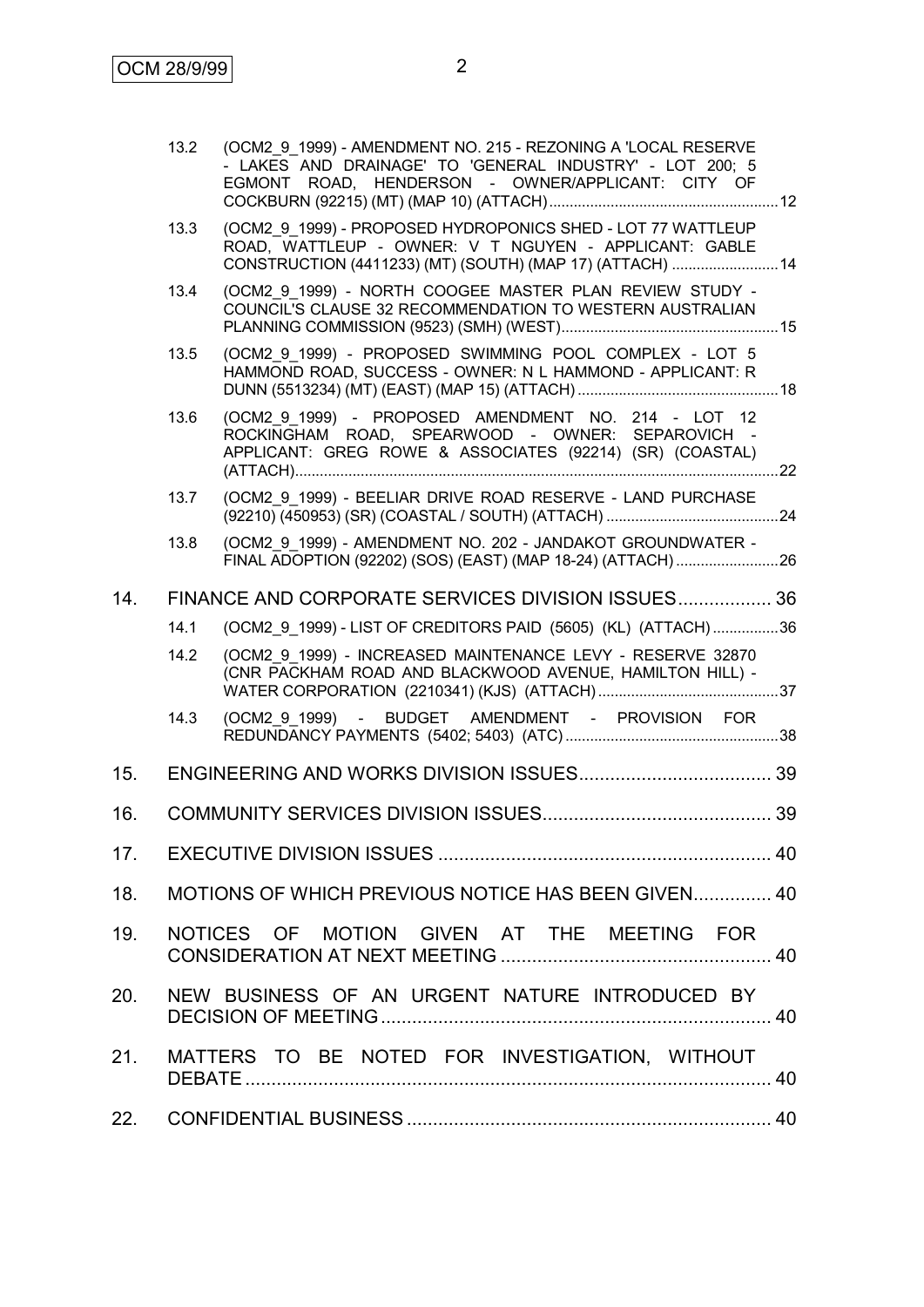| 23. RESOLUTION OF COMPLIANCE (Section 3.18(3), Local Government |  |
|-----------------------------------------------------------------|--|
|                                                                 |  |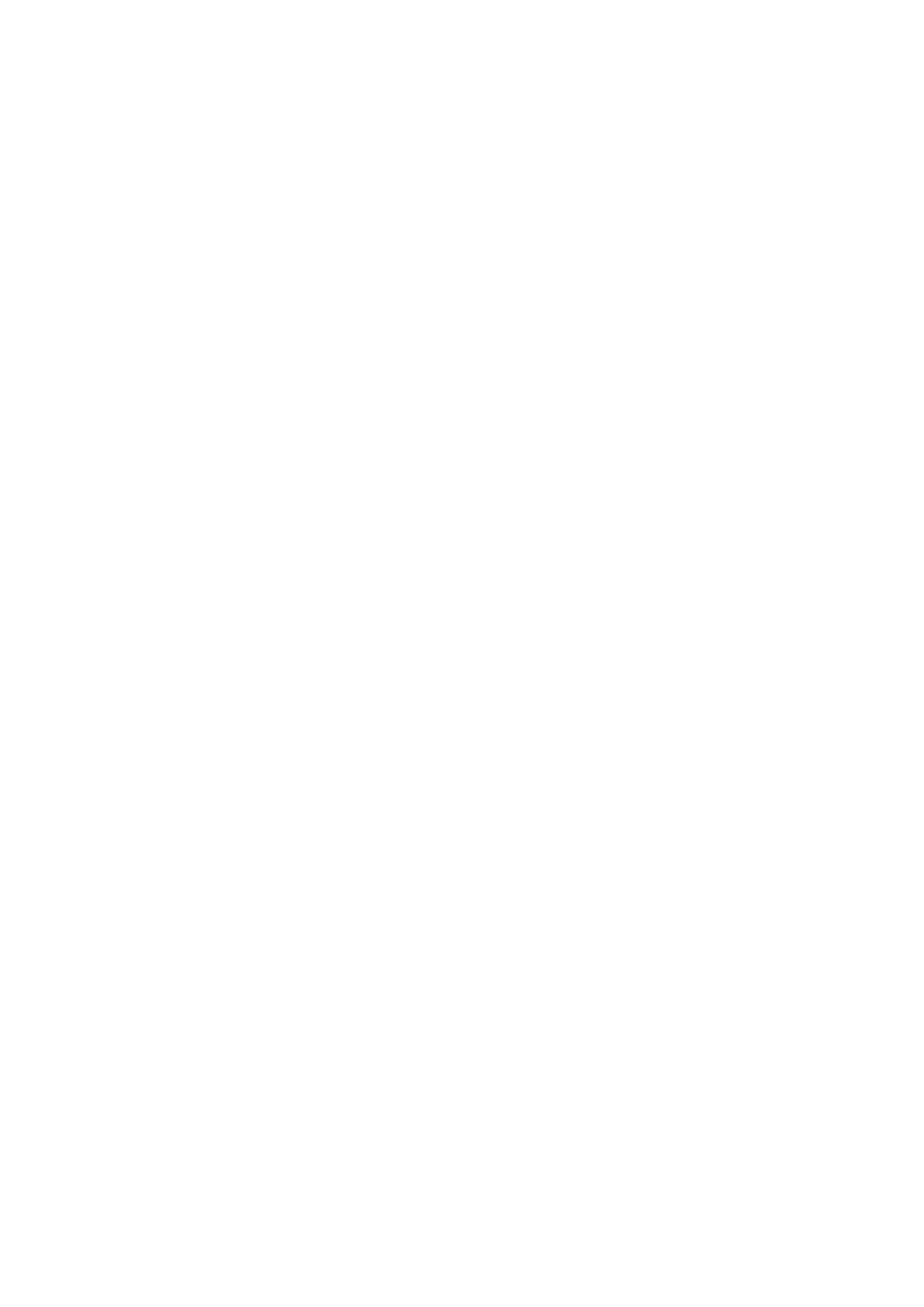# **CITY OF COCKBURN**

**AGENDA TO BE PRESENTED TO THE ORDINARY COUNCIL MEETING TO BE HELD ON TUESDAY, 28 SEPTEMBER 1999 AT 7:30 P.M.**

## **1. DECLARATION OF OPENING**

## **2. APPOINTMENT OF PRESIDING MEMBER** (IF REQUIRED)

Nil

## **3. DISCLAIMER (To be read aloud by Presiding Member)**

Members of the public who attend Council Meetings, should not act immediately on anything they hear at the Meetings, without first seeking clarification of Council's position. Persons are advised to wait for written advice from the Council prior to taking action on any matter that they may have before Council.

## **4. ACKNOWLEDGEMENT OF RECEIPT OF WRITTEN DECLARATIONS OF FINANCIAL INTERESTS (by Presiding Member)**

Nil

## **5. APOLOGIES AND LEAVE OF ABSENCE**

Nil

## **6. ACTION TAKEN ON PREVIOUS PUBLIC QUESTIONS TAKEN ON NOTICE**

Nil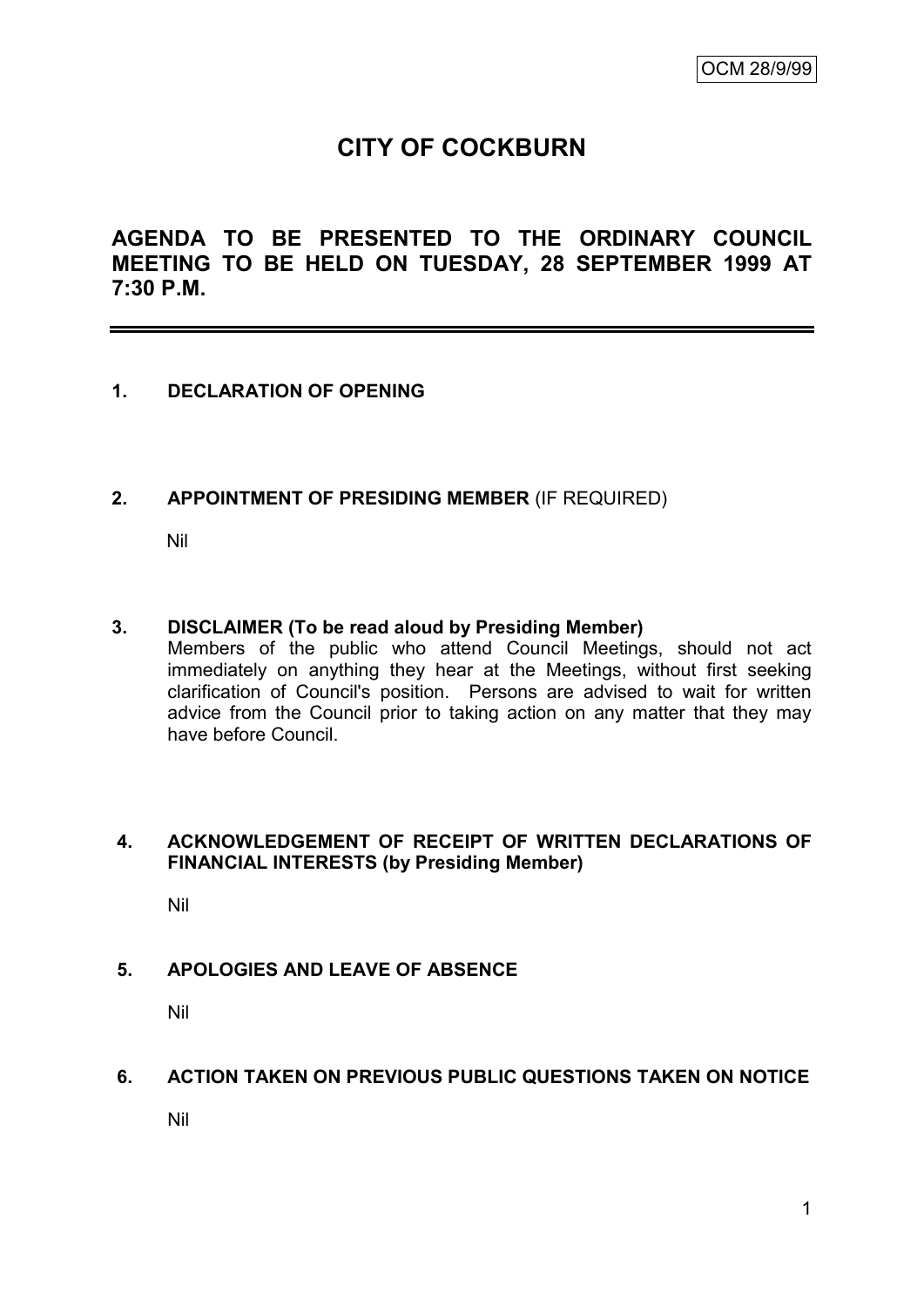OCM 28/9/99

## **7. PUBLIC QUESTION TIME**

Nil

# **8. CONFIRMATION OF MINUTES**

**8.1 (OCM2\_9\_1999) - ORDINARY MEETING OF COUNCIL - 14/9/99**

## **9. WRITTEN REQUESTS FOR LEAVE OF ABSENCE**

Nil

## **10. DEPUTATIONS AND PETITIONS**

Nil

# **11. BUSINESS LEFT OVER FROM THE PREVIOUS MEETING (If adjourned)**

Nil

# **12. COUNCIL MATTERS**

**12.1 (OCM2\_9\_1999) - LEGAL REPRESENTATION - HAMMOND WORTHINGTON FOR MR J. GRLJUSICH - INQUIRY INTO THE CITY OF COCKBURN (1335) (RWB) (ATTACH)**

# **RECOMMENDATION**

That Council:

- (1) receive the letters dated 7th September and 16th September 1999 from Hammond Worthington - Lawyers; and
- (2) consider the request.

**COUNCIL DECISION**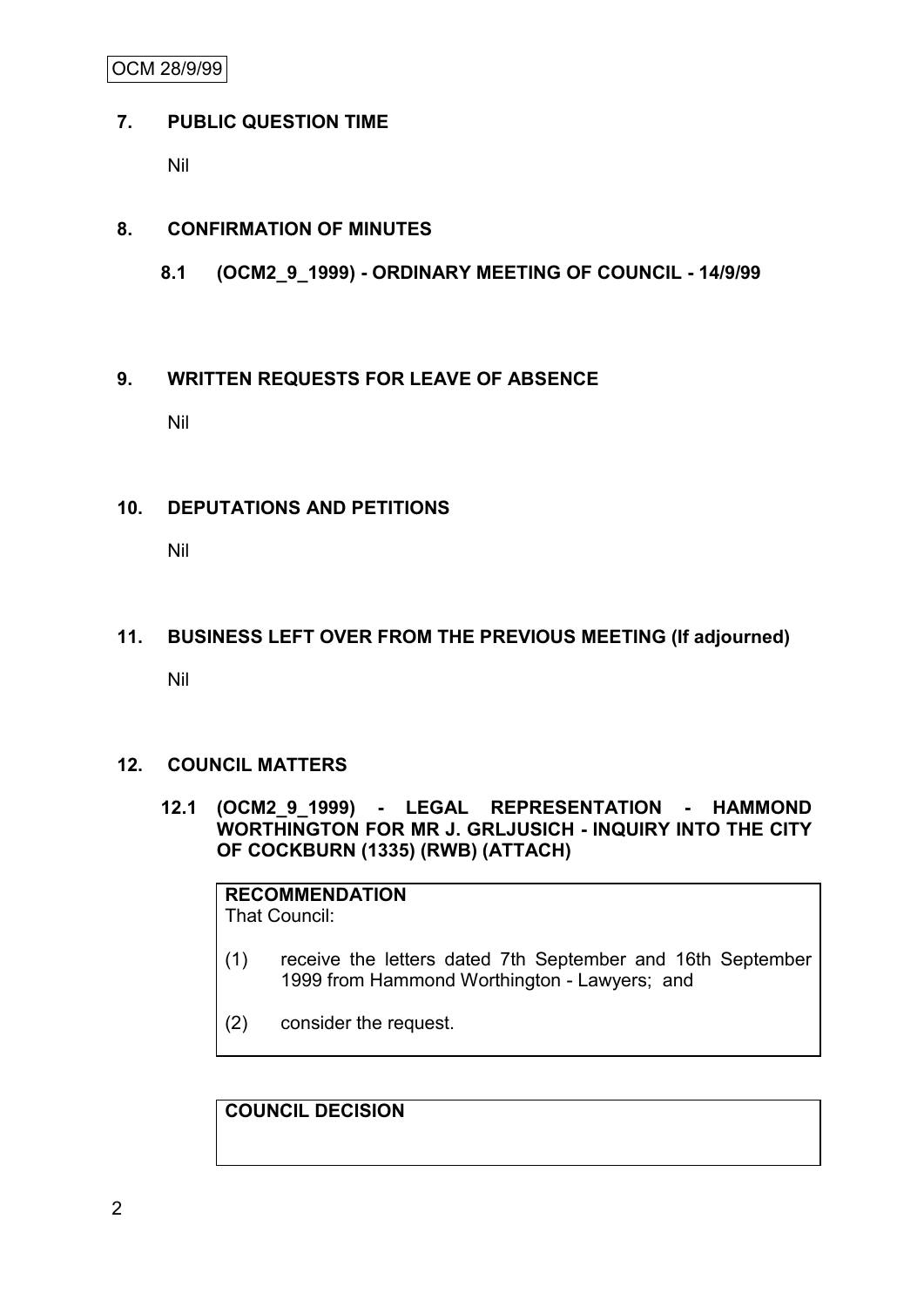## **Background**

As a result of the Minister for Local Government's determining that an Inquiry into the City of Cockburn would be held under Section 8.16 Part 8 - Division 2 of the Local Government Act 1995, an Inquiry known as the "Douglas Inquiry" is presently underway.

As a result of requests from suspended and ex Councillors, for the City to pay for their legal representation during the course of the Douglas Inquiry and previous Martin-Vicary investigation, Council adopted Policy A1.18 - Legal Representation which gives clear guidelines to applicants and the Chief Executive Officer, acting under delegated authority, in regards to claims for reimbursement of legal expenses.

Council, at its meeting of the 13th July 1999, considered a request for financial assistance for Mr John Grljusich. Council determined :-

#### *That Council:*

- *(1) receive the letter dated 2 July 1999 from Hammond Worthington - Lawyers;*
- *(2) advise Hammond Worthington that Council is not prepared to provide financial assistance for legal costs incurred for Part 8 Division 1 Inquiry; and*
- *(3) subject to written confirmation from Mr J. Grljusich that he has engaged Hammond Worthington to represent him at the "Douglas Inquiry", Council:*
	- *1. advise Hammond Worthington that it will be inappropriate for Council's Solicitor to represent Mr Grljusich and therefore, Council will recognise the appointment of Hammond Worthington by Mr Grljusich for the purposes of legal representation for the "Douglas Inquiry" subject to the provisions contained in Council's Policy A1.18 and specific decisions of Council relating to Mr Grljusich's request for financial assistance.*
	- *2. advise Hammond Worthington that Council will reimburse Mr Grljusich legal expenses up to \$3,000 as per Policy A1.18 on the condition that the Policy is signed by Mr Grljusich pursuant to Clause 20.*
	- *3. advise Hammond Worthington that in accordance with Clause 10 of the Policy, Council will be prepared to contribute a further sum not exceeding \$3,000 by way of reimbursement of legal expenses on production of an itemised statement of costs following the outcome of the Inquiry subject to Policy A1.18 which provides for the*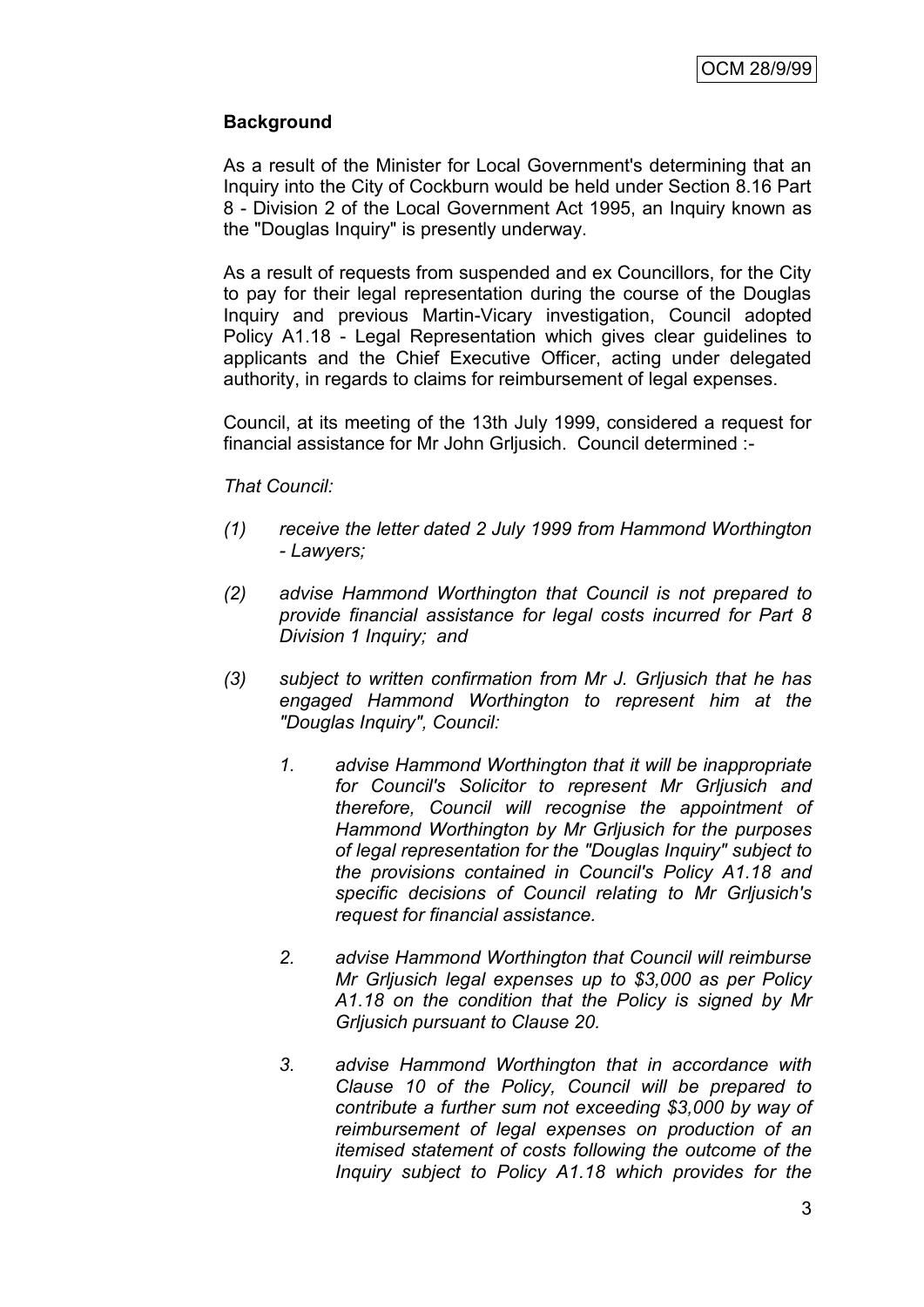*payment to be made if a person has not acted illegally and dishonestly against the interests of the City or otherwise in bad faith;*

- *4. advise Hammond Worthington that as the Inquiry may consider various issues a detailed statement separating (apportioning) the cost across the issues will be required;*
- *5. advise Hammond Worthington that Council is not prepared to contribute towards Queen's Counsel costs, should it be their intention to retain Queen's Counsel.*

#### **Submission**

In a letter dated 7th September 1999, Hammond Worthington requested that Council immediately review the terms of Council Policy A1.18 - Legal Representation, and agree to provide funding of \$40,000 for their client's legal expenses. The view was expressed that the Policy was ultra vires and questioned Council's motive in establishing the policy - a copy of the letter is attached to the Agenda Paper.

This letter was responded to and a further letter from Hammond Worthington dated 16th September 1999 received. The letter states:-

*"I refer to your letter of 15 September 1999.*

*My request for the sum of \$40,000.00 is calculated as follows:*

- *1. there will be at least 20 days of hearing before the Inquiry into the City of Cockburn. In fact, it is quite likely that the hearing days will exceed 20 in number;*
- *2. in the event that funding is granted I will be required to attend the Inquiry on each of those days for the purpose of:*
	- *a. adducing evidence from Mr Grljusich;*
	- *b. cross-examining witnesses called by Counsel assisting the Inquiry;*
	- *c. cross-examining witnesses that may be called by other parties that appear before the Inquiry;*
	- *d. making submissions of law; and*
	- *e. making submissions generally at the conclusion of the evidence heard by the Inquiry.*
- *3. considerable time will also be devoted to examining the many documents which affect my client. In relation to the first line of*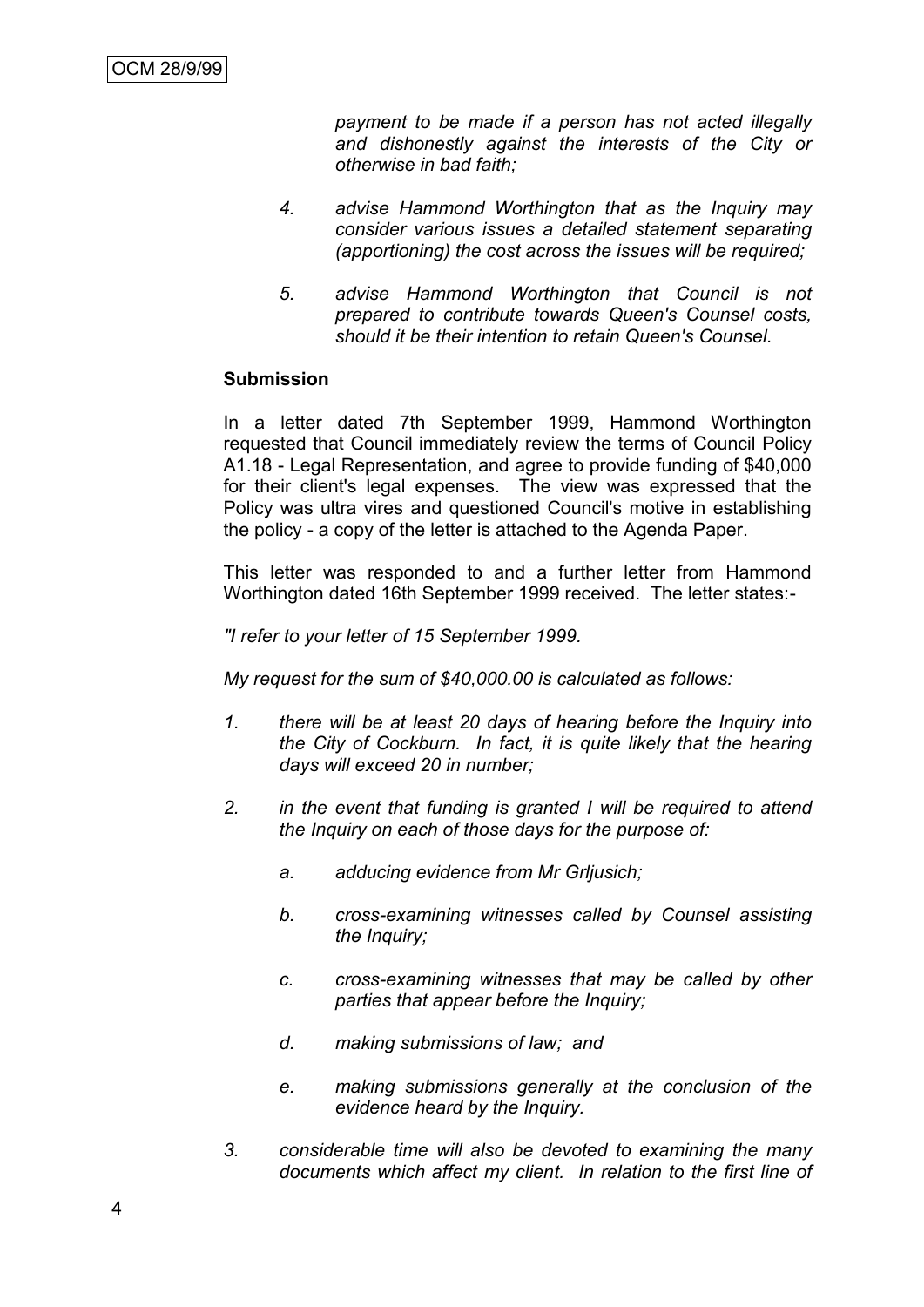*Inquiry, the awarding and extending of the cleaning contracts, there are numerous documents to be considered and taken into account if I am to properly represent Mr Grljusich;*

- *4. daily meetings with Mr Grljusich in relation to the evidence that is called, and in particular, to discuss how that evidence impacts upon Mr Grljusich's position;*
- *5. meeting with witnesses that may be, or are, called to the Inquiry on behalf of Mr Grljusich;*
- *6. all investigative and research work undertaken by myself and/or employees of my firm;*
- *7. a junior solicitor and/or articled clerk would be involved in assisting me prepare Mr Grljusich's case;*
- *8. reading at least 3 lever arch files of documents which have been provided to me by Mr Grljusich;*
- *9. reading a further 2 lever arch files which comprise a summary of events and facts prepared by Mr Grljusich;*
- *10. liaising, as I have done already, with Counsel assisting the Inquiry and officers attached to the Inquiry generally in relation to Mr Grljusich's attendance at the Inquiry;*
- *11. the examination of all correspondence received from the Inquiry; and*
- *12. advising Mr Grljusich in relation to the Inquiry generally and in relation to specific matters that arise from evidence presented to the Inquiry.*

*Put simply I have estimated that approximately 30 full days of work will be required at a daily rate of \$1,500.00 (inclusive of the time of a junior solicitor and/or articled clerk).*

*You will be able to ascertain from your own solicitors that the rate proposed is modest bearing in mind the extent of the legal representation required.*

*I would request that the City of Cockburn treat this request as urgent bearing in mind that Mr Grljusich is currently unrepresented before the Inquiry and urgently requires legal assistance."*

## **Report**

To date, Council's request of 13 July 1999 for Mr Grljusich to officially advise of his appointment of Hammond Worthington to represent him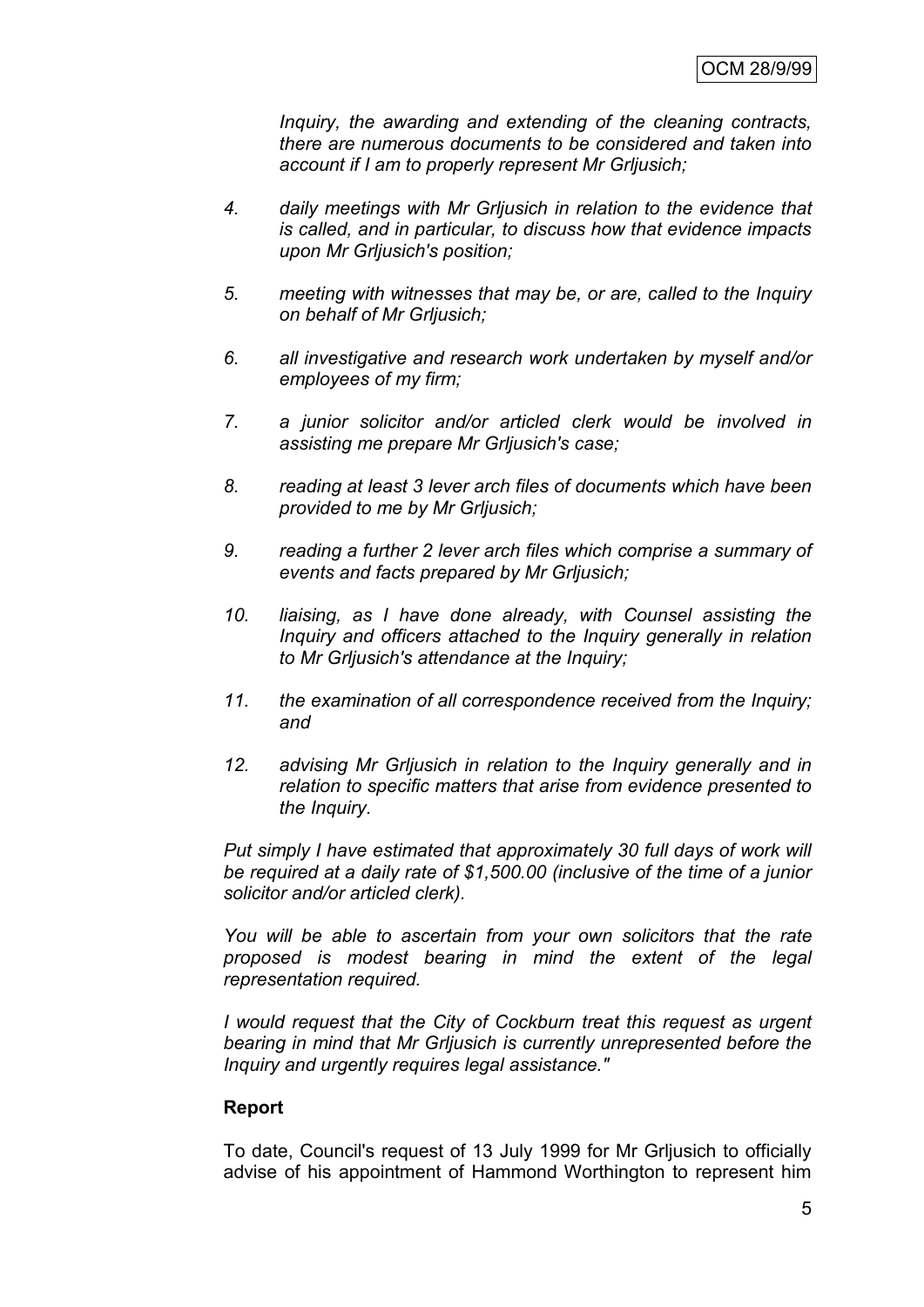at the Inquiry and for Mr Grljusich to sign Policy A1.18, have not occurred.

Therefore Council's previous decision to contribute \$6,000 pursuant to the terms of the policy will not be actioned until the appropriate advice has been received.

Any decision of Council to increase the level of assistance should reaffirm the request for formal advice of appointment of Hammond Worthington and the signing of the Policy by Mr Grljusich.

The officer's recommendation to Council on 13 July 1999 for a \$6,000 contribution, took cognizance of the original power of delegation of \$3,000 to the CEO and the budgeted amount of \$100,000 for the cost of the Inquiry. To be drawn from this amount will be the costs of Council's legal advice together with assistance for present and past Councillors and staff.

To date, the following funds are committed: -

| Mr Grijusich | \$6,000           |
|--------------|-------------------|
| Mr Pecotic   | \$6,000           |
| Mr Ostojich  | \$3,000           |
| McLeod & Co  | \$4,000 (approx.) |

The submission from Hammond Worthington, details the nature and extent of the legal services required in accordance with the Policy.

It is open for Council to reconsider its decision of 13 July 1999.

Uncommitted funds of \$71,000 are available. It is not known if further requests will be received.

It is to be noted that any sum in excess of \$3,000 per request, will only be paid if the Inquiry has not found "that a person has acted illegally, dishonestly, against the interests of the City or otherwise in bad faith in connection with the matter for which the person was granted financial support or given contingent authority;...."

Given the budget constraints, the delegated authority to the CEO to determine applications to a limit of \$3,000 and the Council decision of 13 July, this matter is placed before Council without an officer recommendation other than the issue be considered by Council.

Council should note that at its meeting of 13 July 1999, it considered a similar request from Mossensons, reportedly representing Mr Pecotic, for \$35,000. Based on the information contained in the request, Council's decision was to limit its contribution to \$6,000.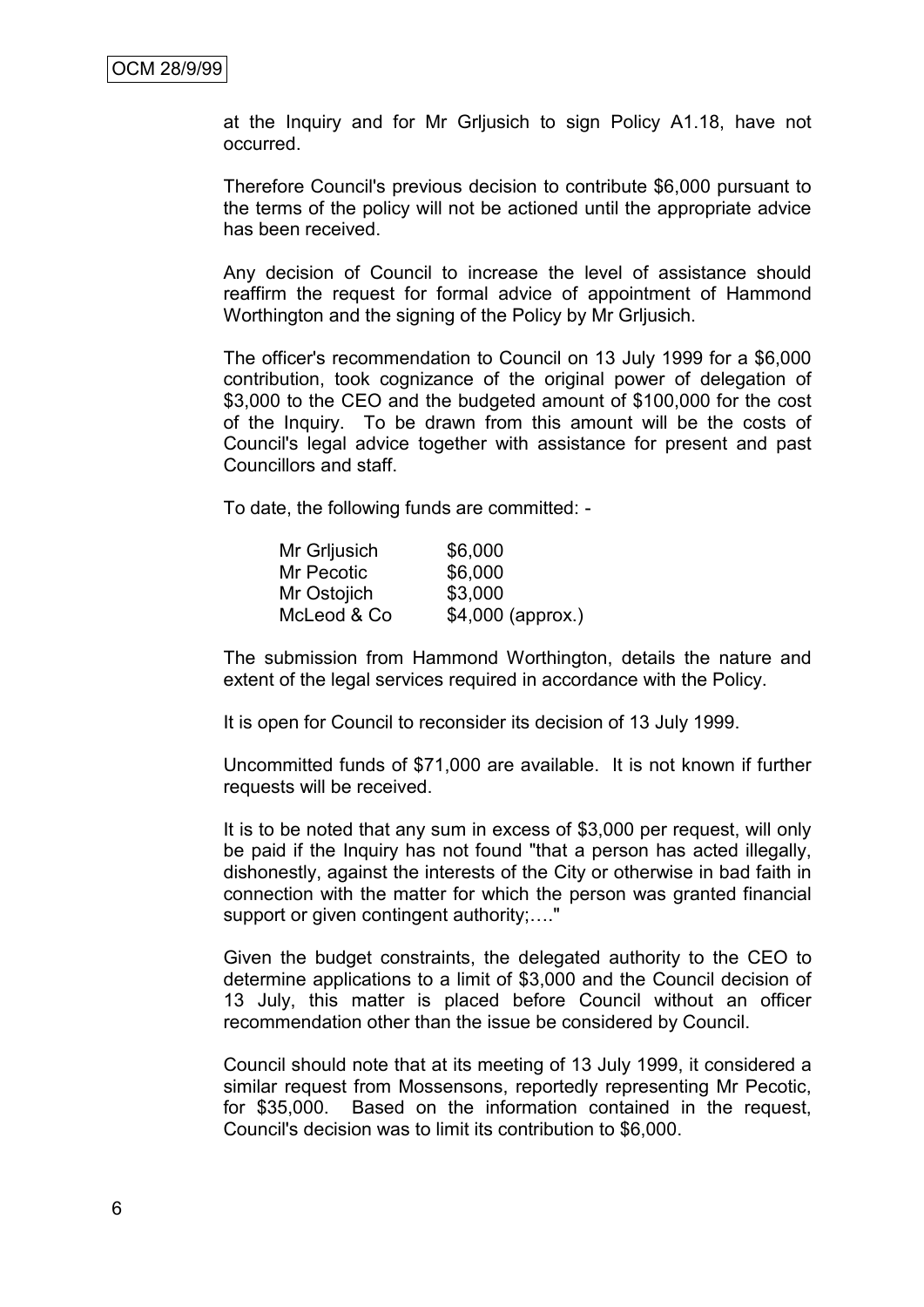# **Strategic Plan/Policy Implications**

Council's Policy A1.18 adopted by Council on the 13th July 1999 relating to Legal Representation applies.

## **Budget/Financial Implications**

The draft budget provides for \$100,000 for the cost of the Inquiry legal expenses. To date, total estimated costs committed \$19,000.

## **Implications of Section 3.18(3) Local Government Act, 1995**

Nil

## **12.2 (OCM2\_9\_1999) - COCKBURN SOUND CATCHMENT MANAGEMENT AUTHORITY STRATEGY - SOUTH WEST GROUPS (1320)(RWB)(ATTACH)**

# **RECOMMENDATION**

That Council:

- (1) note and support the initiative of the South West Group to pursue the establishment of a Catchment Management Authority for Cockburn Sound; and
- (2) advise the South West Group that it would be prepared to make a financial contribution towards the cost of a Conference to pursue the establishment of a Catchment Management Authority for Cockburn Sound.

# **COUNCIL DECISION**

## **Background**

The South West Group has continued to lobby for the establishment of a Catchment Management Authority for Cockburn Sound. During 1998, representatives of the Group met with Deputy Premier - Hendy Cowan, Minister for Planning - Graham Kierath and Minister for Environment - Cheryl Edwardes.

At that discussion, it was stated that the State Government would pursue the concept of establishing a Management Authority for Cockburn Sound.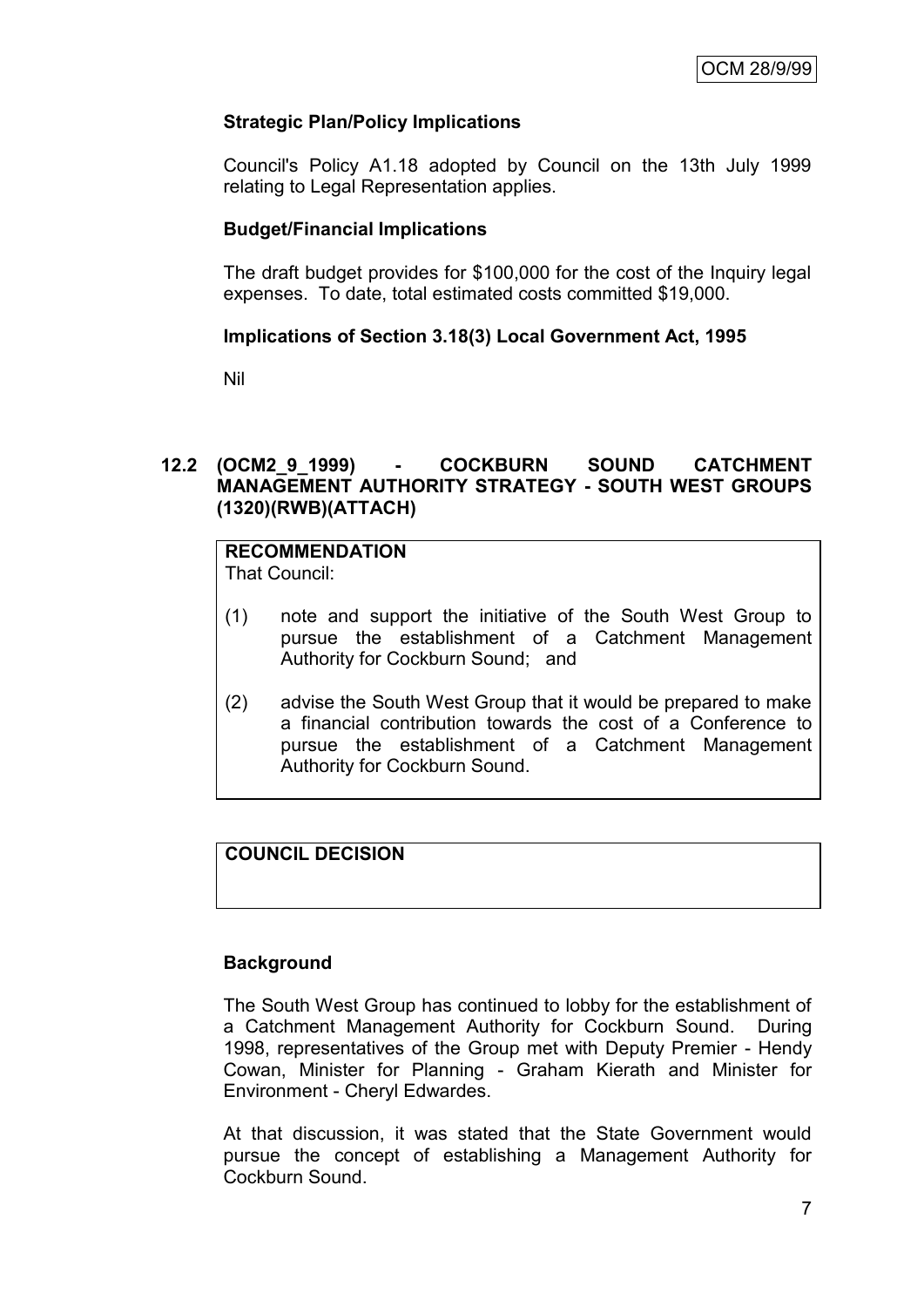# **Submission**

N/A

## **Report**

The Board of Management of the South West Group met on the 22nd September 1999. The meeting considered a report from the Acting Director, proposing the endorsement of a strategy document.

The South West Group resolved to:

- a) Endorse the South West Group Strategy Document as a means of promoting Local Government involvement in the establishment and operation of a Catchment Management Authority for Cockburn Sound;
- b) Fully investigate all management options and agree on a preferred model so a unified South West Group position can be pursued and presented to the Government; and
- c) That the South West Group identify all regional stakeholders and host a special conference to allow key stakeholders to participate and promote models and methodologies for Catchment Management.

The recent arsenic leak into Cockburn Sound has again highlighted the need for a responsible body to be established.

The proposed conference will endeavour to explore various management models and again bring into the political/public arena, the need for a pro-active approach for the establishment of an authority.

Funds may be required from the Councils directly associated with Cockburn Sound for the conference.

It is therefore appropriate at this stage, for Council to support the initiative and preparedness to consider funds should they be required.

## **Strategic Plan/Policy Implications**

N/A

## **Budget/Financial Implications**

Council may be requested to contribute towards the cost of the conference when more details are available.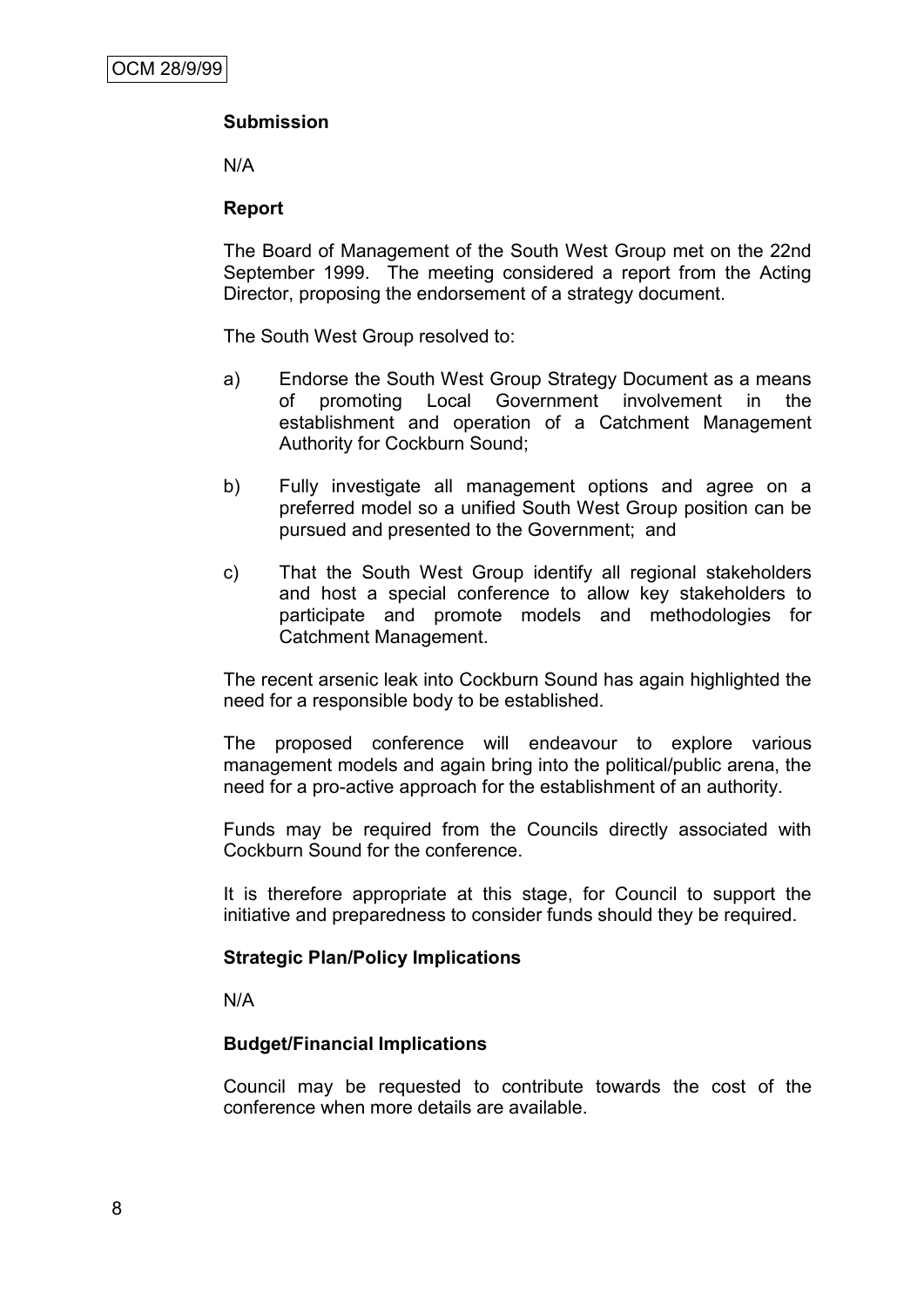## **Implications of Section 3.18(3) Local Government Act, 1995**

Nil

#### **13. PLANNING AND DEVELOPMENT DIVISION ISSUES**

**13.1 (OCM2\_9\_1999) - AMENDMENT NO 209 TO DISTRICT ZONING SCHEME NO. 2 - CSL 4252 MURDOCH DRIVE AND PORTION LOCATION 4253 (RESERVE 4253) FARRINGTON ROAD, NORTH LAKE - OWNER: HEALTH DEPARTMENT - APPLICANT: RICHARD PAWLUK & ASSOCIATES (92209) (CC) (EAST) (MAP 12) (ATTACH)**

**RECOMMENDATION** That Council:

- (1) rescind its resolution of 22 June 1999 (14.3) to adopt Amendment 209;
- (2) adopt the following modified Amendment 209:-

TOWN PLANNING AND DEVELOPMENT ACT, 1928 (AS AMENDED) RESOLUTION DECIDING TO AMEND A TOWN PLANNING - CITY OF COCKBURN DISTRICT ZONING SCHEME NO. 2.

AMENDMENT NO. 209

Resolved that Council in pursuance of section 7 of the Town Planning and Development Act, 1928 (as amended) amend the above town planning scheme by:

- 1) zoning CSL 4252 Murdoch Drive and portion of Reserve 44544 (Location 4253) Farrington Road, North Lake to Mixed Business-Restricted Use;
- 2) Adding to the Third Schedule-Restricted Use of the Scheme under the headings the following:

| Particulars of Land | <b>Restricted Use</b>       |
|---------------------|-----------------------------|
| CSL 4252 and        | Those uses which may be     |
| Portion of Reserve  | permitted within the Mixed  |
| 44544 (Loc.4253)    | Business zone as set out in |
|                     | the First Schedule (Zoning  |
|                     | Table) excluding Garden     |
|                     | Centre, Motor Vehicle and   |
|                     | Marine Sales, Motor Vehicle |
|                     | Hire Station, Nursery,      |
|                     | Industry Cottage<br>and     |
|                     | <b>Industry Service.</b>    |
|                     |                             |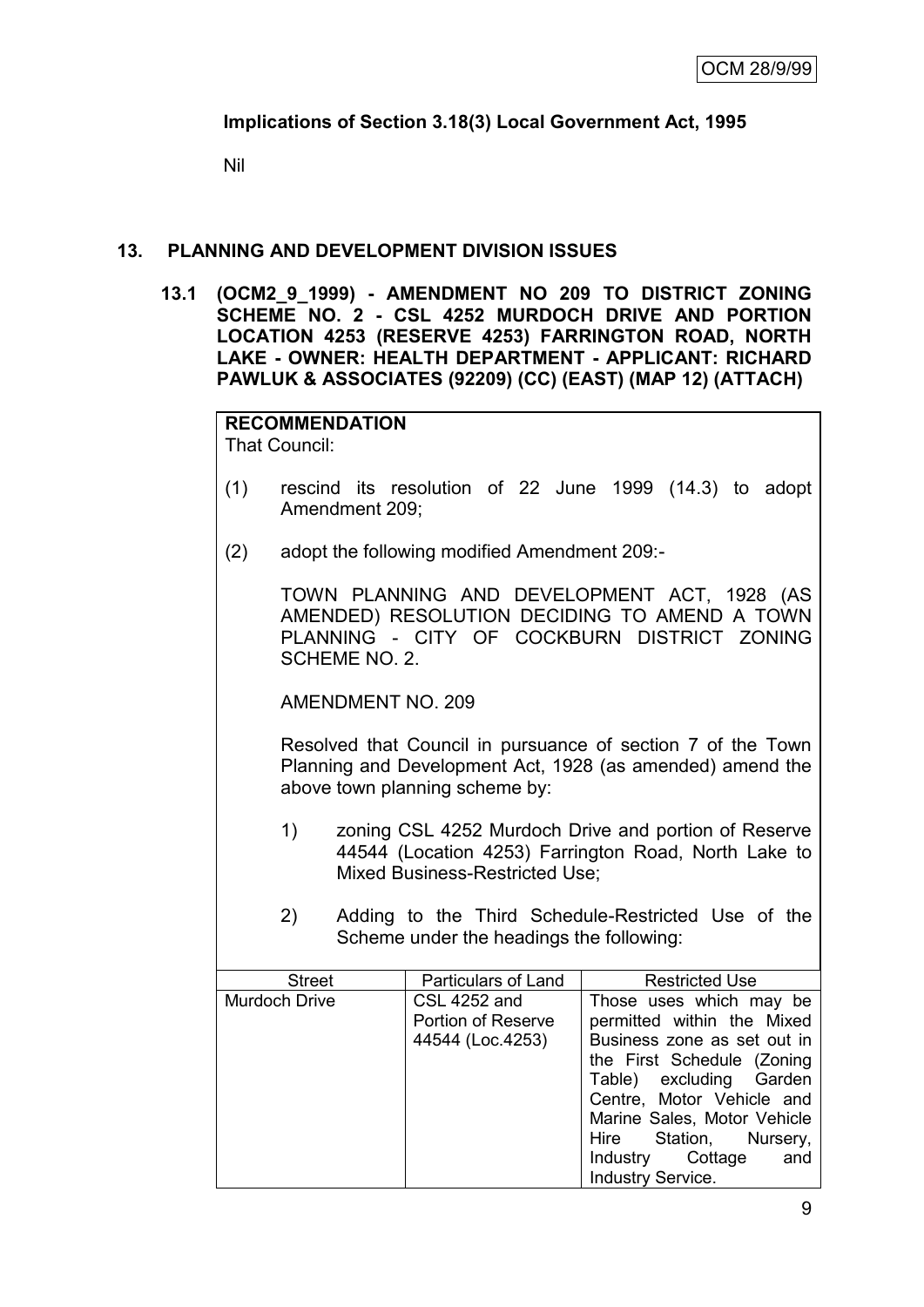3) Amending the Scheme Text and Map Accordingly.

Dated this ……………..day of………………………… 1999 Chief Executive Officer

- (3) refer Amendment 209 to the Environmental Protection Authority for assessment under section 7 A(2) of Town Planning and Development Act;
- (4) refer Amendment 209 to the Western Australian Planning Commission in accordance with Planning Bulletin No.29 requesting consent to advertise be granted following receipt of written advice from the Environmental Protection Authority that the Scheme Amendment is not required to be assessed under section 48A of the Environmental Protection Act; and
- (5) advise the applicant of the Council"s resolution.

## **TO BE PASSED BY ABSOLUTE MAJORITY OF COUNCIL**

## **COUNCIL DECISION**

#### **Background**

| ZONING:    | MRS:                    | PUBLIC PURPOSE - HOSPITALS |  |
|------------|-------------------------|----------------------------|--|
|            | DZS:                    | PUBLIC PURPOSE - HOSPITALS |  |
| LAND USE:  | <b>HOSPITAL LAUNDRY</b> |                            |  |
| LOT SIZE:  | APPROXIMATELY 3.5HA     |                            |  |
| AREA:      | N/A                     |                            |  |
| USE CLASS: | N/A                     |                            |  |

Council at its meeting of 22 June 1999 resolved to adopt Amendment 209 to zone CSL 4252 Murdoch Drive and Portion of Reserve 44544 (Location 4253) Farrington Road, North Lake to Mixed Business. *See Agenda Attachments for previous report.*

Amendment 209 has not been referred to the Environmental Protection Authority or proceeded to advertising as yet.

## **Submission**

The following modified amendment proposal is put before Council for adoption.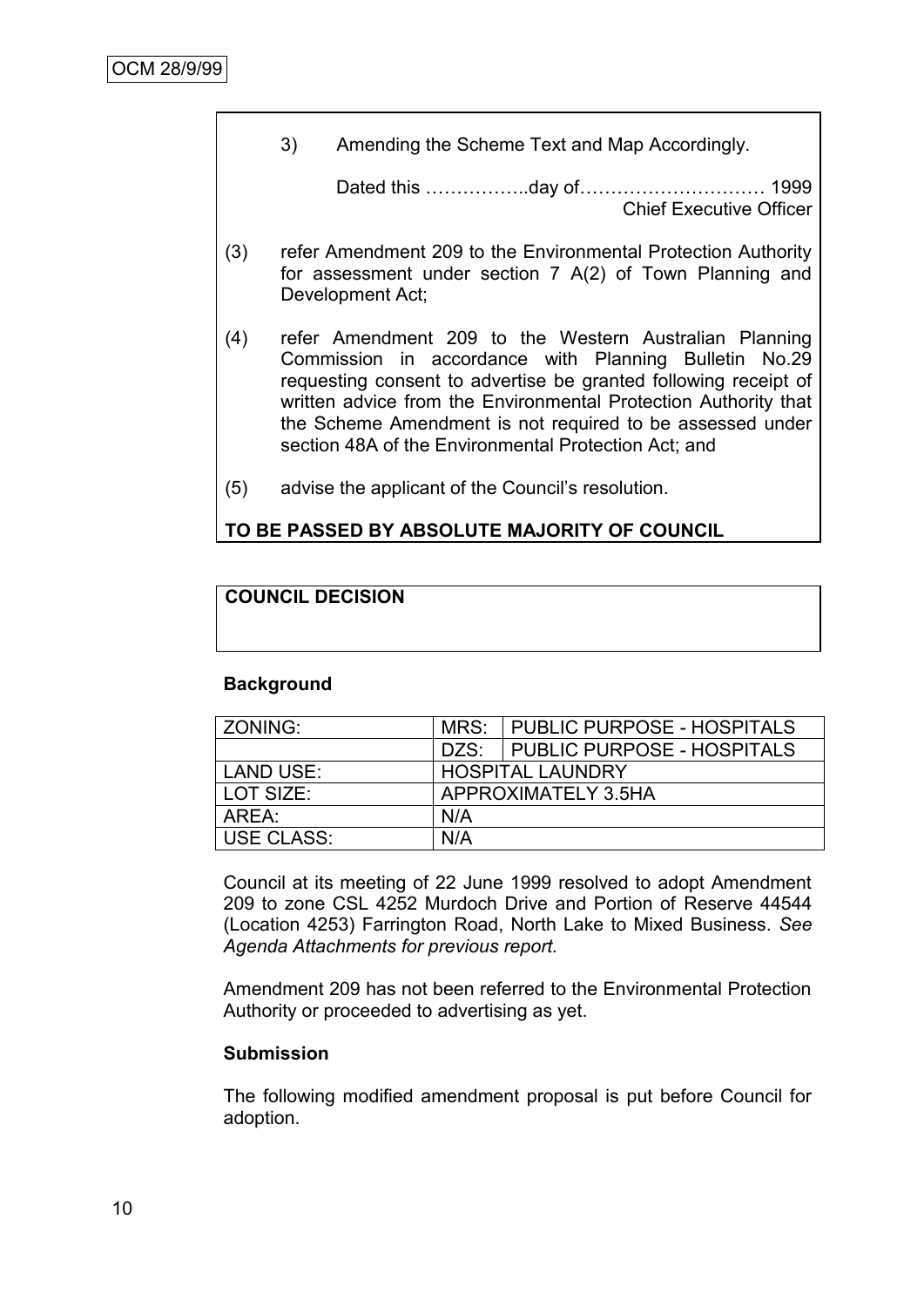- 1) zoning CSL 4252 Murdoch Drive and portion of Reserve 44544 (Location 4253) Farrington Road, North Lake to Mixed Business-Restricted Use;
- 2) Adding to the Third Schedule-Restricted Use of the Scheme under the headings the following:

| <b>Street</b>                             | Particulars of Land                                    | <b>Restricted Use</b>                                                                                                                                                                                                                                       |
|-------------------------------------------|--------------------------------------------------------|-------------------------------------------------------------------------------------------------------------------------------------------------------------------------------------------------------------------------------------------------------------|
| <b>Murdoch Drive</b><br>and Farrington Rd | CSL 4252 and<br>Portion of Reserve<br>44544 (Loc.4253) | Those uses which may be<br>permitted within the Mixed<br>Business zone as set out in<br>the First Schedule (Zoning<br>Table) excluding Garden<br>Centre, Motor Vehicle and<br>Marine Sales, Motor Vehicle<br>Hire Station, Nursery,<br>Industry Cottage and |
|                                           |                                                        | Industry Service.                                                                                                                                                                                                                                           |

3) Amending the Scheme Text and Map Accordingly.

## **Report**

The Amendment has been modified for the following reasons.

The report to Council of June 1999 failed to incorporate the understanding between the City's Planning Department and applicant, that the uses of Garden Centre, Motor Vehicle and Marine Sales, Nursery, Industry Cottage and Industry Service of the Mixed Business Zone in the First Schedule of the Scheme would be excluded from the Amendment.

The applicant is seeking inclusion of the use 'Laundries' on Reserve 44544 (Loc. 4253) as confirmation of the existing laundry facility. The use of 'Laundries' however, is an Offensive Trade under the Health Act 1911 and is classified as a Noxious Industry under TPS No. 2. It is also not consistent with the proposed MRS 'Urban' zoning. The proposal to include Laundries as an additional/permissible use is therefore not supported. The laundry may continue as a non-conforming use.

The Ministry for Planning has advised that the Metropolitan Region Scheme Omnibus Amendment, which seeks to rezone the subject land from Public Purpose to Urban in the MRS, may not be finalised until next year.

The applicant requests Council to request the WAPC to allow the Amendment to be advertised prior to finalisation of the Metropolitan Region Scheme Amendment so that Amendment 209 may be dealt with promptly once the MRS amendment is finalised.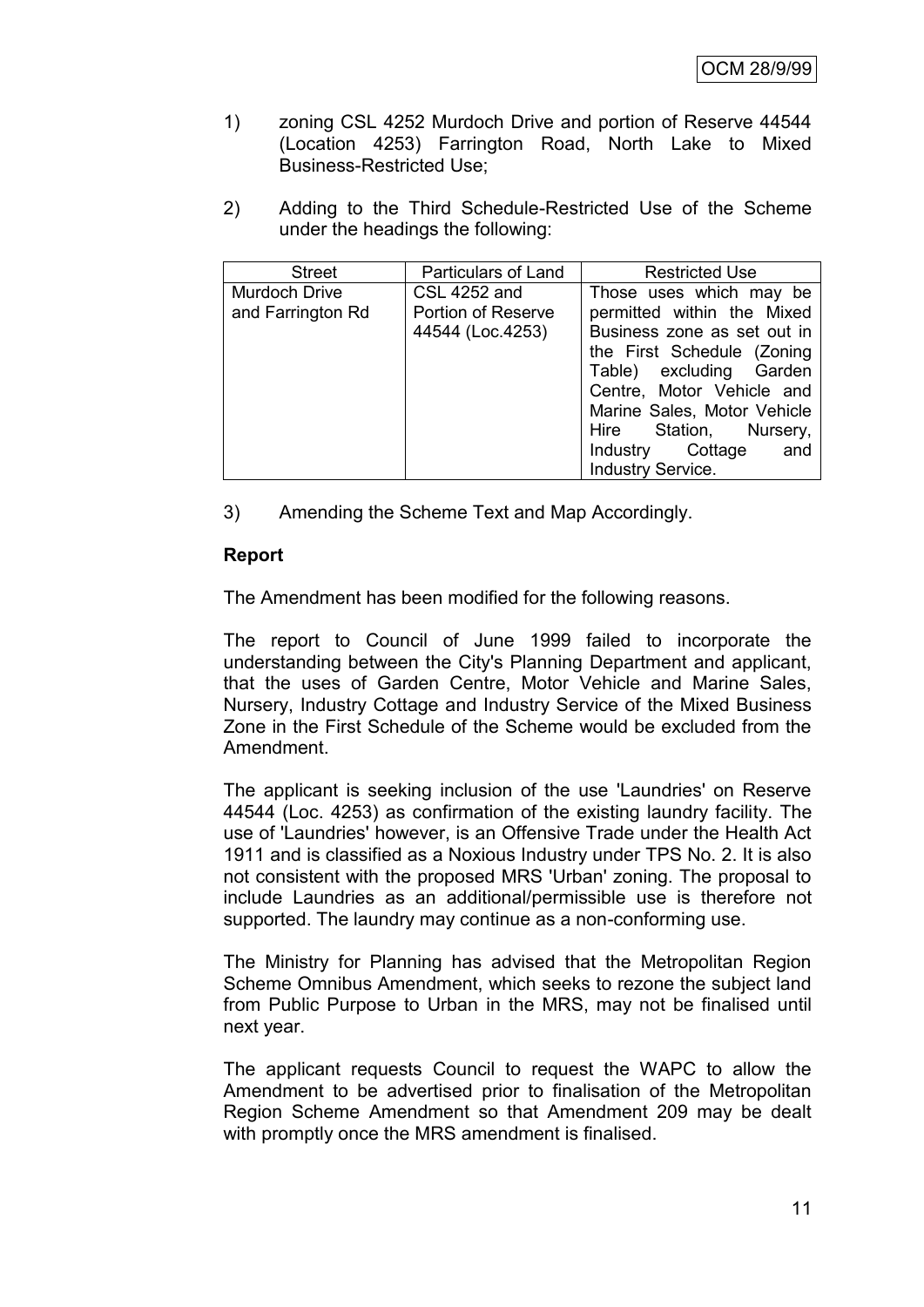## **Strategic Plan/Policy Implications**

N/A

**Budget/Financial Implications**

N/A

**Implications of Section 3.18(3) Local Government Act, 1995**

Nil

**13.2 (OCM2\_9\_1999) - AMENDMENT NO. 215 - REZONING A 'LOCAL RESERVE - LAKES AND DRAINAGE' TO 'GENERAL INDUSTRY' - LOT 200; 5 EGMONT ROAD, HENDERSON - OWNER/APPLICANT: CITY OF COCKBURN (92215) (MT) (MAP 10) (ATTACH)**

|     | <b>RECOMMENDATION</b><br><b>That Council:</b>                                                                                                                         |  |  |  |  |  |
|-----|-----------------------------------------------------------------------------------------------------------------------------------------------------------------------|--|--|--|--|--|
| (1) | adopt the following amendment:-                                                                                                                                       |  |  |  |  |  |
|     | TOWN PLANNING AND DEVELOPMENT ACT 1928 (AS<br>AMENDED) RESOLUTION DECIDING TO AMEND A TOWN<br><b>PLANNING SCHEME</b><br>CITY OF COCKBURN DISTRICT ZONING SCHEME NO. 2 |  |  |  |  |  |
|     | <b>AMENDMENT NO. 215</b>                                                                                                                                              |  |  |  |  |  |
|     | Resolved that Council, in pursuance of Section 7 of the Town<br>Planning and Development Act 1928 (as amended) amend the<br>above Town Planning Scheme by:-           |  |  |  |  |  |
|     | Amending the Scheme Map by:-                                                                                                                                          |  |  |  |  |  |
|     | Rezoning portion of Lot 200 Egmont Road, Henderson<br>from `Local Reserves - Lakes and Drainage' to 'General<br>Industry';                                            |  |  |  |  |  |
|     | Dated thisday of1999                                                                                                                                                  |  |  |  |  |  |
|     | <b>Chief Executive Officer</b>                                                                                                                                        |  |  |  |  |  |
| (2) | sign the amending documents and advise the WAPC of<br>Council's decision;                                                                                             |  |  |  |  |  |
| (3) | refer Amendment No.215 to the Environmental Protection<br>Authority for assessment under Section 7 A(2) of Town Planning                                              |  |  |  |  |  |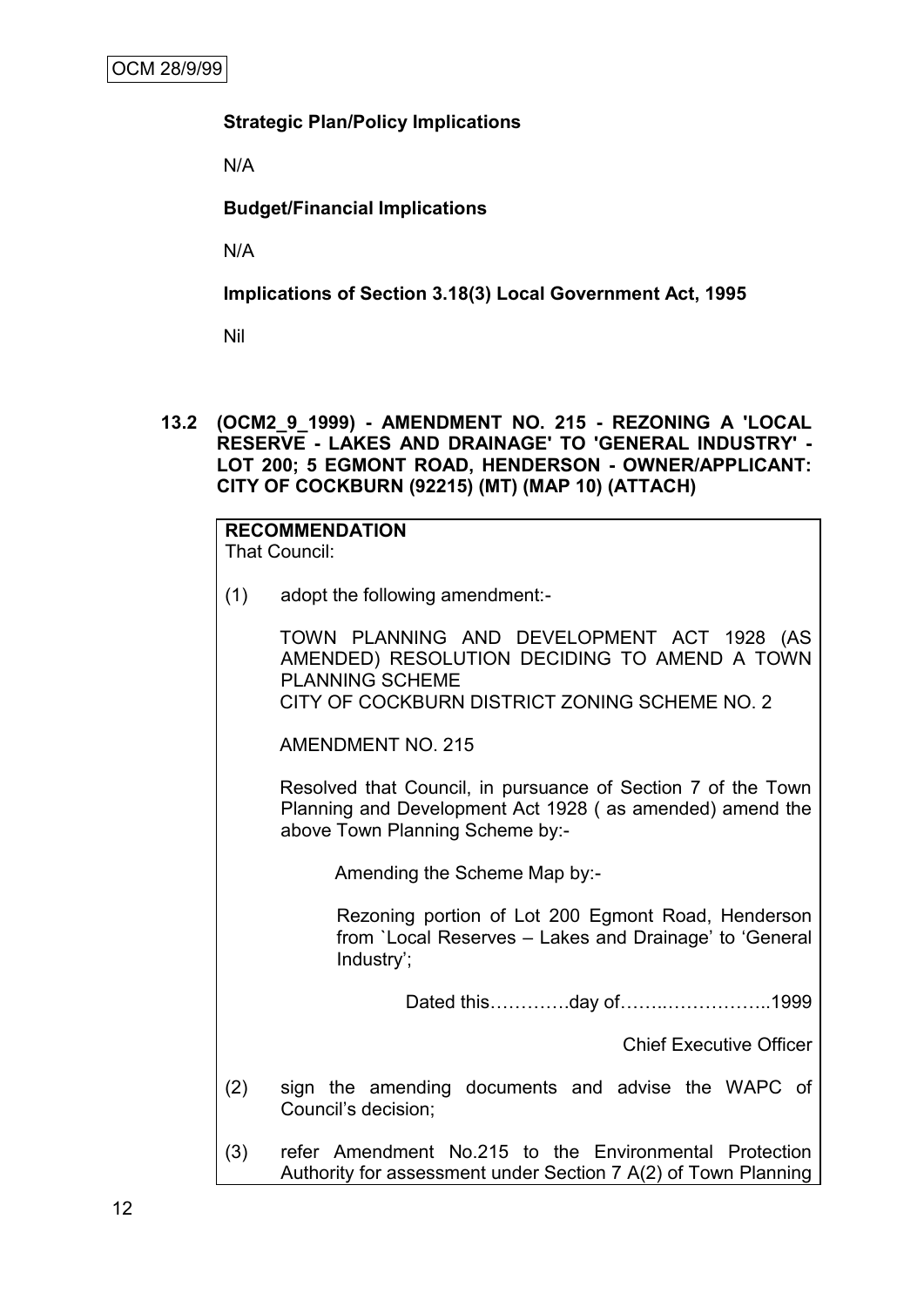## and Development Act;

(4) refer Amendment No.215 to the Western Australian Planning Commission Planning in accordance with Planning Bulletin No.29 requesting consent to advertise be granted following receipt of written advice from the Environmental Protection Authority that the Scheme Amendment is not required to be assessed under Section 48A of the Environmental Protection Act.

# **COUNCIL DECISION**

## **Background**

| ZONING:           | MRS:               | <b>INDUSTRY</b>                              |
|-------------------|--------------------|----------------------------------------------|
|                   | DZS:               | LOCAL RESERVE - LAKES AND<br><b>DRAINAGE</b> |
|                   |                    |                                              |
| <b>LAND USE:</b>  | <b>VACANT LAND</b> |                                              |
| LOT SIZE:         | 1899m <sup>2</sup> |                                              |
| AREA:             | $1040m^2$          |                                              |
| <b>USE CLASS:</b> | N/A                |                                              |

At its meeting held on 19 May 1998 Council resolved to sell a portion of Lot 152 Sparks Road, Henderson to Phillips Engineering. An amalgamation (107666) of the portion with Phillips Engineering"s adjoining Lot 1011 Egmont Road was approved by the WAPC on 14 October 1998. The portion is now part of the newly amalgamated Lot 200 Egmont Road.

## **Report**

The portion of the lot the subject of this amendment was part of a drainage sump that was surplus to Council requirements. The land has been sold by Council and as such it is no longer a Council Reserve. The amendment seeks to reflect this change in Council"s Scheme. The subject land is currently still classified as a "Local Reserve – Lakes and Drainage'. The rest of Lot 200 and surrounding land is zoned 'General Industry". It is proposed that this remaining portion of Lot 200 be zoned "General Industry" in line with the predominant zoning of the lot and the area.

# **Strategic Plan/Policy Implications**

N/A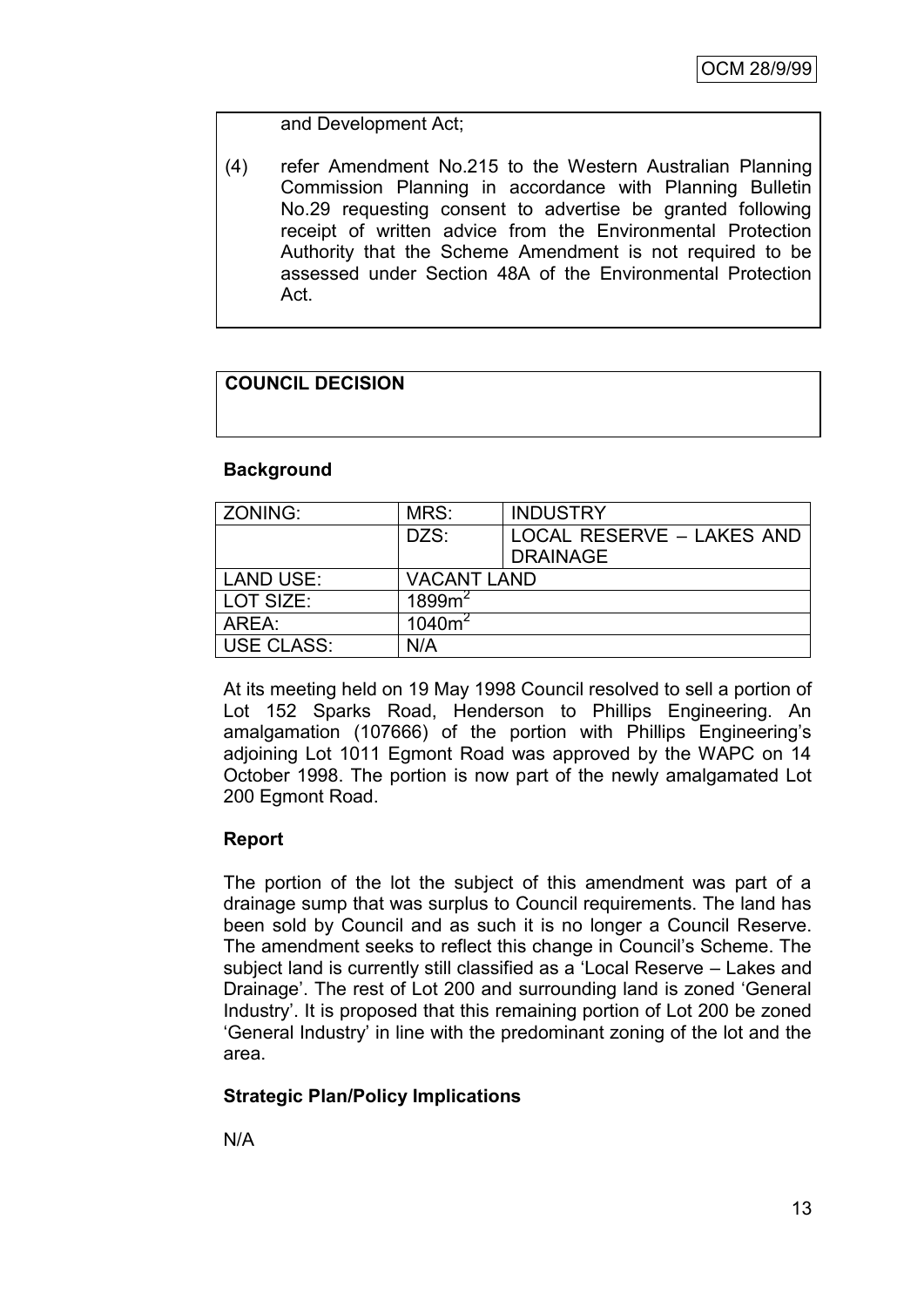## **Budget/Financial Implications**

N/A

**Implications of Section 3.18(3) Local Government Act, 1995**

Nil

## **13.3 (OCM2\_9\_1999) - PROPOSED HYDROPONICS SHED - LOT 77 WATTLEUP ROAD, WATTLEUP - OWNER: V T NGUYEN - APPLICANT: GABLE CONSTRUCTION (4411233) (MT) (SOUTH) (MAP 17) (ATTACH)**

# **RECOMMENDATION**

That Council:

(1) approve the application for three sheds on Lot 77 Wattleup Road, Wattleup subject to the following conditions:

Standard Conditions

- 1. Standard conditions contained in Council Policy PD17 as determined appropriate to this application by the delegated officer under clause 7.6 of Council"s District Zoning Scheme  $N^{\circ}$  2;
- (2) advise the applicant of Council"s resolution accordingly.

# **COUNCIL DECISION**

#### **Background**

| ZONING:    | MRS:                            | <b>RURAL</b> |  |
|------------|---------------------------------|--------------|--|
|            | DZS:                            | RURAL        |  |
| LAND USE:  | <b>SHEDS / MARKET GARDENING</b> |              |  |
| LOT SIZE:  | 2.676 ha                        |              |  |
| AREA:      | 3840 $m2$                       |              |  |
| USE CLASS: | N/A                             |              |  |

#### **Submission**

Application is made for sheds in which to grow vegetables hydroponically. Three sheds are proposed, each 80 metres long, 16 metres wide and 4.5 metres high. The structures will be of steel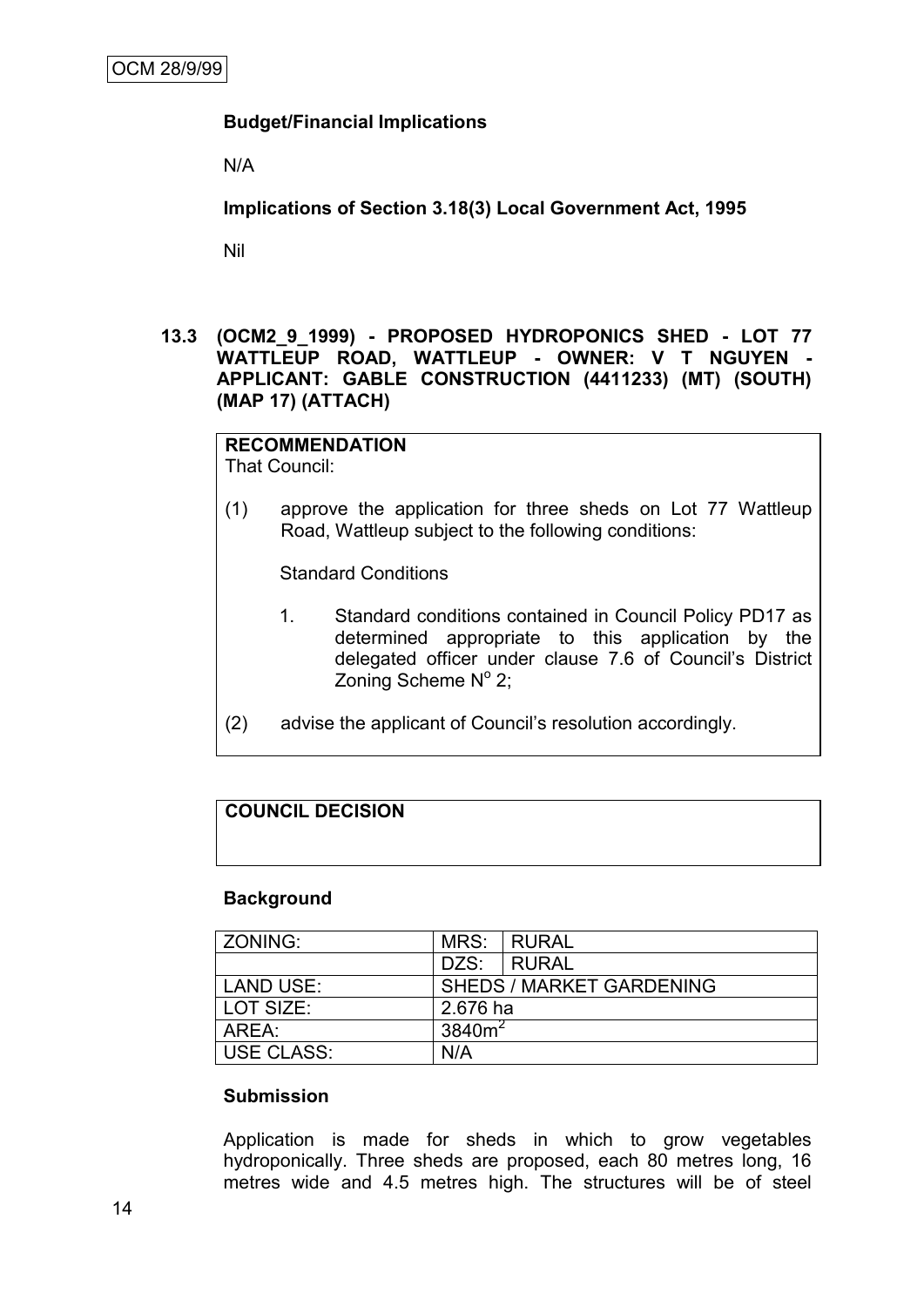construction with steel sheeting on the roof and sides. They are to be setback 60 metres from the front of the property and at least 5 metres from the side boundaries. A copy of the site plan and elevations are attached to this agenda.

## **Report**

The rear 90 metres of the subject lot is within Planning Control Area No. 39 - Rowley Road. Applications for development within the Control Area must be referred to the WAPC for determination. The proposed development is setback 150 metres from the Planning Control Area and will have no impact on the future Rowley Road. Council can therefore determine this application.

The sheds meet all of the Scheme and Policy requirements. They are of a scale similar to many existing sheds and greenhouses in this market gardening area and as such should not detrimentally affect amenity.

## **Strategic Plan/Policy Implications**

Council Policy PD 18 "Ancillary Outbuildings (Sheds) in Special Rural and Rural Zones"  $-$  stipulates that any shed in excess of 200 $m<sup>2</sup>$  be referred to Council for its determination. Further, the use must comply with Council's requirements for the zone.

Council Policy PD 2 "Rural Setback Policy" states all buildings must be setback not less than 10 metres from the front and rear boundaries and 5 metres from the side boundary.

## **Budget/Financial Implications**

N/A

**Implications of Section 3.18(3) Local Government Act, 1995**

Nil

## **13.4 (OCM2\_9\_1999) - NORTH COOGEE MASTER PLAN REVIEW STUDY - COUNCIL'S CLAUSE 32 RECOMMENDATION TO WESTERN AUSTRALIAN PLANNING COMMISSION (9523) (SMH) (WEST)**

#### **RECOMMENDATION** That Council:

(1) receive the recommendations of the Western Australian Planning Commission in respect to the approvals issued under Clause 32 for Lot 11 Bennett Avenue and Lot 12 Garston Way,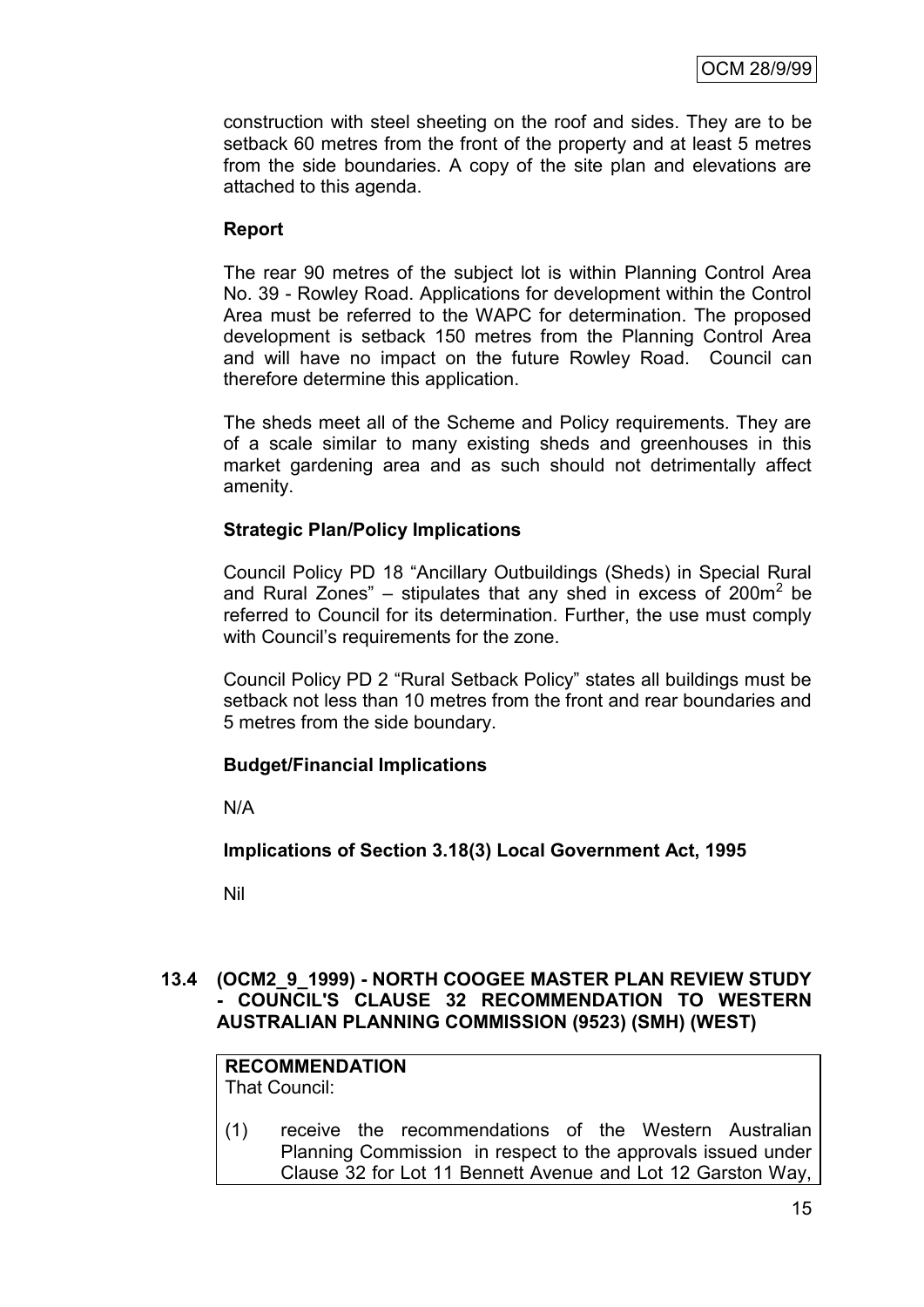Hamilton Hill dated 15 September 1999 and the advice that the subdivision approval for the Robb Jetty Industrial Estate on Cockburn Road, Hamilton Hill was re-issued on 14 September 1999;

- (2) no longer recommend deferral for applications referred to the WAPC under the Clause 32 applying to the North Coogee Area in accordance with its resolution dated 27 July 1999;
- (3) continue to refer applications to the WAPC in accordance with the Clause 32 applying to the North Coogee Area without recommendation, for the Commission's determination;
- (4) upon receiving the advice of the Commission's determination, assess the application under its scheme, consistent with the Commission's decision;
- (5) have any applications received within the Clause 32 North Coogee Area determined by delegated authority under Delegated Authority DA - PD3, provided that, where an application which has been determined by the Commission, and in the opinion of the Director of Planning and Development, the application should not be determined consistent with the decision of the Commission, the application shall be referred to the Council for its consideration.

## **COUNCIL DECISION**

## **Background**

Council at its meeting held on 27 July 1999 resolved:-

*"(1) recommend to the Western Australian Planning Commission in regard to any development application received for any land included in the North Coogee Master Plan Review Study - Clause 32 Resolution Area, that determination of the application be deferred until the completion of the North Coogee Master Plan Review Study."*

Since this decision any applications received have been forwarded to the Commission with the recommendation that the applications be deferred.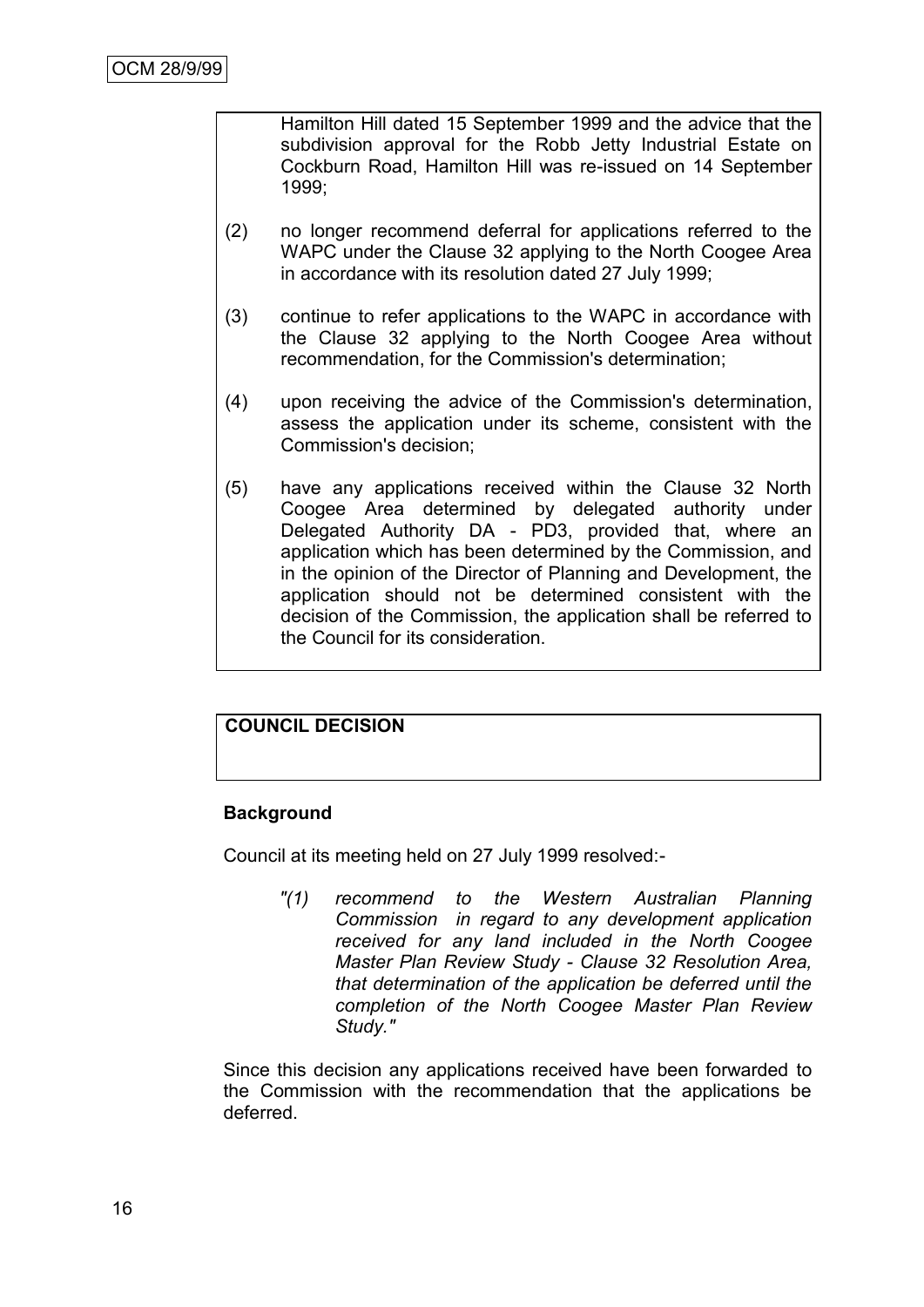## **Submission**

On 16 September 1999, the Council received advice that the Commission had:-

- (1) approved the development of a "seafood processing plant" on Lot 115 Emplacement Crescent.
- (2) approved the development of a "seafood processing plant" on Lot 116 Emplacement Crescent.
- (3) approved the re-issue of the subdivision approval for the Robb Jetty Industrial Estate, subject to conditions.

## **Report**

Despite the fact that the North Coogee Master Plan Review has not been completed, approvals have been issued for these developments together with the re-approval of the subdivision in North Coogee. Given that the Council sought the deferral of all applications until the outcome of the study is known, there appears to be little point in the Council maintaining its current position.

Under a Clause 32, the Council is still required to issue its decision in respect to each of the applications received in the North Coogee Area. In other words, two approvals are required by the applicant before development can be commenced.

This is disappointing, however, at least the Council can be satisfied in the knowledge that it attempted to do what it believed to be the right thing in the interests of the future planning and development of this unique coastal area.

As the Council would be aware, the land is zoned industry under the MRS and Special Industry 'A' under the local scheme, where most industrial uses are 'P' permitted. The Council, therefore, has little choice but to issue a conditional approval for most industrial uses proposed for this area.

It is a pity that the statutory planning system does not provide the "breathing space" to facilitate strategic planning initiatives which have the potential to produce better and more appropriate planning outcomes.

## **Strategic Plan/Policy Implications**

Policy PD29 applies.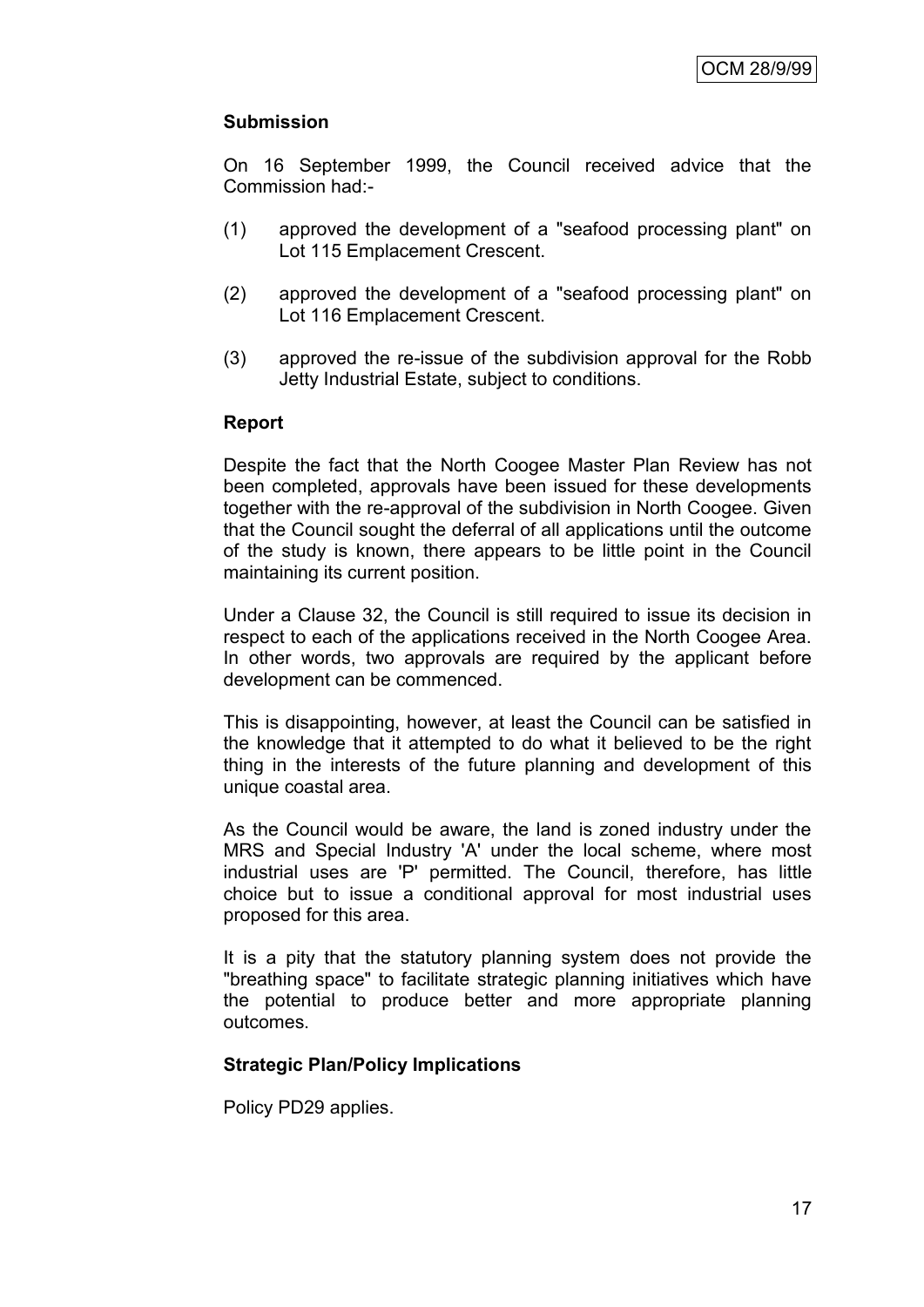# **Budget/Financial Implications**

Council has made a financial contribution towards the North Coogee Plan Review Study.

#### **Implications of Section 3.18(3) Local Government Act, 1995**

Nil.

## **13.5 (OCM2\_9\_1999) - PROPOSED SWIMMING POOL COMPLEX - LOT 5 HAMMOND ROAD, SUCCESS - OWNER: N L HAMMOND - APPLICANT: R DUNN (5513234) (MT) (EAST) (MAP 15) (ATTACH)**

## **RECOMMENDATION**

That Council:

(1) approve the application for a swimming pool centre on Lot 5 Hammond Road, Success subject to the following conditions:

Standard Conditions

1. Standard conditions contained in Council Policy PD 17 as determined appropriate to this application by the delegated officer under clause 7.6 of Council"s District Zoning Scheme  $N^{\circ}$  2;

Special Conditions

- 1. The southern crossover being deleted and the car park being setback 25 metres from the southern boundary.
- 2. A total of 54 carbays being provided for the development.
- 3. A minimum of 15 trees being planted and maintained between the car parking and the southern boundary, to Council"s satisfaction.
- 4. Fencing to Council"s specification being erected along the southern boundary to a distance of 35 metres from the front of the lot.
- 5. All machinery associated with air and water filters being enclosed and located to Council"s satisfaction.
- 6. The hours of operation being restricted to 7am to 9pm daily.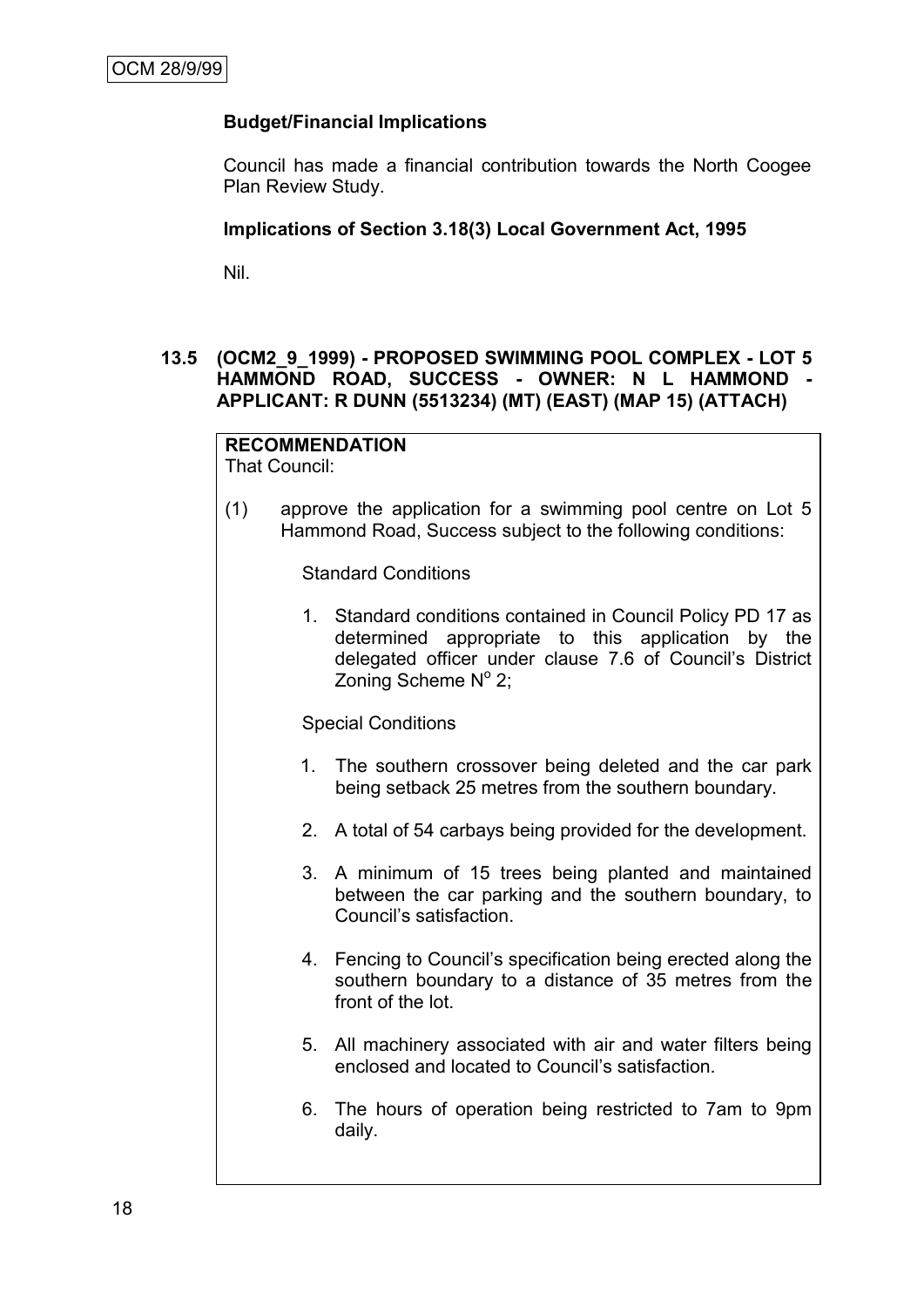#### Special Footnotes

- 1. The applicant is advised approval from the Department of Minerals and Energy may be required for the storage of chlorine and other chemicals.
- 2. An application for the construction of the swimming pool is to be made to the Executive Director, Public Health.
- 3. Application must be made to Council"s Health Services prior to the establishment of a public swimming pool.
- (2) issue a Form 2 Approval to Commence Development to the applicant;
- (3) advise those who made a submission of Council"s decision accordingly.

# **COUNCIL DECISION**

## **Background**

| l ZONING:                 |                         | MRS: I URBAN DEFERRED |  |  |
|---------------------------|-------------------------|-----------------------|--|--|
|                           | DZS:                    | I RURAL               |  |  |
| <b>LAND USE:</b>          | <b>HOUSE &amp; SHED</b> |                       |  |  |
| LOT SIZE:                 | 2 ha                    |                       |  |  |
| AREA:                     | 1435m <sup>2</sup>      |                       |  |  |
| <b>USE CLASS:</b><br>"SA" |                         |                       |  |  |

#### **Submission**

The proposal is for pool complex for the exclusive use of Waterbabies Australia. It will incorporate 2 pools; one a 16 metre long hydrotherapy pool, the other a 20 metre lap pool. The complex includes toilets and change rooms, a seminar room, offices, and a family waiting area.

Classes for children aged 1 to 8 years will run in the centre from 7.30am to 5pm. Evening prenatal and postnatal classes will run until 9pm.

A site plan, floor plan and elevation were provided and are attached to this agenda. The building is setback 25 metres from the front and 27 metres from the southern side boundary and 22 metres from the north. 54 car bays have been provided for the complex, based on the peak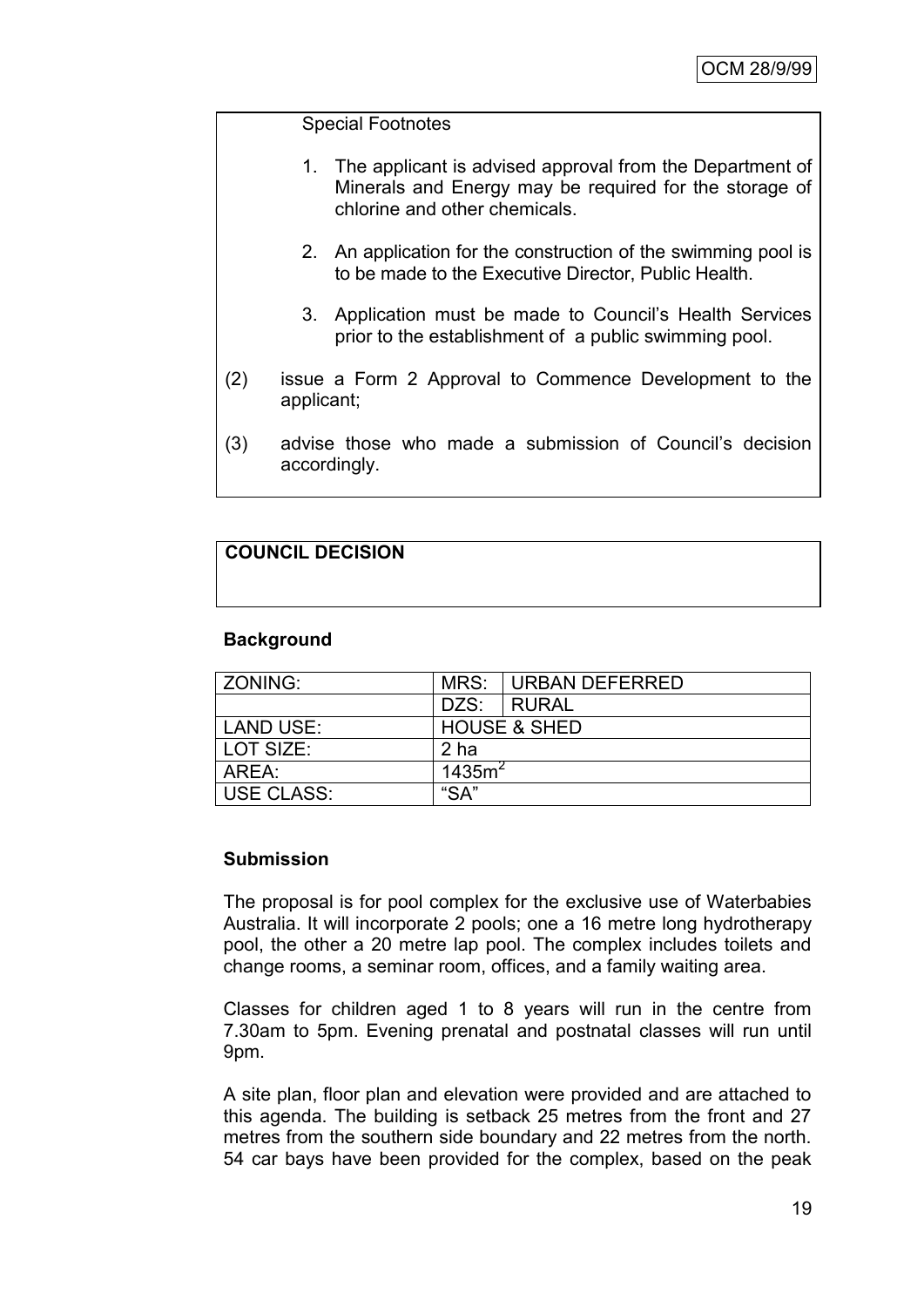number of people expected to attend the centre at any one time. Two crossovers to Hammond Road are to be provided.

The application was referred to surrounding landowners for comment. The period for comments was not complete at the time of writing this report. One submission had been received and a summary is attached to this agenda. Any further submissions received will be provided for consideration prior to the meeting.

The subject lot abuts Hammond Road, an "Other Regional Road" under the Metropolitan Region Scheme and was therefore referred to the Ministry for Planning for their comments. A summary of their submission is attached to this agenda.

#### **Report**

The neighbour"s submission raises some issues that must be examined and addressed. The suitability of a pool complex in the proposed location is of primary importance. The lot is currently zoned Rural under Council"s Scheme, but is zoned Urban Deferred in the Metropolitan Region Scheme. This recognises the land will have an urban form in the future. At present no structure planning has been undertaken on the land west of Hammond Road. The rear 140 metres of the lot remain unaffected by this development and could be incorporated into any future residential or other urban subdivision.

Hammond Road is a regional road and will increasingly carry greater volumes of traffic as residential land is released to the south and east of the subject lot. The location of a pool complex on this regional road is considered appropriate and any traffic generated by the swimming pool will be insignificant when compared with passing traffic.

On the other side of Hammond Road is a childcare centre and the Jandakot Primary School. The pool centre will service the same age group as these existing land uses. On the northern side of the lot is a nursery with which the proposed use will integrate well. It is only on the southern side that there is a residence in close proximity to the development. It is the occupants of this dwelling that have objected to the proposal.

## *Noise Impacts*

The neighbour has identified some legitimate effects of the complex on their property. Their dwelling is setback 1 metre from the boundary with Lot 5 and their bedroom window faces the lot. The primary issue relates to noise from the development. The building is 35 metres from the dwelling on Lot 4 at its closest point. There should be no noise reaching the house from the centre itself. However, the current site plan shows the car park and one crossover only 10 metres from the boundary with Lot 4. In its current arrangement it is likely cars entering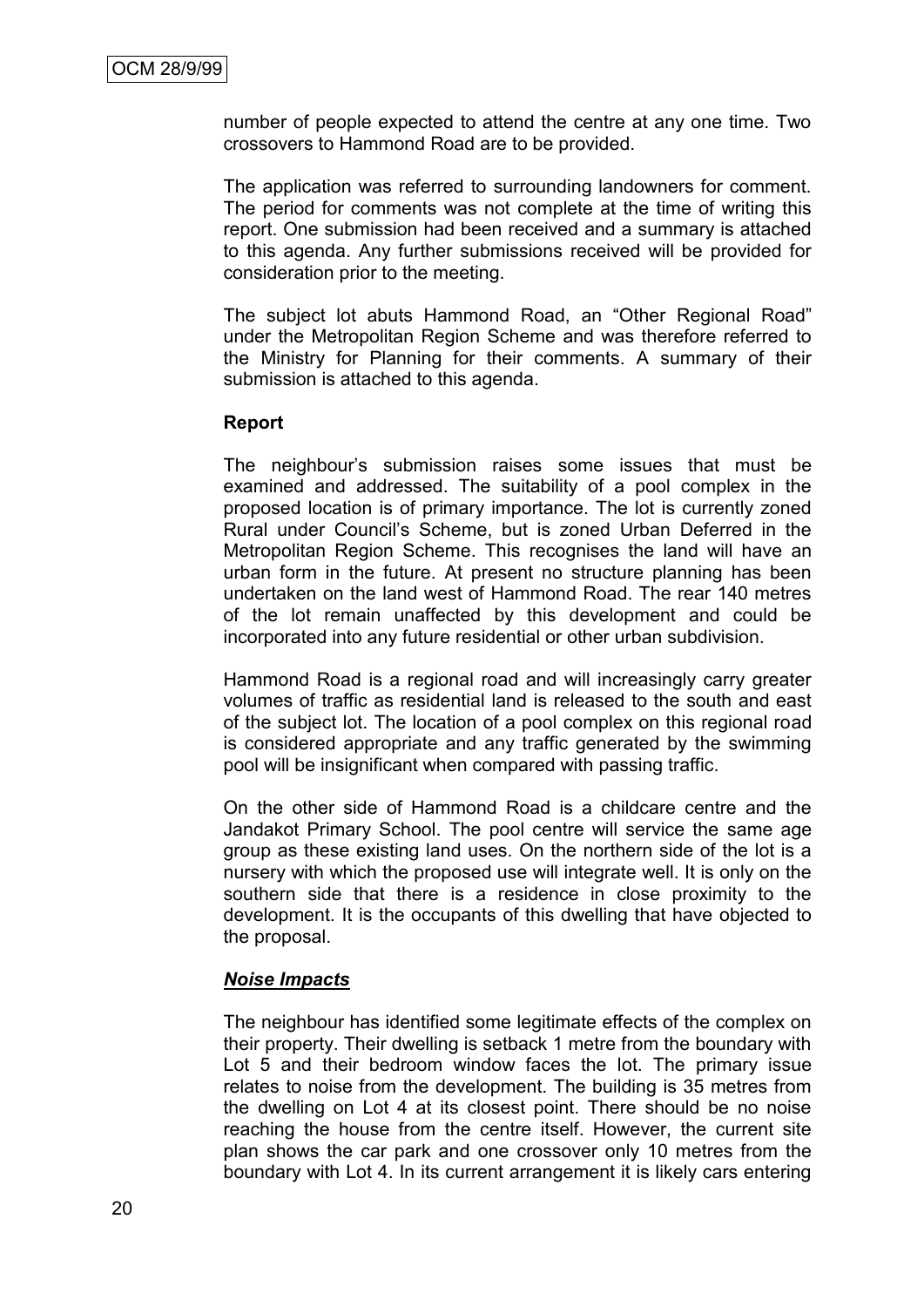the site will create noise, impacting on the neighbours. It is proposed that a condition of approval be that the crossover near the southern boundary is deleted and the parking be setback 25 metres from that boundary. Fencing and plantings of trees and shrubs in the southern setback should ensure the impact on the neighbouring property is further minimised. This will also stop headlights shining through the neighbour"s window at night. The 9 affected parking bays could be relocated to the northern side of the centre, maintaining a total of 54 bays for the development.

A further possible noise concern emanates from the water and air filters for the pool and buildings. The applicant has not indicated at this stage where they are to be located. It is proposed a condition of the approval be that all external filters are enclosed in a shed and that it is located to the north or west of the main building. This should ensure there is no noise impact from the filters on the neighbouring dwelling.

## *Health / Flora & Fauna*

Council"s Health Services is satisfied the health criteria can be met for the swimming pool complex. Septic systems will be incorporated to deal effectively with the high volumes of wastewater generated from the development. The Western Australian Sewerage Policy guidelines can met on the lot. There will be no odour escaping from the enclosed pools. Dust should not present itself as a problem during operation of the centre because the carparks will be bitumen. Dust during construction must be managed as with all other developments.

There is currently some remnant flora on the property. The flora to the rear of the property is of a higher quality than that at the front where the clearing will occur. The flora at the front of the lot is not so significant as to warrant its protection. The applicant has undertaken to maintain existing trees where they are not required for the building or car parking. A landscaping plan must be submitted to Council before development can proceed. The retention of existing vegetation where possible will be guaranteed through this process.

#### *Scheme parking requirements*

The proposed use is classified as a Health Studio in Council"s Scheme. The Scheme requires 1 bay per 15 metres gross floor area for a Health Studio. For this development that is a total of 96 car bays. This would appear to be excessive in this case. The applicant has proposed 54 car bays and this should more than cater for the needs of the centre.

## **Strategic Plan/Policy Implications**

N/A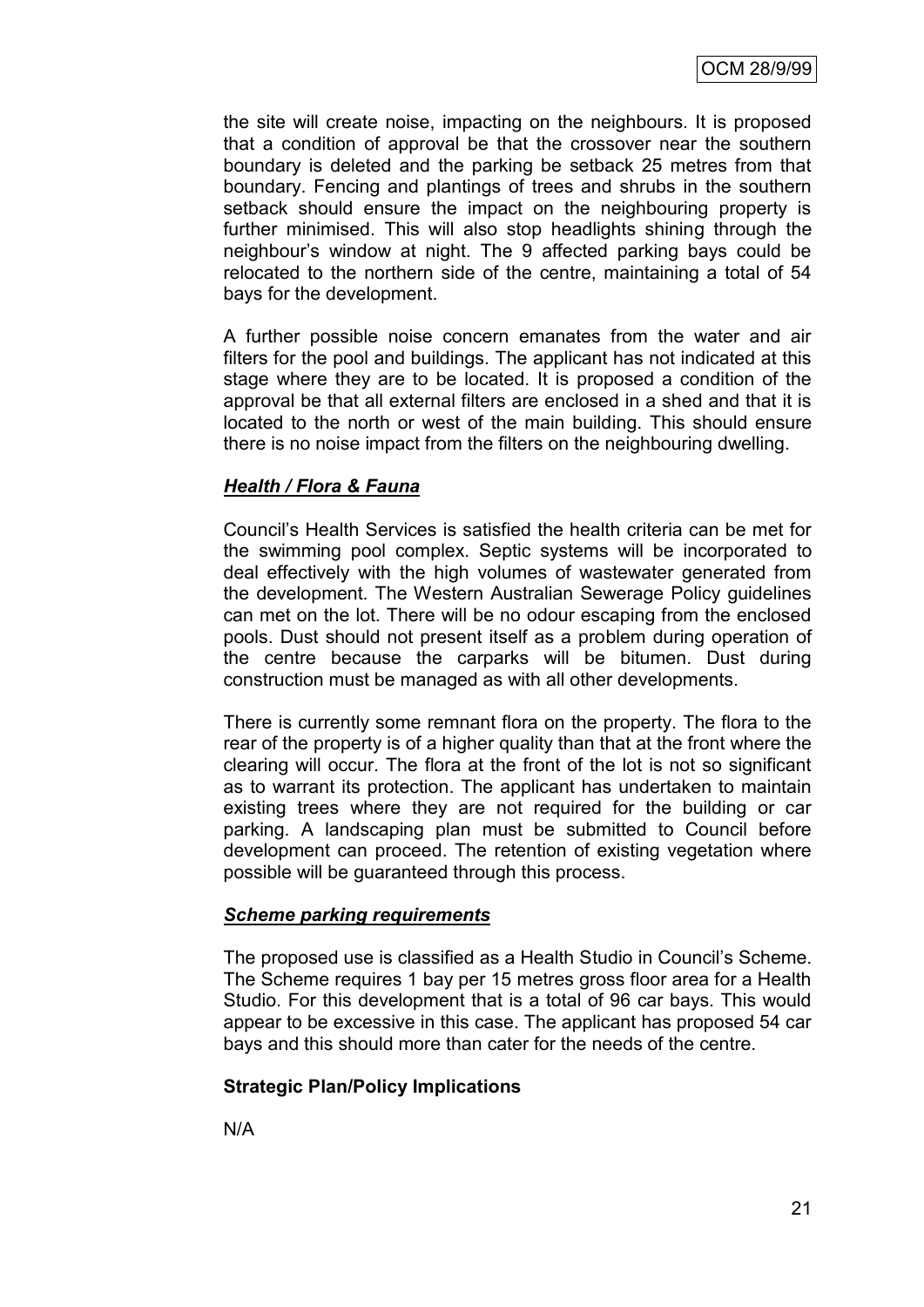## **Budget/Financial Implications**

N/A

**Implications of Section 3.18(3) Local Government Act, 1995**

Nil

**13.6 (OCM2\_9\_1999) - PROPOSED AMENDMENT NO. 214 - LOT 12 ROCKINGHAM ROAD, SPEARWOOD - OWNER: SEPAROVICH - APPLICANT: GREG ROWE & ASSOCIATES (92214) (SR) (COASTAL) (ATTACH)**

# **RECOMMENDATION**

That Council:

(1) adopt the following amendment:-

TOWN PLANNING AND DEVELOPMENT ACT 1928 (AS AMENDED) RESOLUTION DECIDING TO AMEND A TOWN PLANNING SCHEME - CITY OF COCKBURN DISTRICT ZONING SCHEME NO. 2.

AMENDMENT NO. 214

Resolved that Council, in pursuance of Section 7 of the Town Planning and Development Act 1928 (as amended) amend the above Town Planning Scheme by:

rezoning Lot 12 Rockingham Road from "Rural" and "Local Reserve: Public Purpose - Primary School" to "Residential R30".

> Dated this 28th day of September 1999 Chief Executive Officer

- (2) refer the Amendment No.214 to the Environmental Protection Authority for assessment under Section 7A2 of the Town Planning and Development Act;
- (3) refer Amendment No.214 to the Western Australian Planning Commission in accordance with Planning Bulletin No.29 requesting consent to advertise be granted following receipt of written advice from the Environmental Protection Authority that the Scheme Amendment is not required to be assessed under Section 48A of the Environmental Protection Act.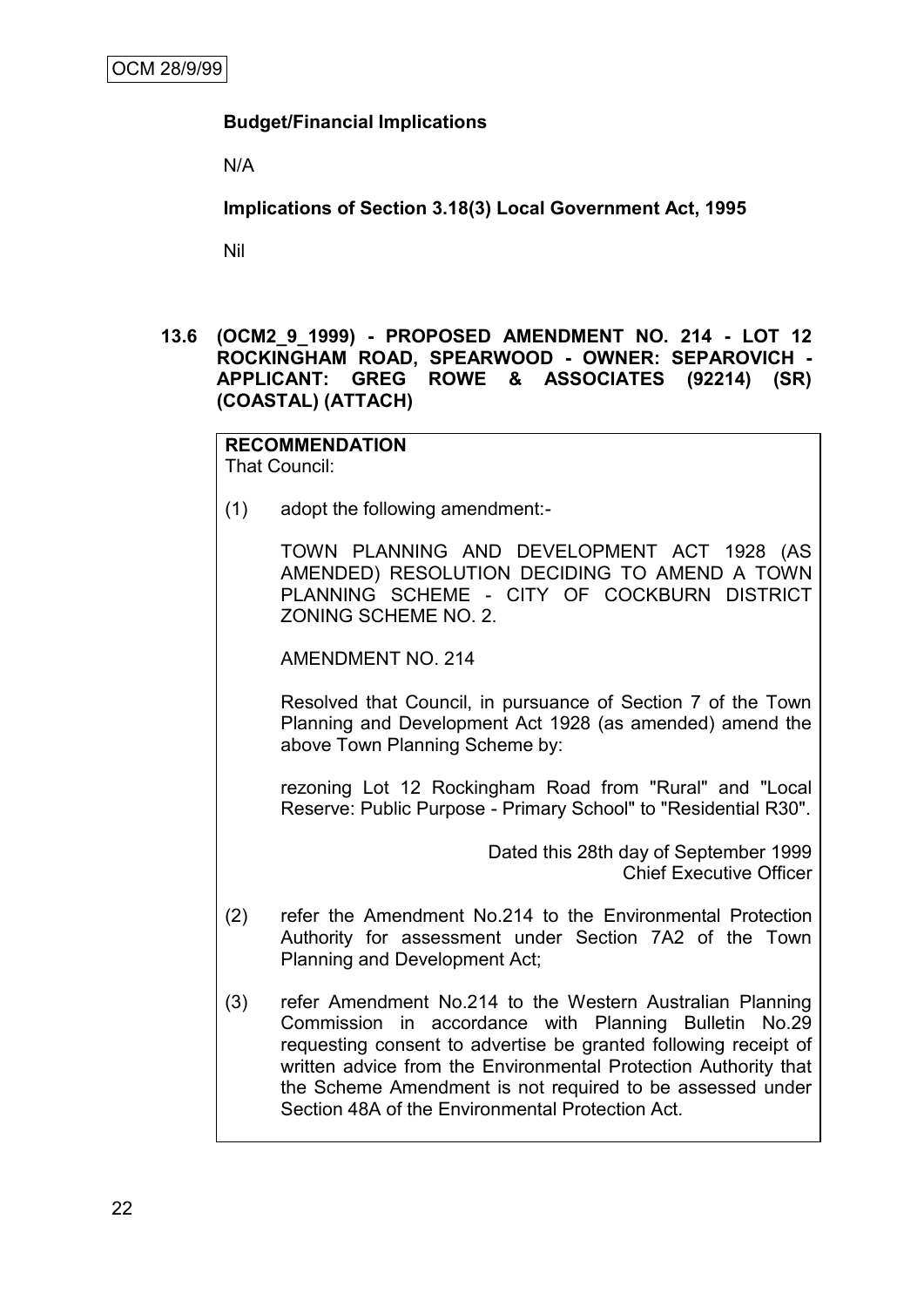# **COUNCIL DECISION**

#### **Background**

| ZONING:          | MRS: Urban |                                  |
|------------------|------------|----------------------------------|
|                  | DZS:       | Rural / Local Reserve - Public   |
|                  |            | <b>Purposes - Primary School</b> |
| <b>LAND USE:</b> |            | Rural (with Residence)           |
| LOT SIZE:        | 2.0264 Ha  |                                  |
| AREA:            | N/A        |                                  |
| USE CLASS:       | N/A        |                                  |

The Eastern portion of the subject site is presently zoned "Rural" whilst the balance of the site is zoned "Local Reserve: Public Purpose - Primary School".

The land identified for the Primary School in the western portion of the subject site is no longer required by the Education Department.

#### **Submission**

The applicant's request for rezoning is summarised as follows:

*"The proposed zoning of the subject site is consistent with the zoning under the Metropolitan Region Scheme (Urban) and the zoning and existing development in the Packham Urban Development Area.*

*The Concept Subdivision Plan and the Concept Structure Plan are consistent with the intention and objectives of the superseded Packham Structure Plan and planning for the area. The concept designs provide for interconnection with the existing and future development on surrounding lots.*

*In short, it has been demonstrated that the subject site is no longer required for the purpose of a Primary School, that the "Rural" zoning is no longer applicable in the predominantly urban area, that the subject site is outside of the area affected by the Watsons' Buffer issues. It is therefore considered that the rezoning is justified, and is consistent with the orderly and proper planning for the Packham Urban Development Area."*

The applicant has requested a deputation in order to present additional information in support of their application.

A preliminary "Structure Plan" and subdivision plan for the land and adjacent properties currently affected by the Watsons' Odour Buffer is attached.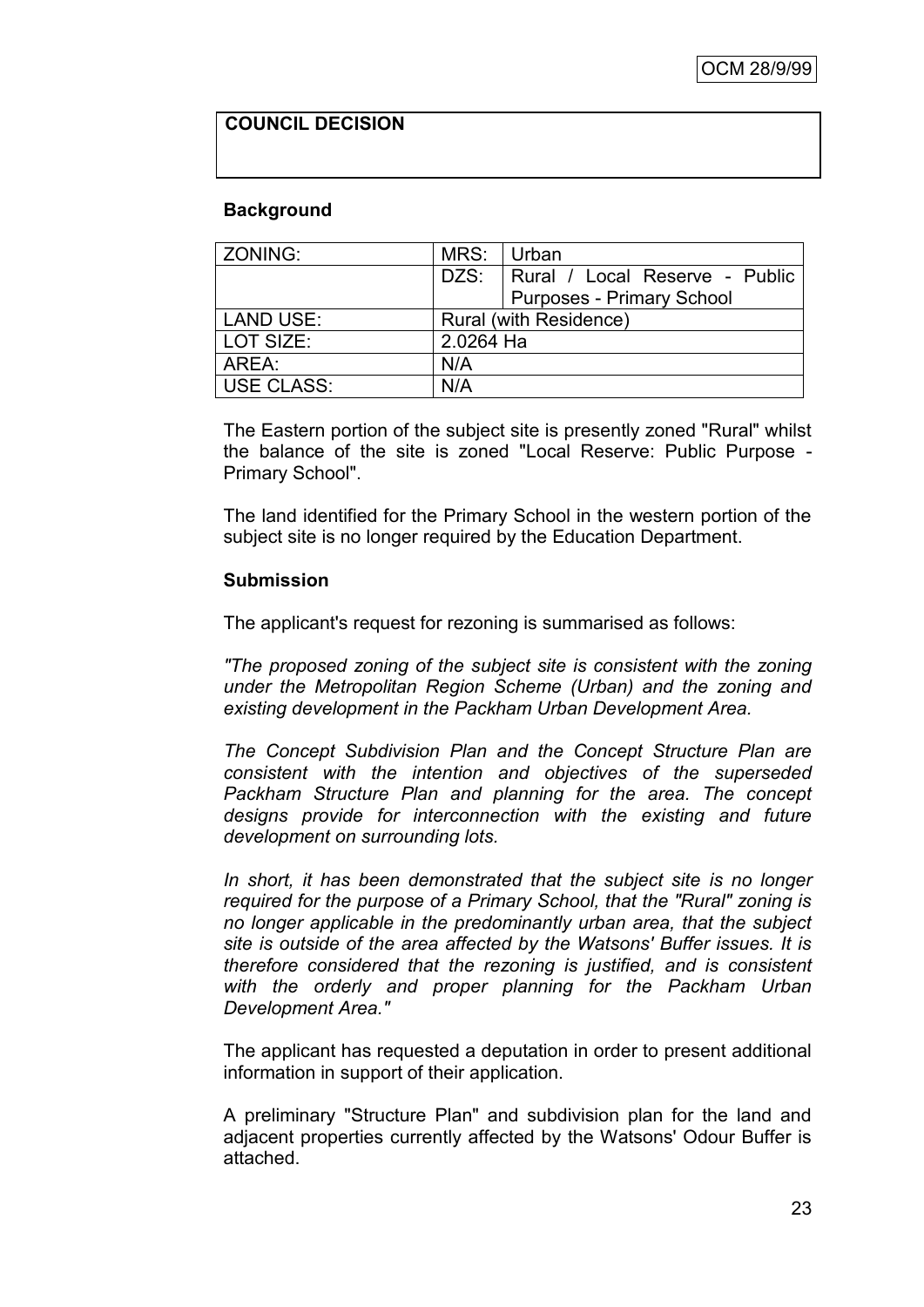## **Report**

Section 35A of the Metropolitan Region Town Planning Scheme Act (1959) requires Council's Town Planning Scheme to be in conformity with the Metropolitan Region Scheme.

The subject land is just outside the interim 500 metre Watsons' Odour Buffer currently prescribed by the Environmental Protection Authority.

The Watsons' Odour Buffer is to be redefined in the year 2000. (See attached advice from DEP 22.12.98)

It is preferable that the subdivision of the subject land be co-ordinated with adjoining land currently affected by the Watsons' Odour Buffer. This will require a Structure Plan to be approved following finalisation of the rezoning process, at which stage technical studies to define the revised Watsons' Odour Buffer will be further advanced.

## **Strategic Plan/Policy Implications**

Policy PD23 states that:

"*The City of Cockburn requires that where a proposal for a change in landuse conflicts with an existing buffer zone, then the onus is on the buffer beneficiary to show that the buffer is current, has been scientifically determined and is based on the use of best practicable management practices for minimising emissions. Unless this can be clearly demonstrated by the buffer beneficiary, then Council will fully support the proponent of the proposed landuse change providing that other planning and environmental considerations are properly met."*

## **Budget/Financial Implications**

N/A

## **Implications of Section 3.18(3) Local Government Act, 1995**

Nil.

# **13.7 (OCM2\_9\_1999) - BEELIAR DRIVE ROAD RESERVE - LAND PURCHASE (92210) (450953) (SR) (COASTAL / SOUTH) (ATTACH)**

## **RECOMMENDATION**

That Council make an offer to the owners to purchase the seven (7) part lots for the Beeliar Drive road reserve in accordance with the valuation report, as attached to the Agenda.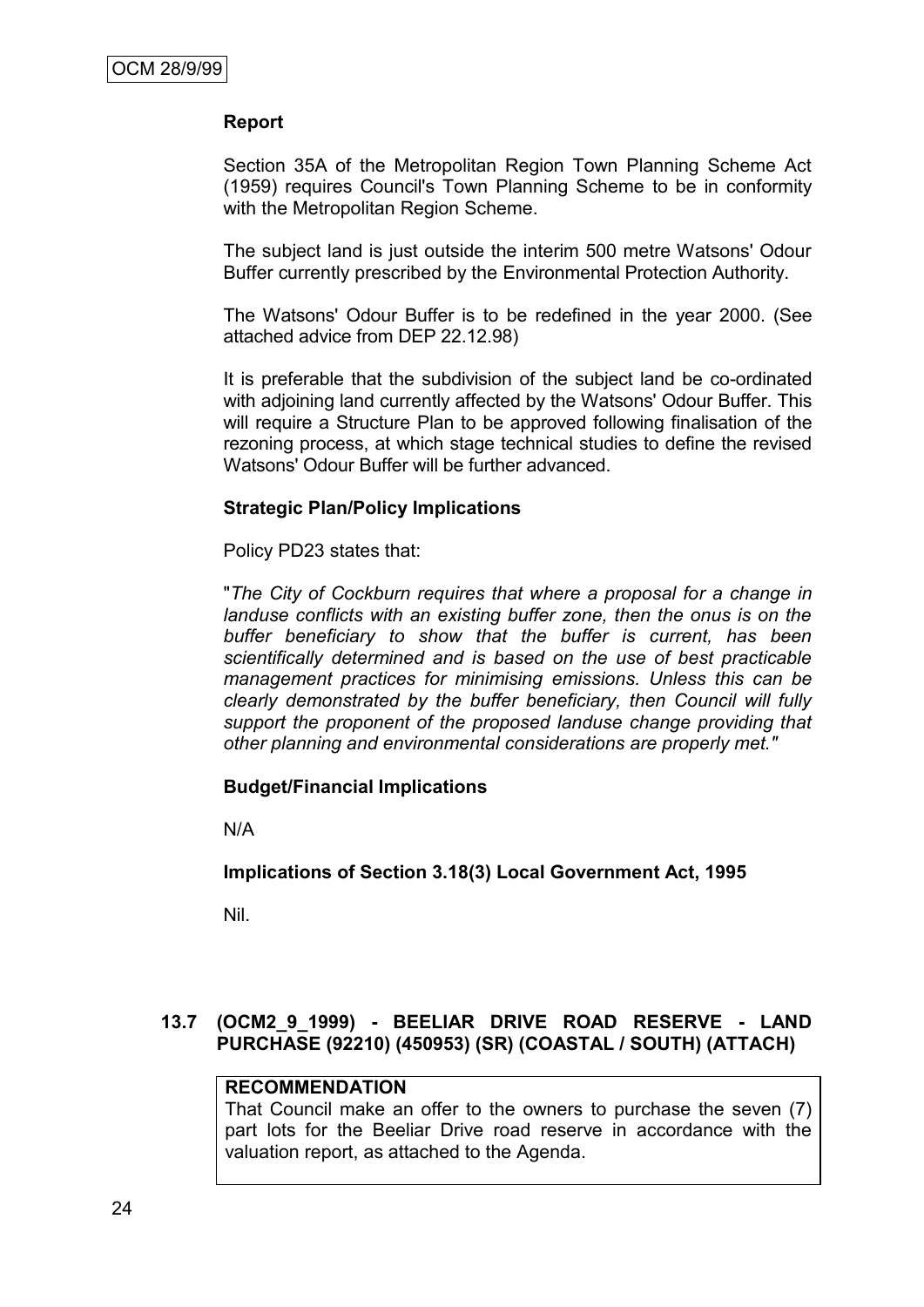# **COUNCIL DECISION**

#### **Background**

Council at its meeting on 15 December 1998 resolved as follows:

- *"(1) commence negotiations with Urban Focus, as the representative of the owners of Lots 12 and 26 Birchley Road and 34, 57 and 58 Tindal Avenue, to enable the construction of Beeliar Drive within the approved subdivision known as Cells 9 and 10 Yangebup;*
- *(2) ensure that the negotiations in Point (1) above result in the owners of properties affected by the MRS road reserve having equity with the other owners in Cells 9 and 10, in terms of their contribution of land value and road construction costs for Beeliar Drive;*
- *(3) contribute twenty percent (20%) of the total cost of the project as a community benefit proportion, with the remaining eighty percent (80%) being contributed by the subdividers of Cells 9 and 10, in proportion to their land holdings; and*
- *(4) advise the owners and their representatives, Urban Focus, that the total cost of the project in Point 4 above takes into account the value of the road reserve, including the acquisition of Lot 76 Birchley Road."*

In regard to points (2) and (3) of Council's 15 December 1998 resolution, Council initiated Amendment No. 210 at its meeting on 25 May 1999. This Amendment establishes a pro-rata formula and schedule applying to all subdividers within Cells 6, 3 9 and 10 for the purpose of acquiring land for the road reserve for Beeliar Drive and funding its initial stage of construction.

#### **Submission**

A formal request for Council to purchase portion of seven (7) properties required for the Beeliar Drive road reserve has been received from Urban Focus (see attachment). In regard to (3) above of Council's resolution, further correspondence from Urban Focus is attached.

This firstly objects to the proposed 80 percent subdivider contribution but, secondly, accepts that some subdivider contribution is to be made, with the percentage to be resolved via the Town Planning Appeals Tribunal.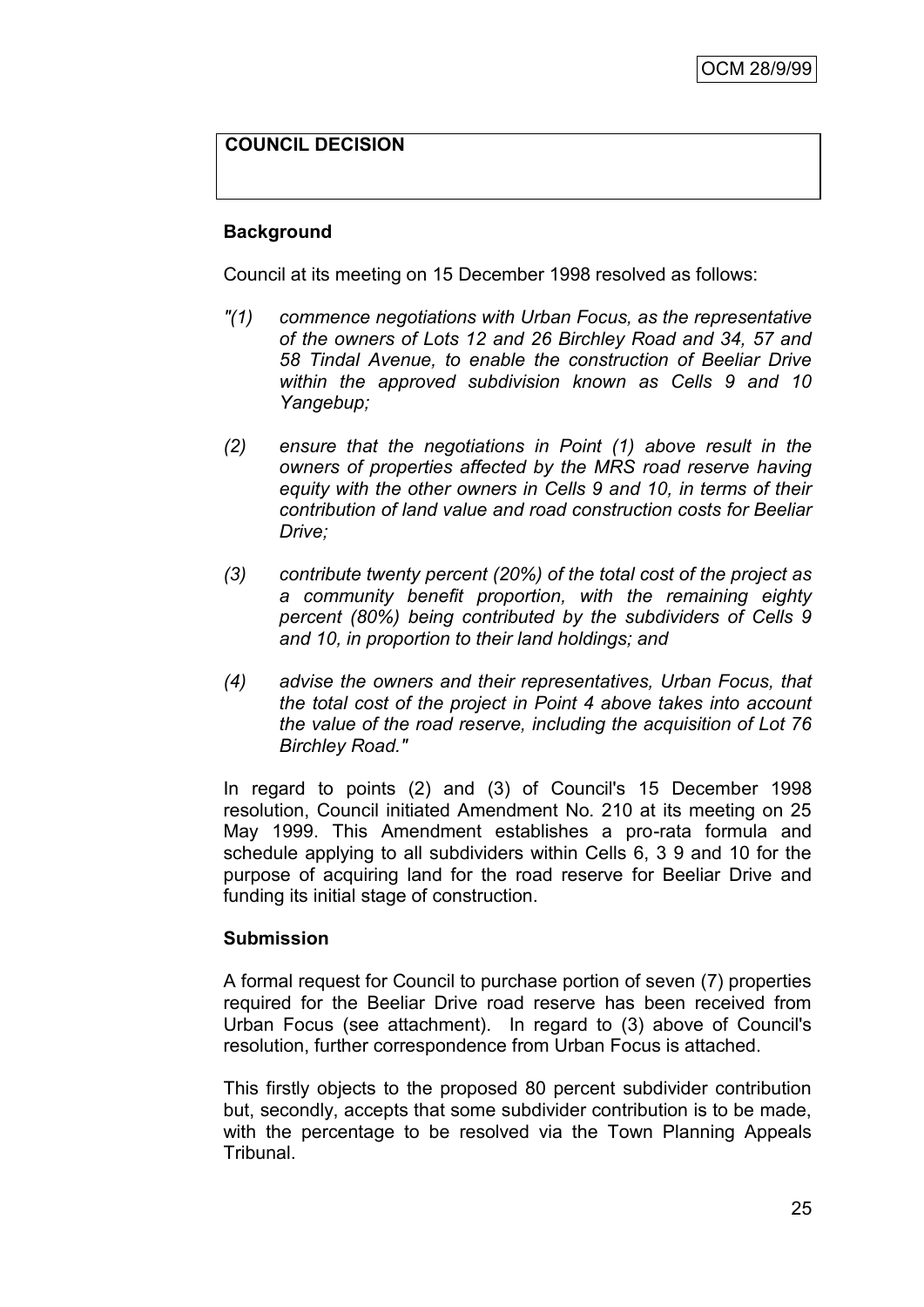# **Report**

A detailed report which summarises the background and current situation regarding land purchase, future road construction costs, proposed subdivider contributions and Council's regional road funding commitments is attached.

## **Strategic Plan/Policy Implications**

N/A

## **Budget/Financial Implications**

Financial implications are discussed in the attached report.

Funds for land purchase are available from an existing Budget Allocation of \$400,000, subdivider contributions and Regional Road Reserve funds.

## **Implications of Section 3.18(3) Local Government Act, 1995**

Nil.

## **13.8 (OCM2\_9\_1999) - AMENDMENT NO. 202 - JANDAKOT GROUNDWATER - FINAL ADOPTION (92202) (SOS) (EAST) (MAP 18-24) (ATTACH)**

# **RECOMMENDATION**

That Council:

- (1) adopt the Schedule of Submissions as contained in the Agenda Attachments.
- (2) adopt Amendment No.202 for final approval, the Amendment generally comprising:
	- 1. Introducing a new zone into the TPS to be known as the "Resource Zone".
	- 2. Rezoning all land affected by the MR Rural-Water Protection Zone to the TPS Resource Zone.
	- 3. Deleting reference in the TPS to the Special Rural Zone; and
	- 4. Introducing land use provisions in accordance with WAPC Statement of Planning Policy No.6.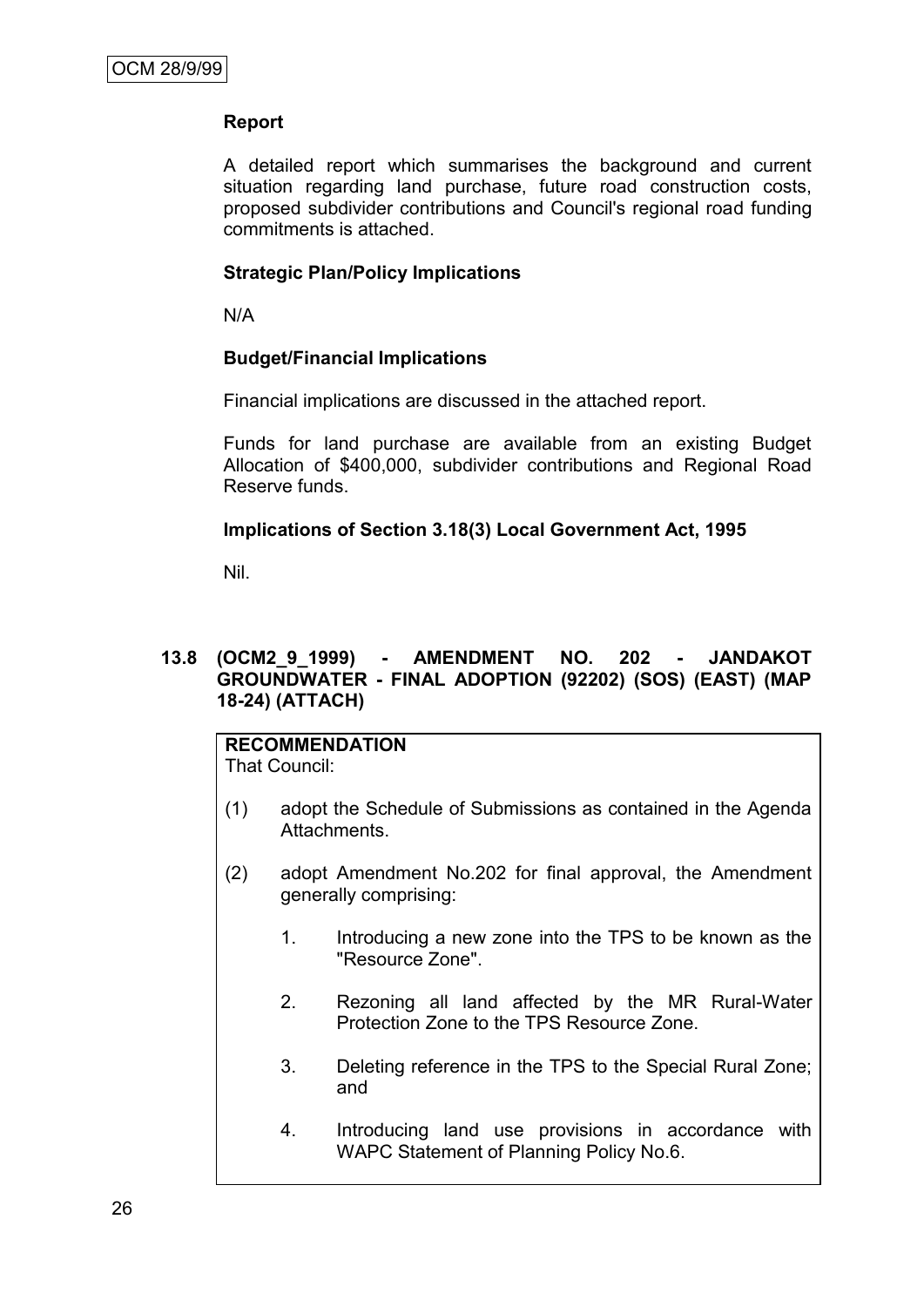- (3) seek the Hon. Minister's final approval, subject to the following modifications:
	- 1. correct the Amendment Map to accurately reflect the Metropolitan Region Scheme Rural-Water Protection zoning along Lyon Road (Lots 19 - Pt 23);
	- 2. correct the Amendment Map to accurately show the extent of existing additional uses as provided for in the Second Schedule;
	- 3. amend Clause 5.5.2 (k) of the Amendment Text by replacing the number "15" with the number "19" and reordering the table accordingly;
	- 4. delete Clause 5.5.1 (2)(b) from the Amendment Text;
	- 5. adding to the Amendment Text after Point 1 (d) the words "deleting the Sixth Schedule from the Scheme Text".
	- 6. adding to Clause 5.5.1 (5)(d) after the words "specified trees" the words ", specified areas of bushland".
	- 7. amend (m) of the Amendment Text by inserting the words "in excess" between the words "weight" and "of".
- (4) upon an indication being received from the Western Australian Planning Commission that Amendment No.202 will be gazetted, require;
	- 1. The Planning Department, in consultation with the Water and Rivers Commission, prepare a Policy and/or further guidance on the keeping of horses and other animals in the Resource zone;
	- 2. A leaflet or similar note be prepared containing advice and guidance on the new land use provisions applicable to the Resource zone;
	- 3. The Planning Department prepare a Policy concerning Building Envelopes and Landscape Protection Areas, in substitution for the plans and associated provisions to be removed from the Sixth Schedule as part of Amendment No.202.
- (5) advise those persons who made a submission of Council"s decision.
- (6) in anticipation of the Hon Minister"s advice that final approval will be granted, the modified documents be signed, sealed and forwarded to the Western Australian Planning Commission.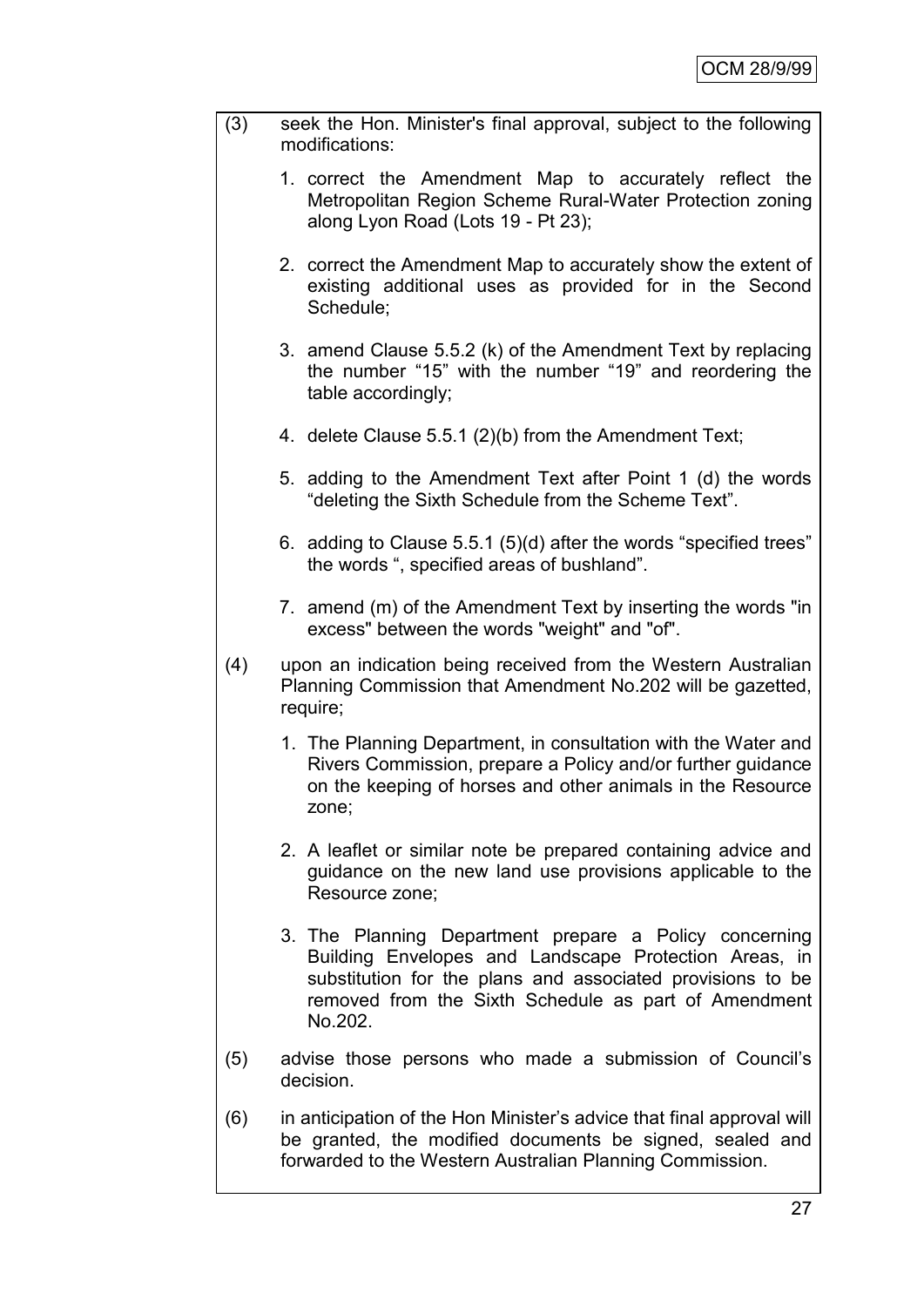# **COUNCIL DECISION**

#### **Background**

The State Government"s initiatives to protect groundwater resources in the Jandakot region have been documented in various reports to Council over the past three years.

With regard to changes to planning controls, the two most significant events have been:

- The promulgation in April 1998 of Amendment No.981/33 to the Metropolitan Region Scheme (MRS), with land in the eastern sector of Cockburn included in either the Water Catchment Reservation or the Rural-Water Protection zone.
- The gazettal in June 1998 of the Statement of Planning Policy No.6 – Jandakot Groundwater Protection Policy (SPP No.6), prepared under Section 5AA of the Town Planning and Development Act. The Policy introduced measures to control and manage land uses in the Jandakot water mound area.

The Local Authority is required to ensure its Town Planning Scheme (TPS) is both consistent with the provisions of the Metropolitan Region Scheme and has regard for relevant Section 5AA Policies. Council initiated Amendment No.188 to its Scheme in July 1998 in an effort to satisfy these obligations, but in December 1998 resolved not to proceed with the Amendment principally due to concerns regarding the extent of modifications to the form of the Amendment required by the Ministry for Planning.

Following further liaison with the Ministry for Planning and Water and Rivers Commission, the proposed Amendment text was reworked. A fresh Amendment (No.202) was initiated by Council at its meeting held on 16 March 1999.

#### **Submission**

The key features of Amendment No.202 are as follows:

- Introducing a new zone into the TPS to be known as the "Resource" zone.
- Rezoning all land affected by the MRS Rural-Water Protection zone to the TPS Resource zone.
- Deleting reference in the TPS to the Special Rural zone and transferring a number of the existing land use provisions to apply to land in the Resource zone.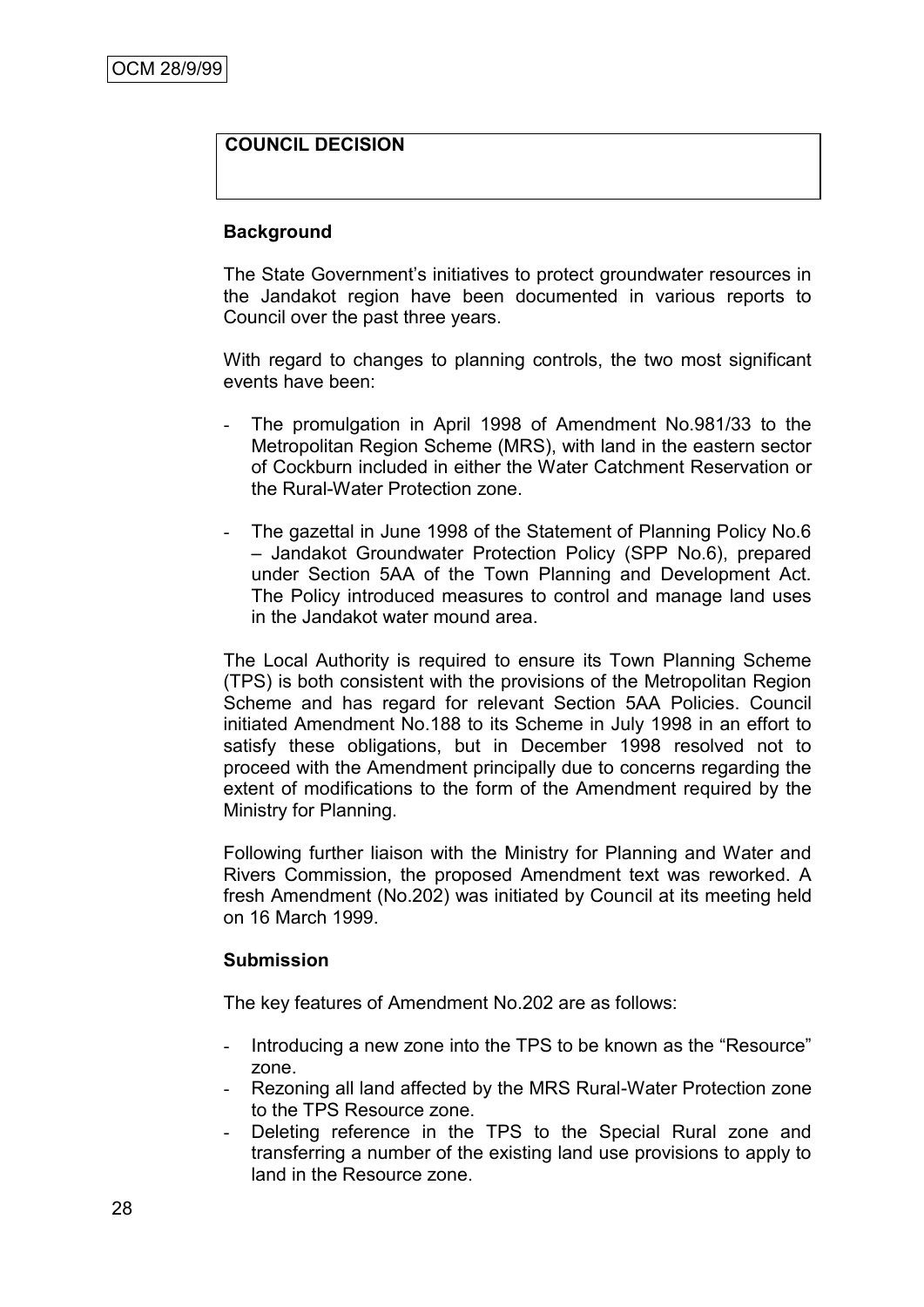- Including reference in the TPS to the SPP No.6. In effect, the land use table included in the SPP No.6 becomes the zoning table in the TPS for the Resource zone.

Council, when initiating Amendment No.202, resolved to forward the proposal to the Environmental Protection Authority (EPA) for assessment and subject to the EPA"s advice, advertise the Amendment for public comment in accordance with Town Planning Regulations and the WAPC Planning Bulletin No.29.

Advice was received from the EPA in May 1999 that the Amendment required no formal environmental assessment. As a result, advertising of the proposal commenced on 30 June and concluded on 11 August 1999. Public consultation took the form of letters to all landowners in the proposed Resource zone, signage in the locality, an advertisement in the "West Australian" and a reference in the Cockburn website. The Water and Rivers Commission, Water Corporation, Western Power, and Alinta Gas were also invited to make a submission.

A total of 25 submissions were made on the Amendment proposal. Submissions are summarised in a schedule included in the Agenda Attachments.

## **Report**

The key issues to emanate from the submissions are as follows:

## *Definition/Determination of Groundwater zone*

Many of the submissions were critical of the approach to determine the extent of the Resource zone and the result the zoning has on the use and potential development of their land. There was particularly criticism about the land that was excluded from the Resource zone (that is, Urban and Urban Deferred land to the west of the Resource Zone) and the fact that much of this land is in government ownership.

Quite simply, the extent of land included in the proposed Resource zone matches that defined by the extent of the MRS Rural – Water Protection zone. As a result, the arguments the Western Australian Planning Commission (WAPC) used to defend MRS Amendment 981/33 and the definition of the Water Protection zone are applicable.

The WAPC argued that the proposed capture zone boundary was based on best available scientifically sound methodology and accurately defines the area requiring protection for water supply purposes. It acknowledged that the boundary for the protection zone was based on determined capture zones, but with a few anomalies such as the exclusion of the Urban and Urban Deferred zones in the north-west part of the Jandakot Underground Water Pollution Control Area (JUWPCA).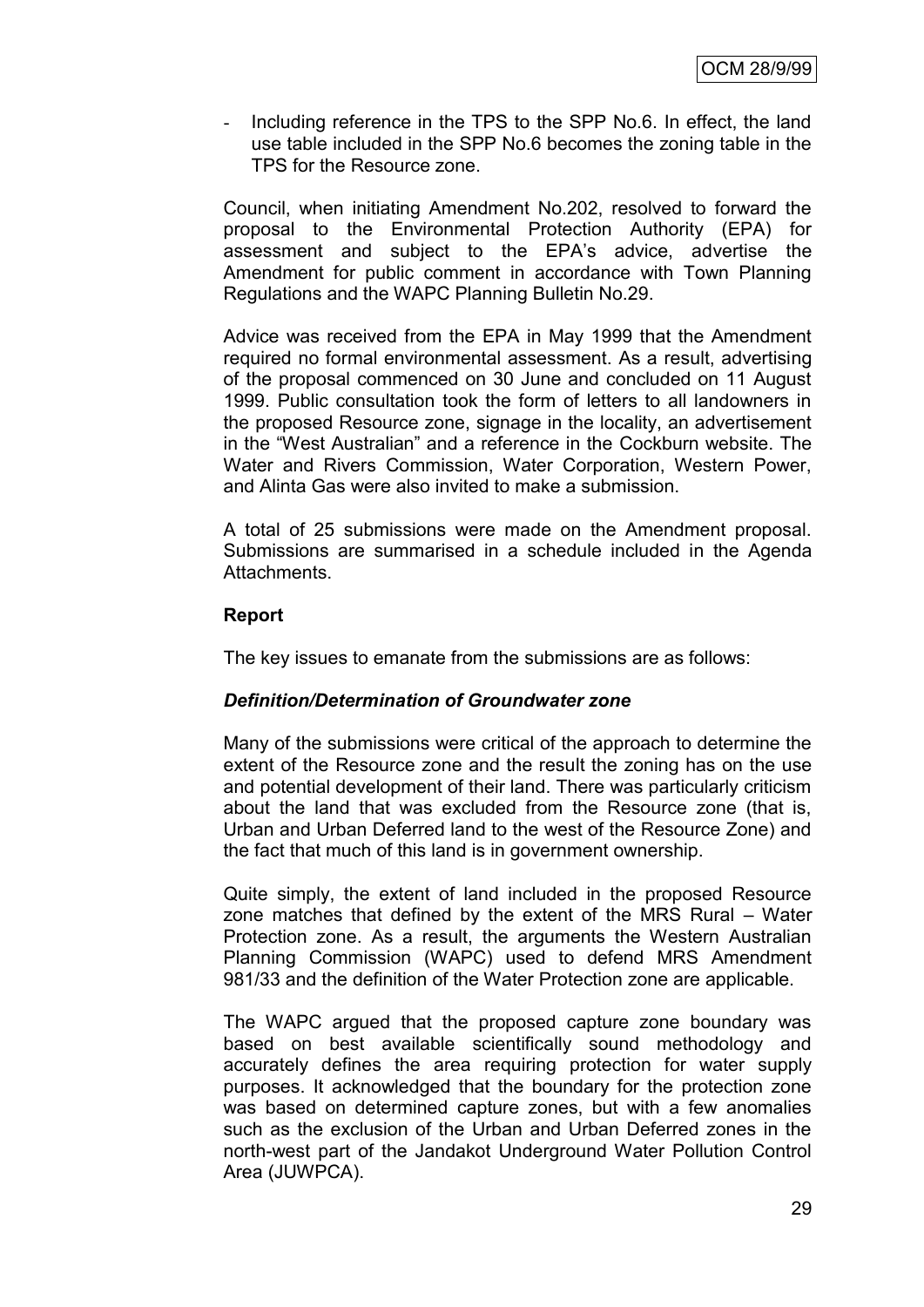The WAPC indicated that where areas had been classified as Priority 2 in the JUWPCA and urban development or future urban zones existed within, the Priority 2 classification would be changed to Priority 3 so as to remove any inconsistency with the objectives of Priority 2. Thus Urban and Urban Deferred areas (in addition to much of Jandakot Airport and Jandakot Industrial Area) were excluded from the protection zone so as not to allow encroachment of urban uses into the Priority 2 area and thus create a precedent. It also has put measures into place to help minimise the impact of existing developments within Priority 3 areas.

Council has expressed concerns regarding the approach to determining the extent of the MRS groundwater zone previously. Despite this, Council is obliged to reflect MRS zonings with appropriate complementary local Scheme zonings.

## *Value of Groundwater Protection*

Another issue common to many submissions was the questioning of the value of protecting Jandakot's groundwater resources and whether urban development is actually detrimental to the water mound.

The WAPC submitted in its response on Amendment 938/33 that the value of maintaining a groundwater resource in good condition was greater than the economic values for developing the land overlaying the groundwater resource. The WAPC maintains that urban development, particularly when commercial uses are included, will cause contamination of the groundwater resource and is not compatible with groundwater protection. There is much evidence to support the argument that urban development poses a significant and proven risk of pollution to underlying groundwater.

#### *Restrictions on future Development*

Many of the submissions object to the land use restrictions the Amendment will pose. Most make their comments in very general terms, however some are more specific.

#### - *No Urban Development*

Landowners have objected to the loss of the potential for their properties to be developed for urban purposes and thus a loss in value, particularly those very close to urban development on the periphery of the Water Protection/Resource zone (see submissions 6, 7, 8, 17,18, 21, 23). Some have suggested they may seek compensation for the loss of land values due to the rezoning.

Again, it is the MRS that has determined the extent of land that may be developed for urban purposes. Amendment No.202 is simply reflecting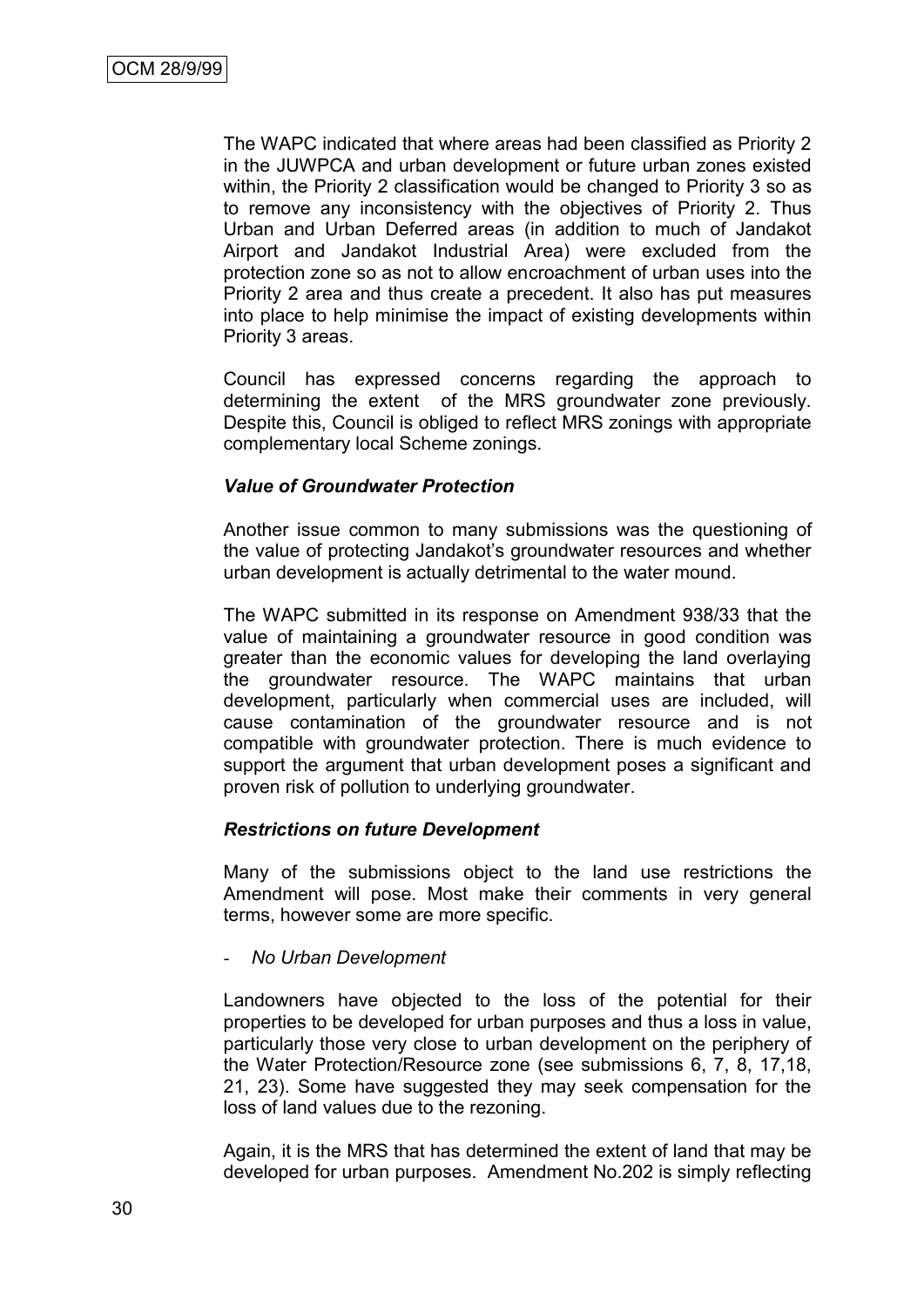the MRS and any departure from a land zoning that is compatible with the MRS would not be supported by the WAPC. In any event, the presumption that these landowners may have been able to develop for urban was based on their own aspirations and speculation, and not based upon any clear strategy or commitment that urban development would be supported.

The suggestion that legal action may be taken to compensate for reduced land value is not considered to represent any threat to Council.

#### *- Subdivision and minimum lot size.*

Submission 3 made on behalf of the owners of Lot 41 Armadale Road objects to the amendment on the basis that under the current Scheme provisions affecting the land (see Sixth Schedule – Clause 4.0 – Tapper Road Special Rural zone), a minimum lot size of two hectares is prescribed and the amendment will result in this "right" being removed.

The land houses a poultry farm, which the owners are seeking to relocate. However to fund the relocation, subdivision of the property into a series of two hectare allotments is required.

The submission argues that whilst the SPP No.6 sets a minimum lot size of two hectares for land within the MRS Groundwater Protection zone, it adds other requirements which may affect lot size considerations. It objects to the fact that the amendment will remove the two hectare minimum lot size requirement currently in the Scheme and thus remove the landowners' certainty in regard to potential for the land to be subdivided into lots of at least two hectares in area.

The submission states that should the amendment proceed as proposed and a subdivision proposal for two hectare lots fails to gain approval, the landowners will seek compensation from Council for injurious affection.

Whilst the current Scheme provision sets a minimum lot size of two hectares, it does not automate approval for such subdivision as of right. The onus is still on the applicant to demonstrate the land"s capability to sustain such subdivision. The WAPC"s discretion to approve subdivision is not fettered by the provisions of the TPS, and notwithstanding that there is currently a minimum two hectare provision in TPS, it does not infer that the land is capable of subdivision down to two hectares.

Even though the two-hectare minimum subdivision provision is to be removed from the TPS, the existence of similar control in the SPP No.6 is considered appropriate. This change neither enhances nor removes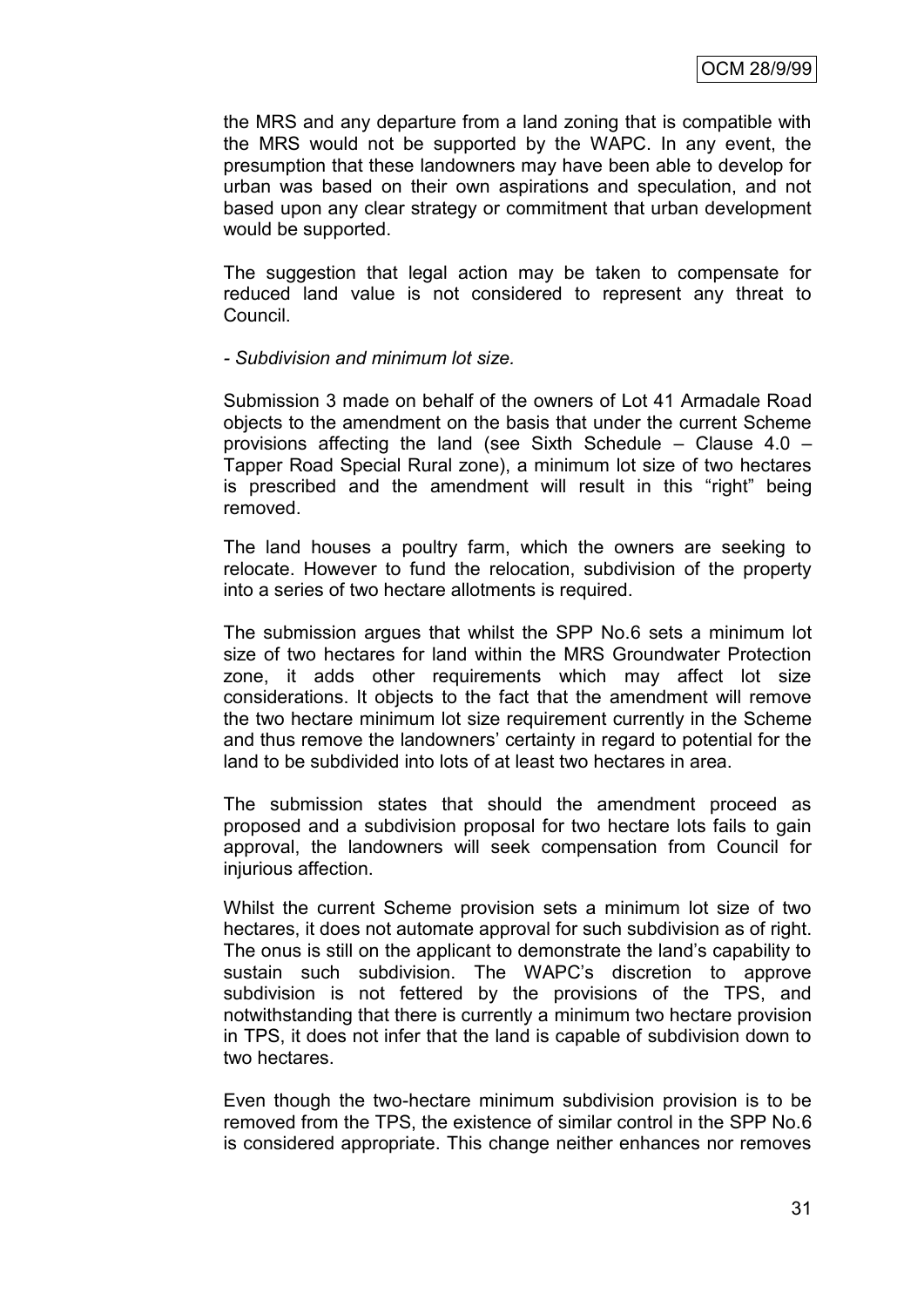the possibility of a two hectare subdivision. Accordingly it is recommended that the submission is dismissed.

- Additional Uses

Three submissions questioned whether current Additional use rights afforded to their land by TPS No.2 would continue under Amendment 202.

In the Amendment area, two Additional use rights exist:

- 1. Portion of Lot 77 Jandakot Road allowing for Mineral Processing;
- 2. Lot 500 Rowley Road allowing for development of a rural store, hardware and tourist facilities; and

- an additional use right is to be added to allow the continuation of the Hybrid Court kennel/cattery area.

Despite a minor drafting error on the advertised amendment plan, current additional use rights will remain unchanged.

#### *Keeping of Horses and other animals – need for Policy*

Many enquiries have been made with the City, in addition to it being raised in submissions, regarding restrictions on the keeping of horses and other animals in the groundwater area. At the present time, there are no Scheme restrictions for the keeping of animals on land zoned Rural (with the exception of intensive uses such as poultry farms, dog kennels and catteries). Council by-laws are also relevant to these animals, in addition to restrictions on keeping of pigs. On Special Rural zoned land, of which there are 16 different "estates" in Cockburn, restrictions vary from no restrictions in the older estates to a total prohibition of any horses or other stock in newer estates.

The SPP No.6 contains the following definitions relevant to horses and other stock:

Animal establishment – means premises used for the breeding, boarding, training or caring of animals for commercial purposes but does not include animal establishment-intensive or veterinary care.

Equestrian activity – means any land or buildings used for the showing, competition or training of horses and includes a riding school.

Hobby farm – means any land or building used for the keeping of farm animals or the growing of vegetables, fruit and flowers for noncommercial purposes or sale.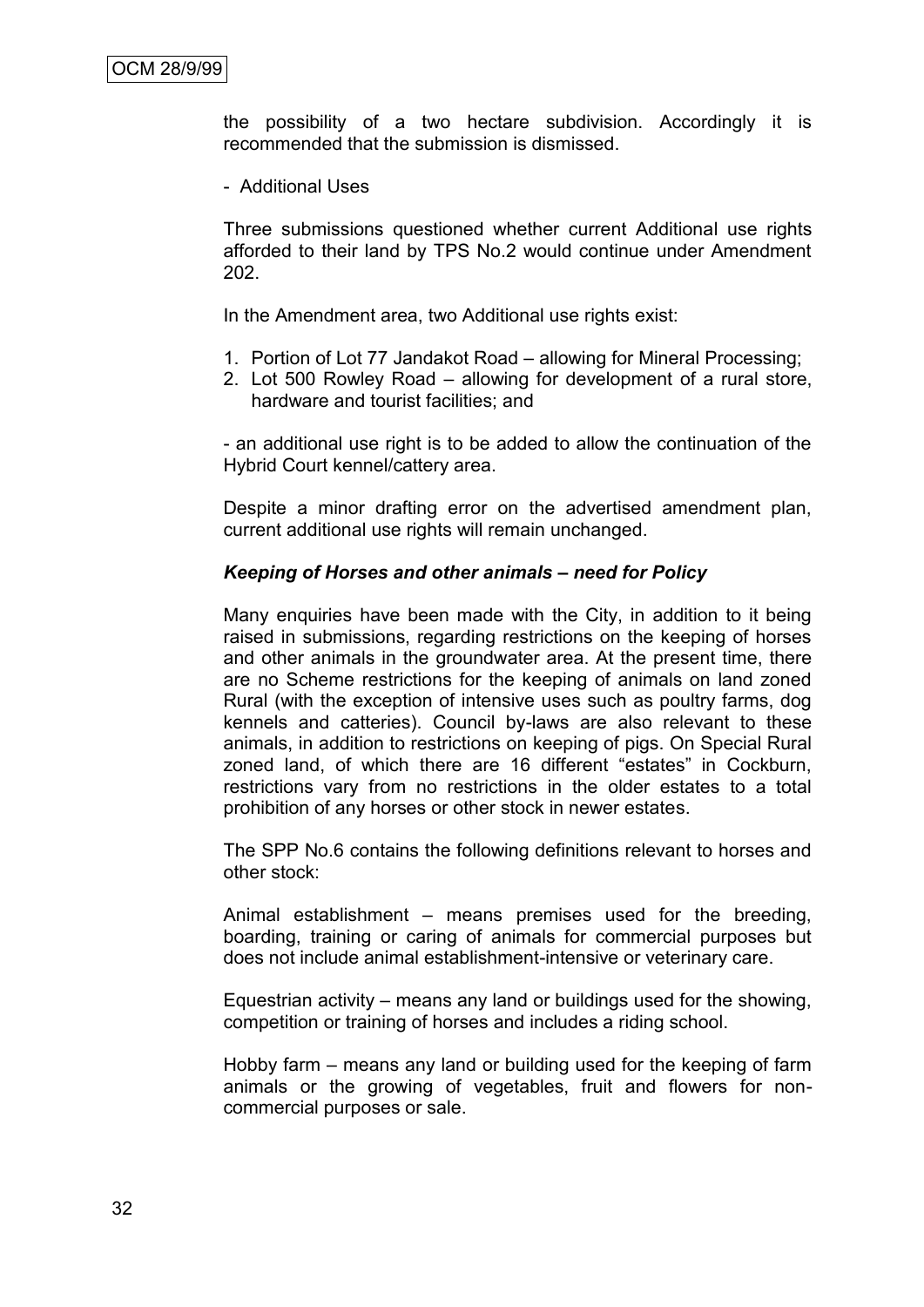Stable – means any land, building or structure used for the housing, keeping and feeding of horses, asses and mules and associated incidental activities.

Animal establishments, equestrian activities and stables are classified as "AA" uses in the SPP No.6 land use table, though they are restricted activities in the JUWPCA Priority 2 areas and approval will depend on nutrient loadings, land area and site conditions. Hobby farms are classified as "P" uses.

No acceptable numerical limit or ratio for animals is prescribed in the SPP No.6.

The most common query received concerns how many horses, if any, can be kept on a two-hectare lot in the Resource zone. Other common queries include the keeping of other farm animals such as poultry, sheep and goats.

From the above definitions the critical criteria is the distinction between domestic and commercial operations. It is quite reasonable for owners of rural-living type lots to be able to keep animals as pets, though there is little guidance from the Water and Rivers Commission on acceptable animal numbers. Determining where the distinction of domestic ends and commercial begins is also difficult. There is also little guidance from Council by-laws in regard to acceptable animals numbers. From an administrative context it is not desirable for the landowners wishing to keep domestic animals to have apply for planning approval and there should be scope for certain "as of right" uses.

It is clear there is a need for clearer guidance. It is recommended that Council develop some guidance clarifying acceptable animal numbers for the domestic keeping of pets, horses and farm animals. Such guidance will need to be produced in consultation with the Water and Rivers Commission and may need to take the form of a Council policy.

#### *Water and Rivers Commission comments*

The Water and Rivers Commission generally supports the Amendment, but has made specific comment on certain aspects. Responses to the Commission"s comments are included in the schedule of submissions, though the following matters require additional comment:

#### *Single zone to cover Water Protection zone*

The Water and Rivers Commission understands the basis for proposing a single zone, but is concerned the environmental value of current Special Rural zone provisions could be lost. The Commission advises that it is likely to oppose development applications for some of the "AA" uses listed in the zoning table of the SPP No.6 on lots less than 4 hectares (ie most Special Rural lots) and recommends that if the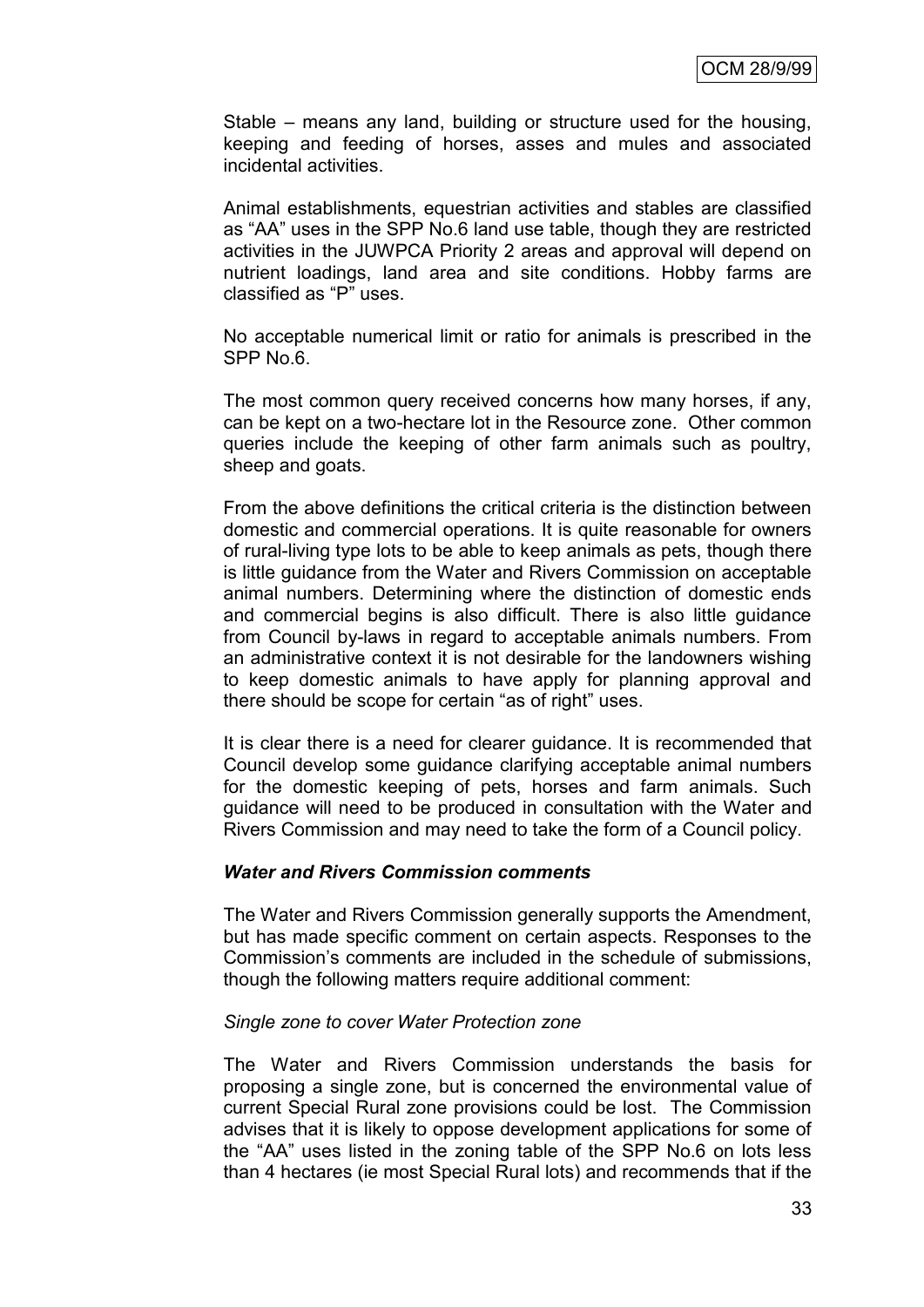TPS is to have a single zone, Council should either refine the zoning table accordingly, include more detail in its policy manual, or produce guidance notes for landowners regarding the permitted land uses.

Amendment No. 202 incorporates the SPP No.6 zoning table directly into the Scheme. The fact that there are problems with the interpretation of the SPP No.6 is a fault with the drafting of the SPP and not Amendment No.202. Council has quite deliberately not sought to adulterate the provisions of the SPP No.6 through the incorporation of it into the TPS.

Most of the existing Special Rural provisions of the Scheme are essentially transferred unchanged to now apply to the Resource zone. The only change is the substitution of the current zoning tables for each Special Rural "estate" with the SPP No.6 zoning table. This approach is considered to adequately and equitably continue the current land use restrictions (such as vegetation protection and effluent disposal) in the new zone, as well as applying the new requirements of the SPP No.6 consistently across the Rural – Water Protection/Resource zone.

A guidance note is considered the most appropriate way to advise landowners of the new land use restrictions to replace existing guidance notes for Special Rural zoned land.

#### *Other Issues for Council's consideration*

Modifications to Amendment

Should Council adopt Amendment No.202 for final approval, the following modifications are required:

Plan errors and anomalies

- 1. Soon after the commencement of the Amendment's advertising period, it was discovered that several lots fronting Lyon Road (Lots 19 - Pt 23) were inadvertently left out of the proposed Resource zone even though they are included in the MRS Rural – Water Protection zone. Affected landowners were sent a follow up letter with a corrected Amendment map.
- 2. The Additional Use provision affecting Lot 500 Rowley Road was not shown on the Amendment map. Whilst this does not delete the Additional Use right, other lots with Additional Use rights were shown on the Amendment map. For consistency, the Amendment map should be modified to accurately reflect the continued Additional Use right afforded to the land.
- 3. The Additional Use right to be added to the Scheme for the kennel and cattery area requires renumbering. Amendment No.158 has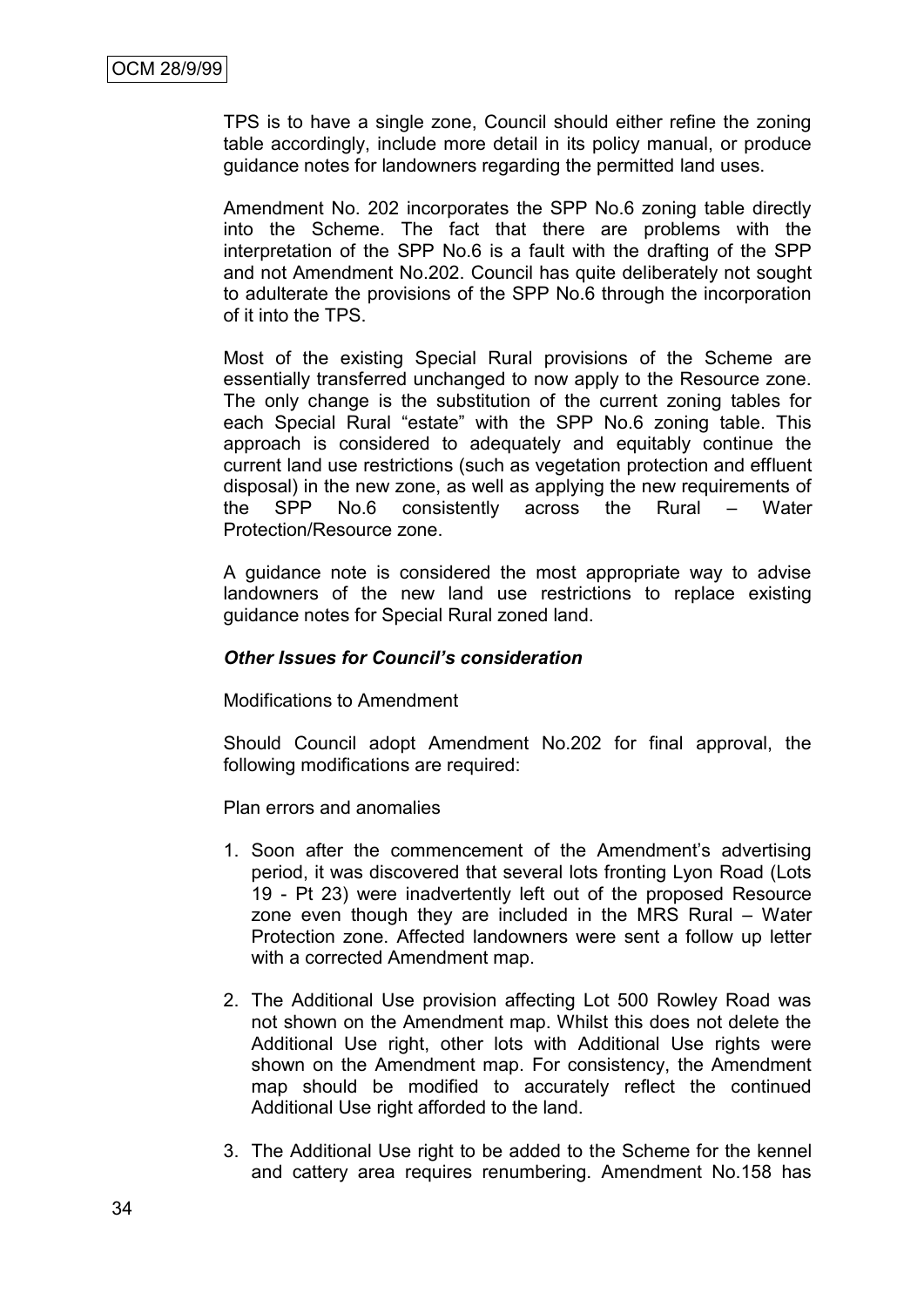recently been gazetted and has added an Additional use to the Third Schedule (No.15 - Waters Avenue, Atwell). As a result, Clause 5.5.2 (k) needs minor adjustment to avoid "doubling up" on the number 15.

4. A subdivision guide plan of each Special Rural zone "estate" is currently included in the Sixth Schedule of the Scheme. These guide plans are to be deleted under Amendment 202. Many of the plans illustrate those lots with building envelopes or areas of landscape protection. In view of the removal of the plans from the Sixth Schedule, some alternative for defining these areas needs to be adopted. It is recommended that a Plan be produced illustrating lots in the Resource zone with building envelopes and landscape protection areas and included in the Policy Manual.

Modifications to Amendment text

- 1. Proposed Clause 5.5.1(2)(b) requires that "when considering an application for Planning Consent, the Council may either refuse or conditionally approve any application for any Building it considers to have more than one story." This Clause currently exists for land zoned Special Rural, but under the Amendment would apply to land in the Resource and Rural zone. Not only is this Clause superfluous and perhaps onerous, but it is also outdated as Planning Consent is not required for the construction of a single dwelling. It is recommended that this Clause is deleted.
- 2. Notation in the Amendment text needs to be added clearly indicating the removal of the Sixth Schedule.
- 3. Add to Clause 5.5.1 (5) (d) Clearing of flora a reference to protection of specified areas of bushland in accordance with the advice of the Department of Environmental Protection.
- 4. Modify the proposed amended definition of "commercial vehicle" to read:

| "Commercial Vehicle" | means any vehicle used or intended to be.<br>used in a business or trade which has a<br>tare weight in excess of 3.5 tonnes. |
|----------------------|------------------------------------------------------------------------------------------------------------------------------|
| rather than -        |                                                                                                                              |
| "Commercial Vehicle  | means any vehicle used or intended to be<br>used in a business or trade which has a<br>tare weight of 3.5 tonnes."           |
| as advertised.       |                                                                                                                              |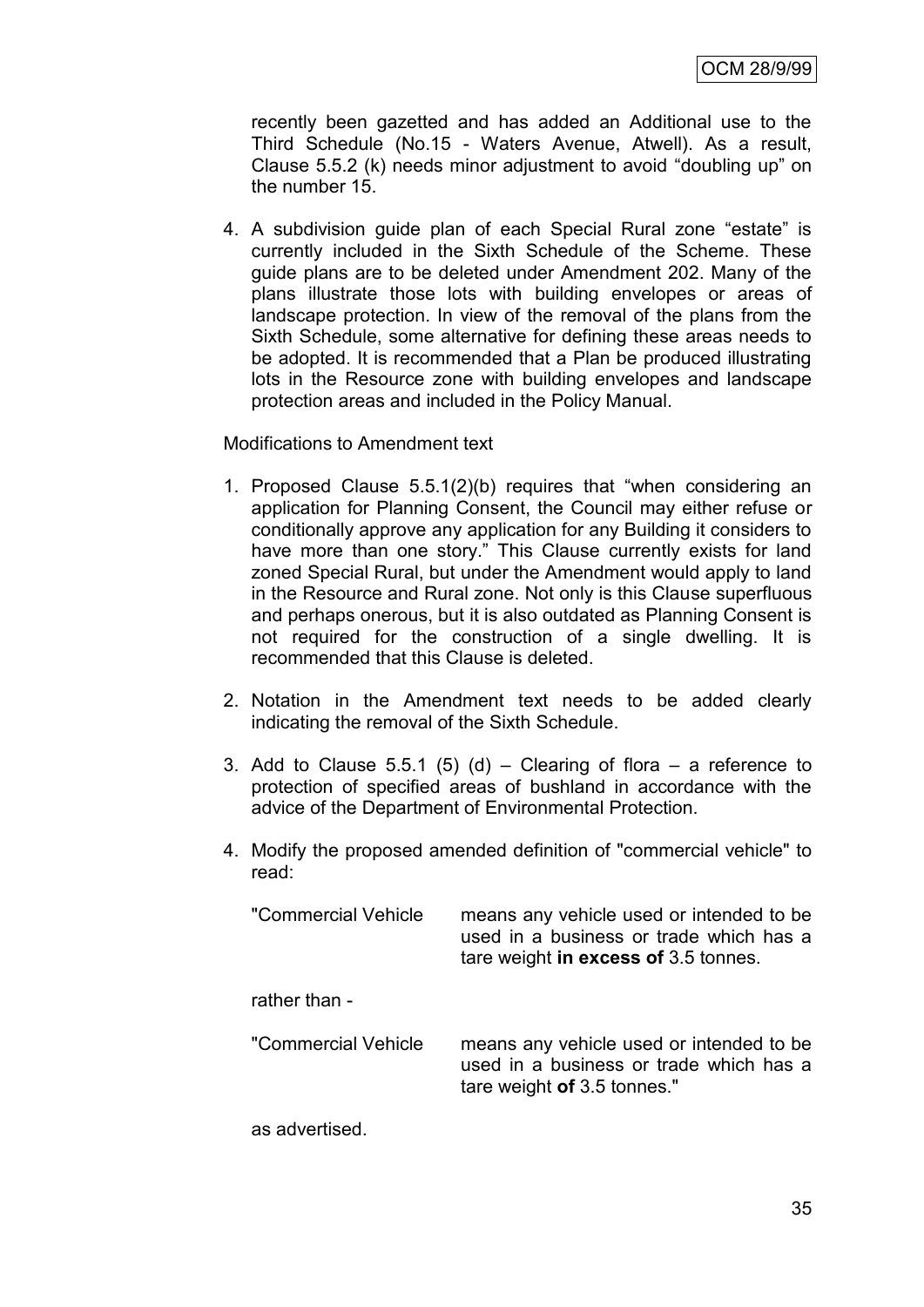#### *Need for guidance note*

The production of a guidance note outlining the land use and development requirements pertaining to the Resource zone will be required to help disseminate information for affected landowners.

#### **Strategic Plan/Policy Implications**

The creation of the Resource zone is consistent with Council"s Ultimate District Strategic Plan, which shows the area as Water Resource Protection Area.

Some Policy additions will be required concerning building envelopes, landscape protection areas and keeping of animals.

#### **Budget/Financial Implications**

Nil

#### **Implications of Section 3.18(3) Local Government Act, 1995**

Nil

#### **14. FINANCE AND CORPORATE SERVICES DIVISION ISSUES**

## **14.1 (OCM2\_9\_1999) - LIST OF CREDITORS PAID (5605) (KL) (ATTACH)**

#### **RECOMMENDATION**

That Council receive the List of Creditors Paid for August 1999, as attached to the Agenda.

**COUNCIL DECISION**

#### **Background**

It is a requirement of the Local Government (Financial Management) Regulations 1996 that a List of Creditors be compiled each month and provided to Council.

#### **Submission**

N/A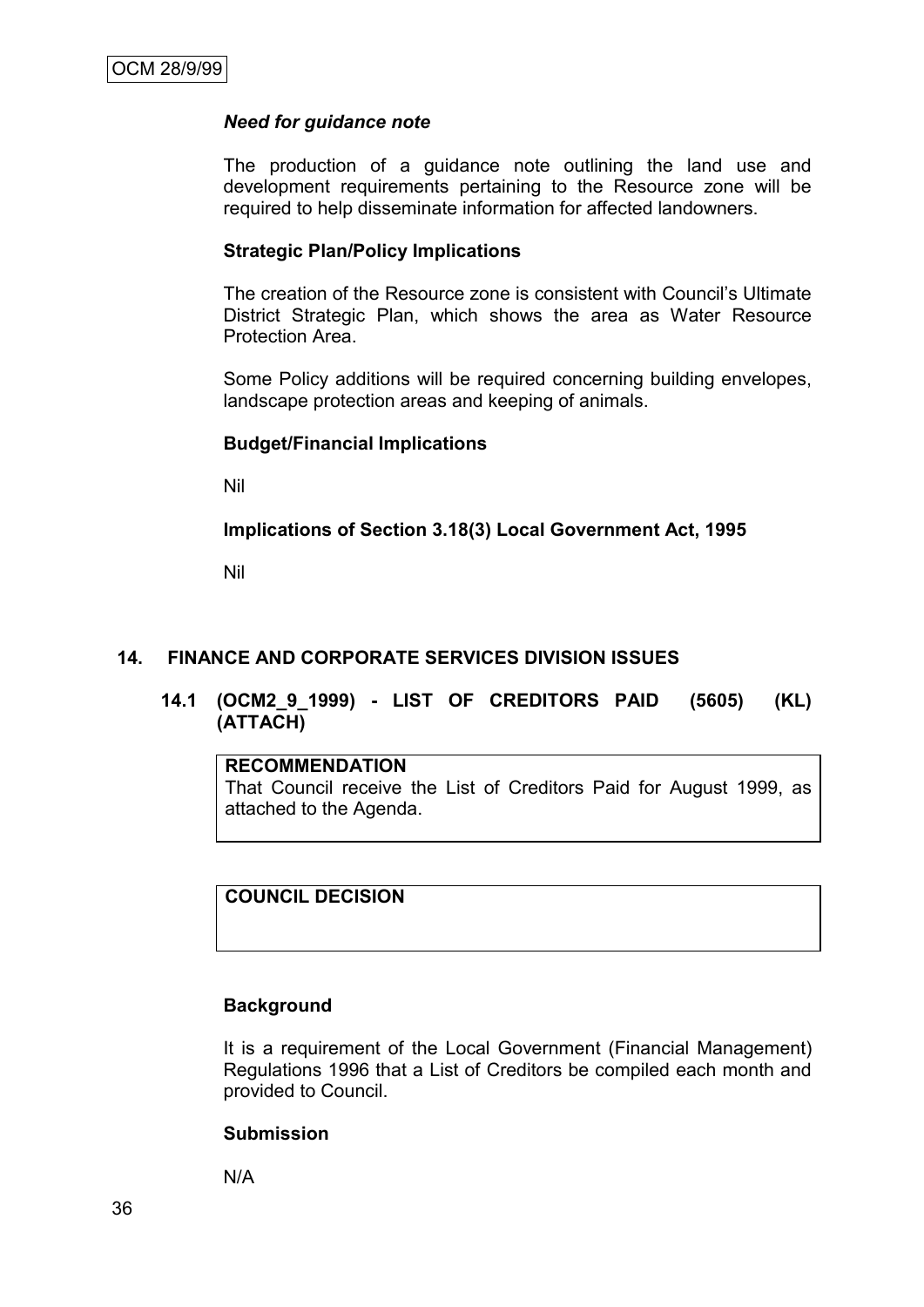# **Report**

N/A

**Strategic Plan/Policy Implications**

N/A

# **Budget/Financial Implications**

N/A

**Implications of Section 3.18(3) Local Government Act, 1995**

N/A

## **14.2 (OCM2\_9\_1999) - INCREASED MAINTENANCE LEVY - RESERVE 32870 (CNR PACKHAM ROAD AND BLACKWOOD AVENUE, HAMILTON HILL) - WATER CORPORATION (2210341) (KJS) (ATTACH)**

# **RECOMMENDATION**

That Council:

- (1) accept \$3,000 as a one off payment to assist in the management and enhancement of Reserve 32870; and
- (2) advise the Department of Land Administration that the City has no objection to the creation of an easement, in favour of Water Corporation over portion of Reserve 32870.

# **COUNCIL DECISION**

# **Background**

The Water Corporation has written seeking an easement over portion of the reserve to protect its interests, being a sewer pump station and overflow facilities to be constructed as part of an infill sewerage project.

# **Submission**

A facsimile was received from the Water Corporation making an offer of a once off payment of \$3,000.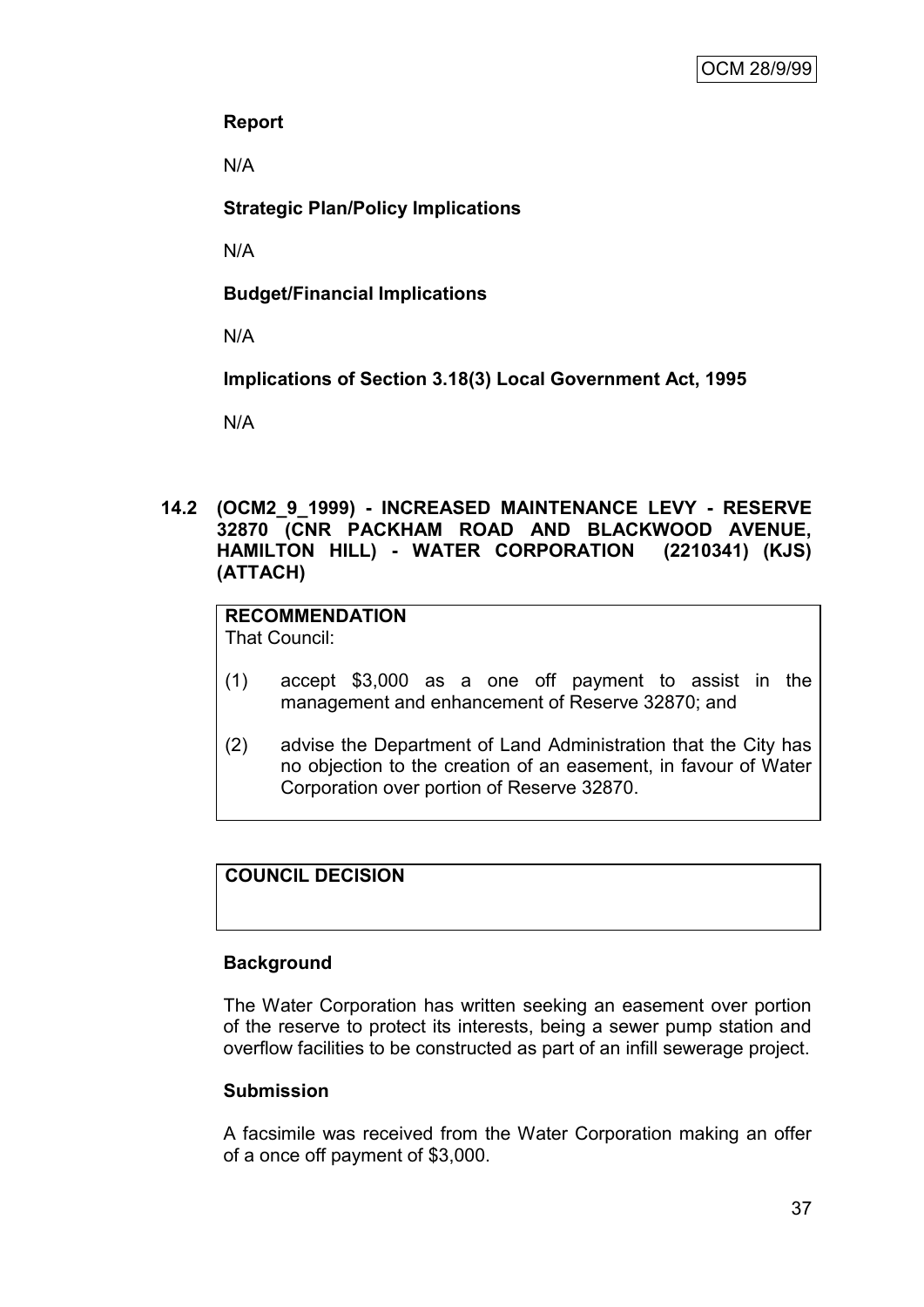## **Report**

Reserve 32870 is a reserve for public recreation. A portion of this reserve is occupied by a fenced drainage sump. Water Corporation has located a proposed pump station next to the drainage sump, such that in the event of a prolonged power cut sewer overflow could be directed into the drainage sump. Water Corporation has undertaken to clean the sump should this situation arise.

The pump station is buried and is only visible from the surface as a concrete slab. The concrete slab does increase costs as the concrete slab protrudes approximately 150mm above the ground. The once off payment of \$3,000 is considered acceptable in this instance.

#### **Strategic Plan/Policy Implications**

N/A

**Budget/Financial Implications**

N/A

**Implications of Section 3.18(3) Local Government Act, 1995**

N/A

## **14.3 (OCM2\_9\_1999) - BUDGET AMENDMENT - PROVISION FOR REDUNDANCY PAYMENTS (5402; 5403) (ATC)**

### **RECOMMENDATION**

That Council amend the 1999/00 Budget by providing a new expenditure account "Redundancy Payments" and a new income account "Transfer from Leave Liability Reserve", both accounts to be for \$50,000:

**TO BE PASSED BY ABSOLUTE MAJORITY OF COUNCIL**

#### **COUNCIL DECISION**

#### **Background**

The Chief Executive Officer has the authority to deal with all staff matters. Instances can occur where redundancies are appropriate and while the Chief Executive Officer can approve redundancies there are no funds available in the current budget for payments to be made in accordance with Council's Enterprise Bargaining Agreement with staff.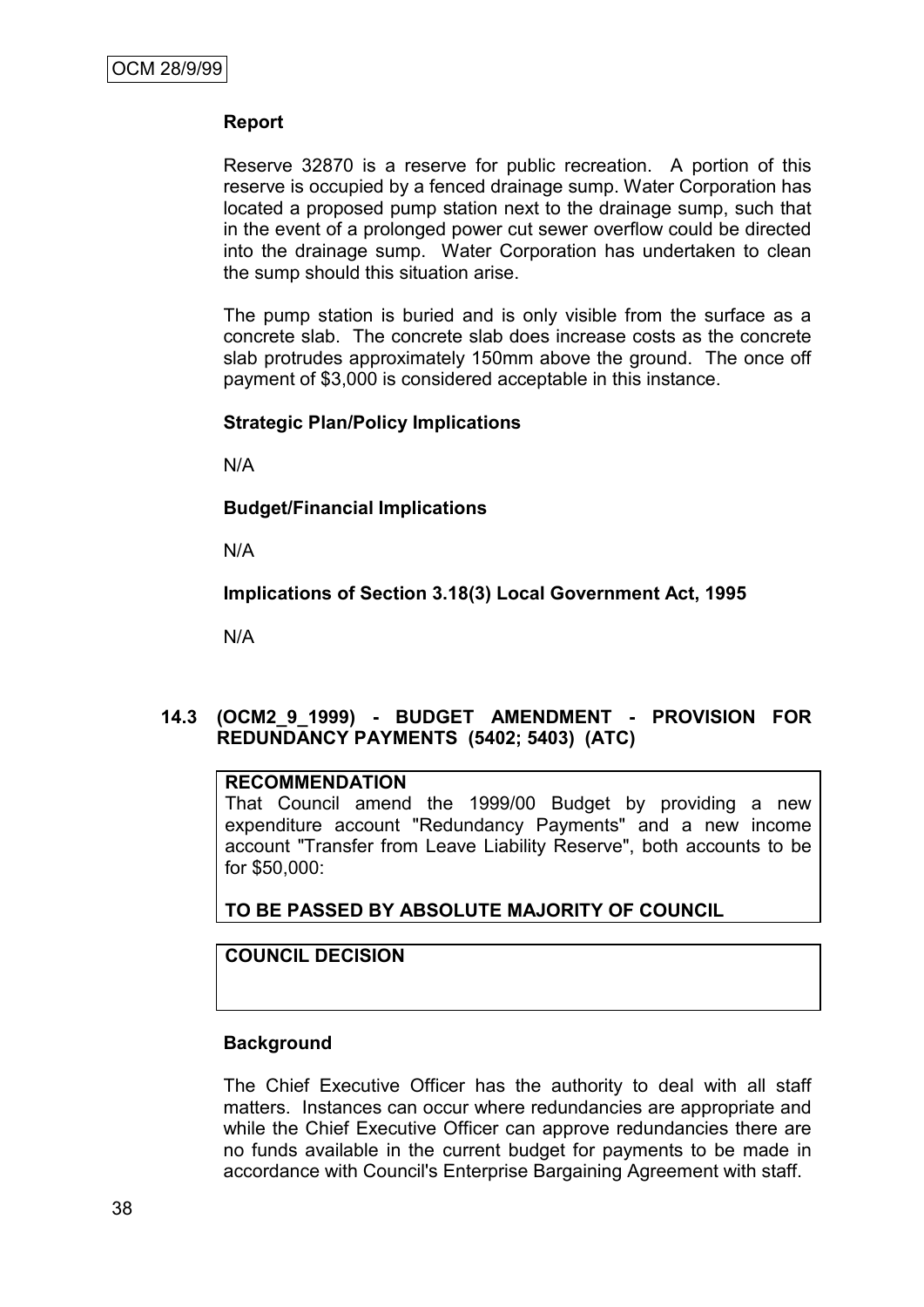# **Submission**

N/A

# **Report**

The Chief Executive Officer has the authority to deal with redundancies that occur but currently has no funds available in the budget to make any payments required under Council's Enterprise Bargaining Agreement with staff. If funds are required then the Chief Executive Officer must seek a budget amendment on each occasion with consequent delays occurring in finalising any redundancies. It is considered to be more appropriate for the Chief Executive Officer to have a source of funds to draw on to expedite the process. The need to reimburse the Leave Liability Reserve Fund in respect of any funds used will be examined as part of the annual budget process.

# **Strategic Plan/Policy Implications**

N/A

# **Budget/Financial Implications**

A budget amendment is required. While there will be no overall effect on the budget the Leave Liability Reserve Fund will need to be examined each year as part of the budget process.

# **Implications of Section 3.18(3) Local Government Act, 1995**

N/A

# **15. ENGINEERING AND WORKS DIVISION ISSUES**

Nil

# **16. COMMUNITY SERVICES DIVISION ISSUES**

Nil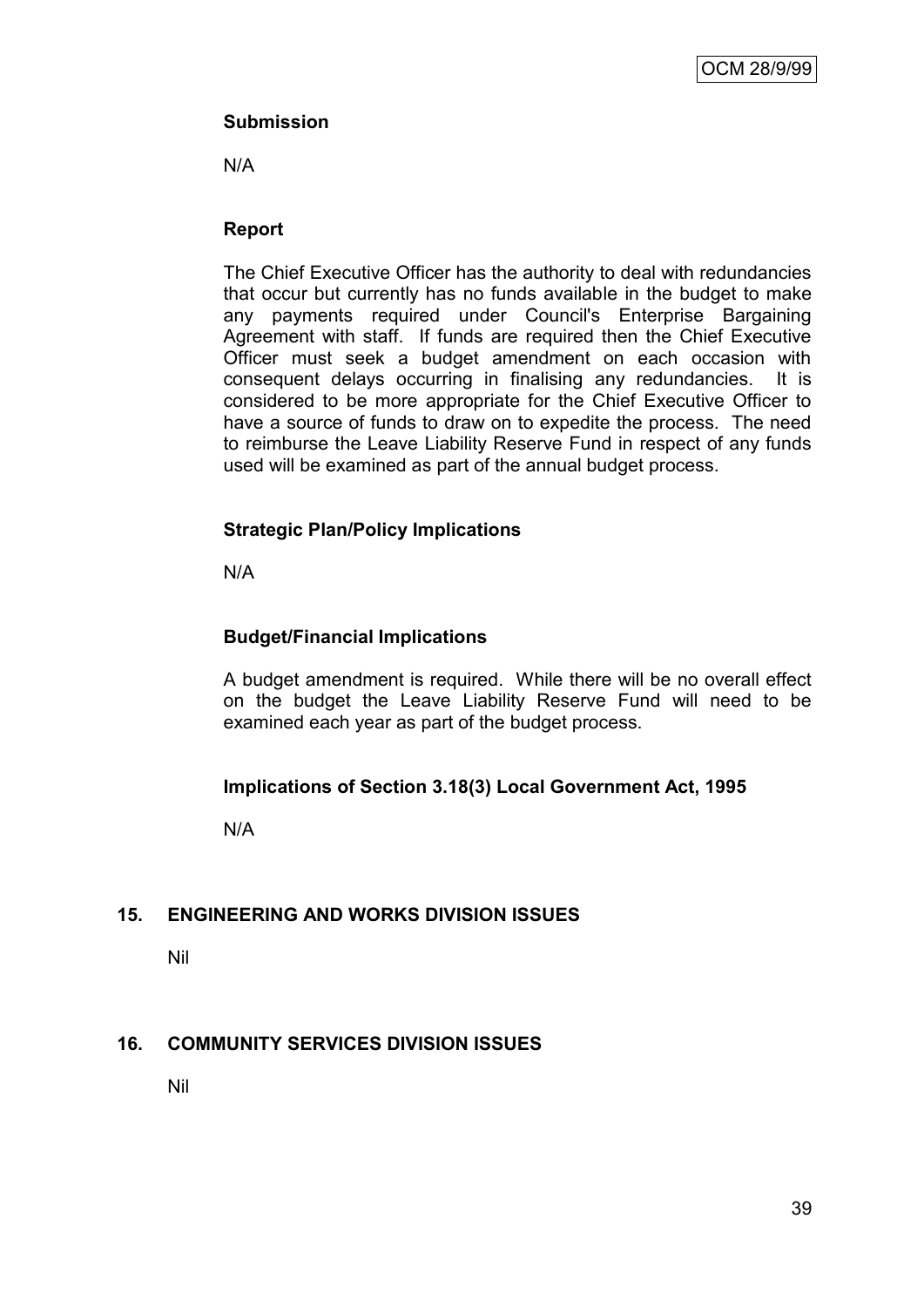OCM 28/9/99

#### **17. EXECUTIVE DIVISION ISSUES**

Nil

#### **18. MOTIONS OF WHICH PREVIOUS NOTICE HAS BEEN GIVEN**

Nil

## **19. NOTICES OF MOTION GIVEN AT THE MEETING FOR CONSIDERATION AT NEXT MEETING**

Nil

## **20. NEW BUSINESS OF AN URGENT NATURE INTRODUCED BY DECISION OF MEETING**

Nil

# **21. MATTERS TO BE NOTED FOR INVESTIGATION, WITHOUT DEBATE**

Nil

## **22. CONFIDENTIAL BUSINESS**

Nil

## **23. RESOLUTION OF COMPLIANCE (Section 3.18(3), Local Government Act 1995)**

Council is satisfied that resolutions carried at this Meeting and applicable to items concerning Council provided services and facilities, are:-

- (a) integrated and co-ordinated, so far as practicable, with any provided by the Commonwealth, the State or any public body;
- (b) not duplicated, to an extent Council considers inappropriate, services or facilities as provided by the Commonwealth, the State